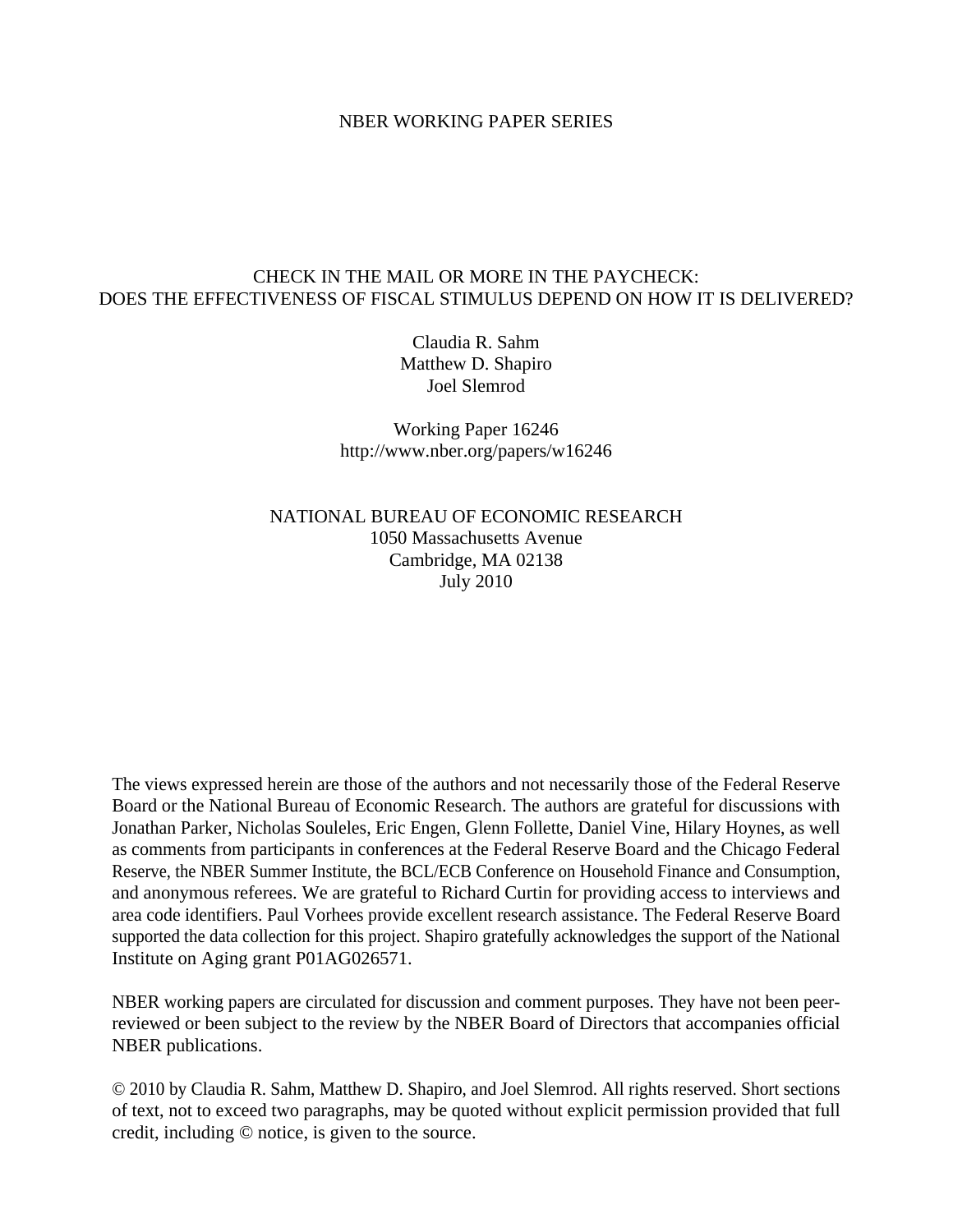Check in the Mail or More in the Paycheck: Does the Effectiveness of Fiscal Stimulus Depend on How It Is Delivered? Claudia R. Sahm, Matthew D. Shapiro, and Joel Slemrod NBER Working Paper No. 16246 July 2010, Revised June 2011 JEL No. C83,E62,H31

# **ABSTRACT**

Recent fiscal policies, including the 2008 stimulus payments and the 2009 Making Work Pay tax credit, aimed to increase household spending. This paper quantifies the spending response to these policies and examines differences in spending by whether the stimulus was delivered as a one-time payment or as a flow of payments from reduced withholding. Based on responses from a representative sample of households in the Thomson Reuters/University of Michigan Surveys of Consumers, the paper finds that the reduction in withholding in 2009 boosted spending at roughly half the rate (13 percent) as the one-time payments (25 percent) in 2008.

Claudia R. Sahm Federal Reserve Board 21st and C Street NW Washington DC 20551 Claudia.R.Sahm@frb.gov

Matthew D. Shapiro Department of Economics University of Michigan 611 Tappan St Ann Arbor, MI 48109-1220 and NBER shapiro@umich.edu

Joel Slemrod University of Michigan Business School 701 Tappan Street Room R5396 Ann Arbor, MI 48109-1234 and NBER jslemrod@umich.edu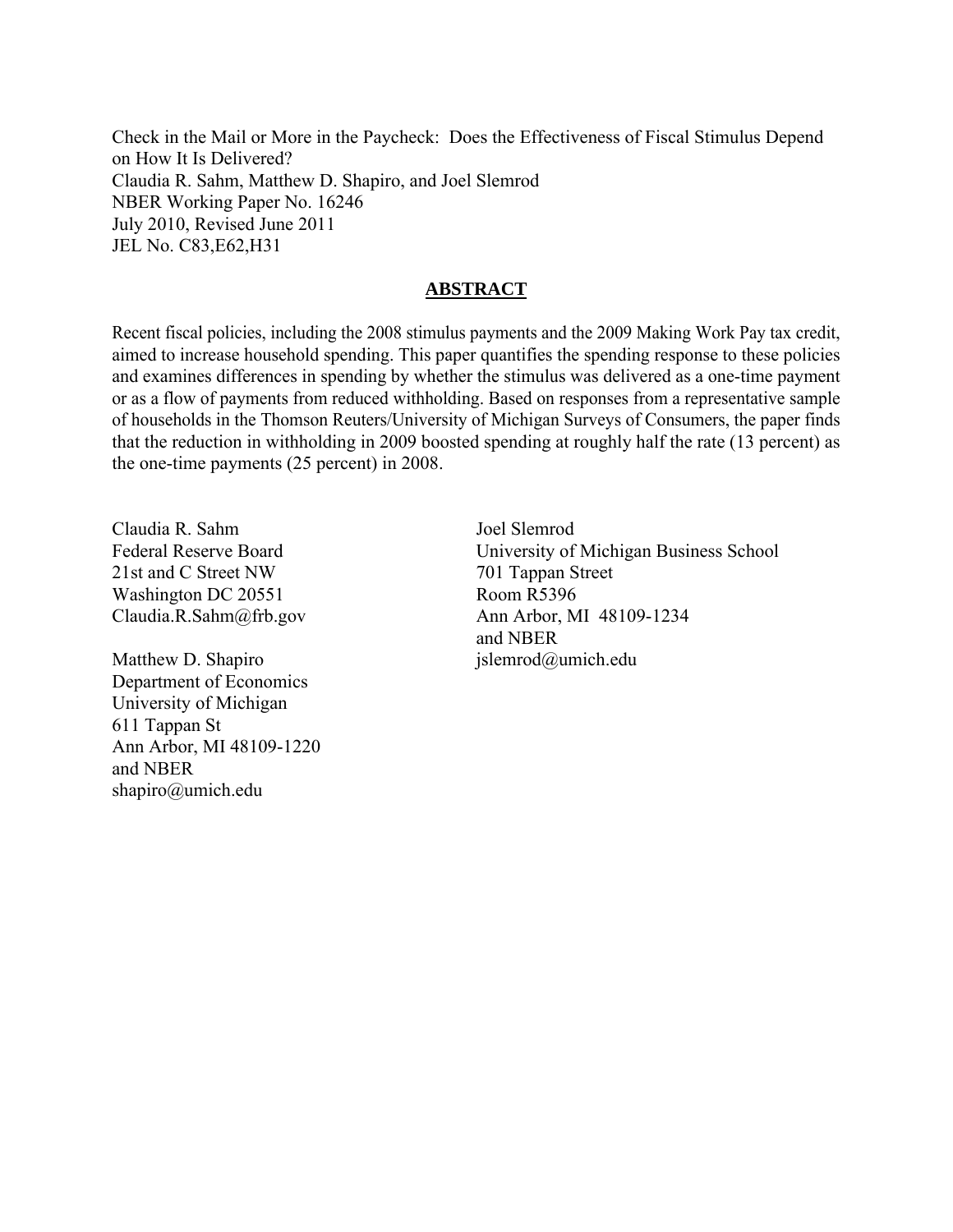Fiscal stimulus during economic downturns has been a prominent feature of economic policy in the first decade of the new millennium. Payments to households by different mechanisms have been central to these stimulus policies. In 2001, households received a tax rebate paid by paper check. In 2008, households received economic stimulus payments in the form of a paper check or electronic funds transfer. In 2009, working households had a reduction in income tax withholding corresponding to a tax credit, while retiree households received a one-time payment.

 When the economic stimulus package was being considered in early 2009, economists and policymakers pondered whether a reduction in withholding would deliver more immediate economic stimulus via higher spending per dollar than would one-time payments. Although the delivery mechanism is immaterial in a standard economic model with rational and unconstrained consumers, it might matter if, for example, many households follow rules of thumb or use mental accounts, if the awareness of a change in after-tax income depends on how it is delivered, or if the delivery mechanism affects expectations about future taxes.

In this paper we use household survey responses to answer the question of whether the delivery mechanism of fiscal stimulus affects whether the extra income is spent or saved on receipt. The 2008 stimulus payments and the 2009 reduction in withholding were implemented under very different macroeconomic conditions. Separately identifying the effects of different delivery mechanisms from the effects of changing economic conditions presents a challenge. Our research design has multiple approaches to address this identification problem. First, our survey asks about the spending response in 2009 to the actual retiree payments as well as to hypothetical one-time payments. By simultaneously asking the same households about a series of actual and hypothetical policies, we can isolate the effect of delivery mechanism from changes in aggregate and individual economic conditions across time. Second, we analyze open-ended, free responses to provide greater resolution on why people respond differently depending on how an increase in disposable income is delivered. Third, we use variation in how economic conditions changed across respondents from 2008 to 2009 to control for the effect of economic conditions in explaining the response to the rebate versus the response to the change in withholding.

We find that the spending out of an increase in after-tax income was lower for reductions in withholding—barely half as much—than for one-time payments. Just 13 percent of households said that the 2009 tax credit would lead them to mostly increase their spending roughly half of the mostly-spend rate of 25 percent for the 2008 tax rebates. Yet, the spend rates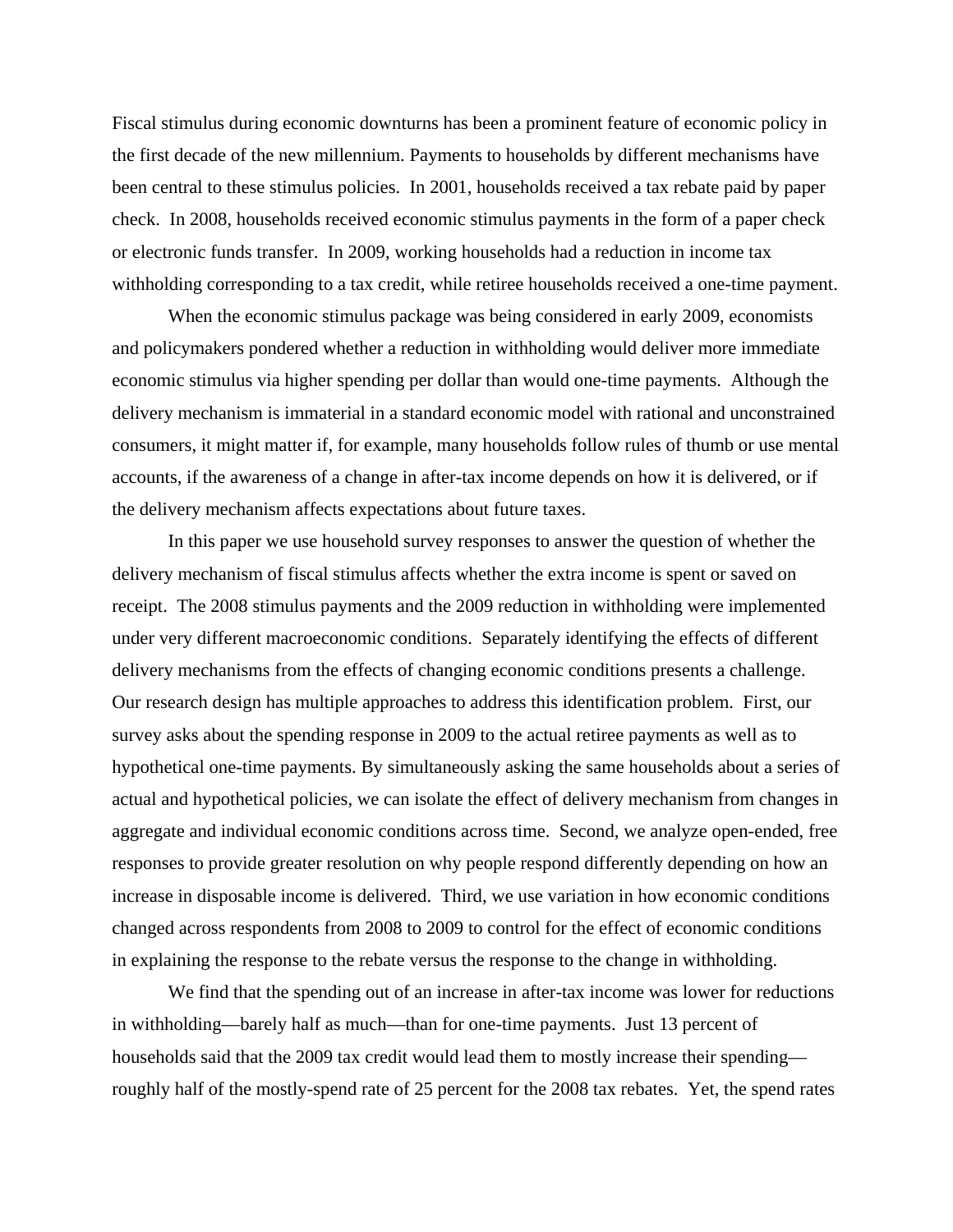for the tax rebates in 2008 and hypothetical and actual one-time payments in 2009 were similar; this fact provides further evidence on the importance of the delivery mechanism. Tabulations of additional survey questions, regression analysis using data from earlier surveys, and qualitative analysis of the free-response questions all confirm a smaller stimulative effect from a change in withholding compared to a one-time payment. The deterioration in household economic conditions also potentially affected the spending response to the Making Work Pay tax credit. We explore this hypothesis by examining how changes in financial conditions and the local unemployment rates affect the household response to the stimulus policies.

The remainder of the paper is organized as follows. Section I discusses the design of recent stimulus policies that provide extra income to households and why the delivery mechanism for the extra income might matter for behavior. Section II describes the survey. Section III presents results. Section IV discusses related empirical findings. Section V offers a concluding discussion of how these results inform debates over the design of fiscal policies.

#### **I. Mechanism of Payment and the Design of Policies**

## *A. The Stimulus Policies*

The policies underlying the rebates and credits in 2001, 2008, and 2009 were quite different. The 2001 rebate was an "advanced payment" of the benefit of a new 10 percent tax bracket for a portion of taxable income that was previously taxed at 15 percent. The 2001 tax cut legislation instituted the 10 percent bracket for 10 years (2001 to 2010). The intention of its supporters was that it would later be made permanent and, indeed, it was extended into 2011. The 2008 rebate was a one-time "stimulus payment." Although administered through the tax system, the rebate was not related to any change in tax policy. The 2009 change in withholding resulted from the enactment of the Making Work Pay tax credit, which for most workers effectively provided a lump-sum income tax credit for two years. . Although the Fiscal Year 2010 budget proposal introduced in early 2009 would have made the Making Work Pay credit permanent,<sup>1</sup> it did expire at the end of 2010 as provided for in the original stimulus legislation.

Hence, the payments in 2001, 2008, and 2009 differed substantially in how they related to tax liabilities over time. The 2001 and 2009 policies are somewhat comparable because they were more directly related to the income tax. Moreover, for most workers the tax liability

<sup>&</sup>lt;sup>1</sup> Office of Management and Budget (2009, p. 17).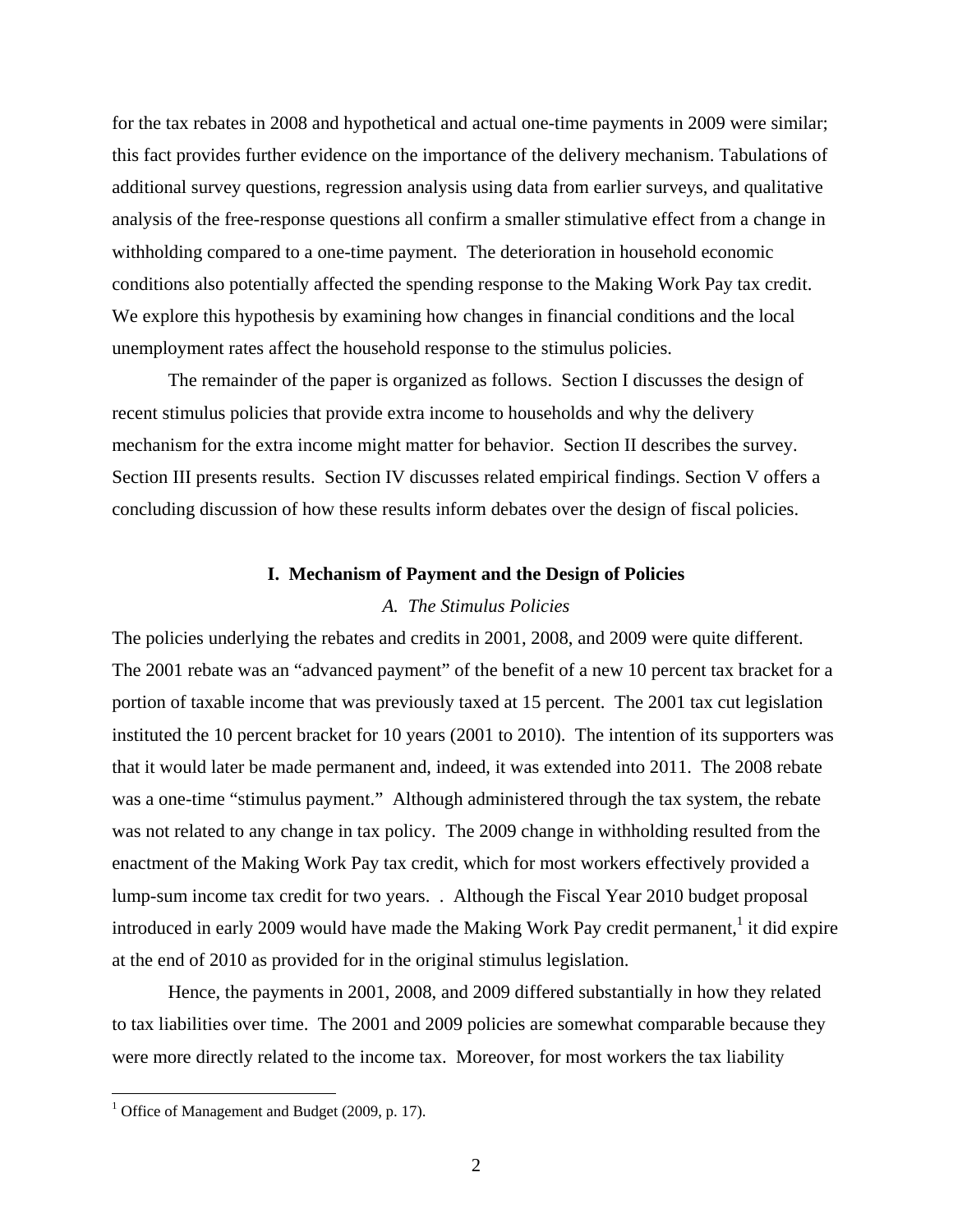changes associated with the rebate in 2001 and the change in withholding in 2009 were lump sum, i.e., did not change a marginal tax rate. $^2$  The 2008 stimulus was a one-time payment unrelated to tax liabilities. While the Making Work Pay tax credit applied only to workers, the stimulus package in 2009 also provided one-time payments to certain non-workers, for example, retirees receiving Social Security benefits. Hence, the stimulus packages in 2008 and 2009 provide an opportunity for comparing the effect on spending of one-time payments to the effect of changes in withholding.

The mechanism for the delivery of fiscal stimulus is part of the design of the policy. At different times, policymakers use changes in withholding or one-time payments to distribute the stimulus. In 2008, policymakers chose an economic stimulus through the mechanism of a onetime, highly visible payment. The 2008 stimulus payment was designed to provide rapid stimulus in tandem with the sharp cuts in interest rates by the Federal Open Market Committee in order to head off a recession (see Economic Report of the President 2009, Box 1-1). Moreover, the 2008 stimulus payments were not closely linked to the tax system, except administratively, so it was much more natural to disburse them as a rebate than as a change in withholding.<sup>3</sup>

In 2009, policymakers chose to disburse gradually the stimulus through a much less visible change in withholding. In contrast to the notion that the 2008 rebate would "jump-start" an economy teetering on the edge of falling into recession, the 2009 tax credit was designed as a two-year policy that was part of a policy of extended fiscal stimulus in the face of a severe and

 $2^{2}$  Most taxpayers have taxable incomes that put them above the 10% bracket (\$12,000 for couples), so the benefit of the 10% bracket is largely a fixed dollar amount, so the 2001 advanced payment was a lump sum. Similarly, most taxpayers have at least the amount of earnings (\$12,900 for couples) for which the Making Work Pay credit reaches its limit, and less than the amount where the phase out begins (\$150,000 for couples), so the 2009 Making Work Pay tax credit is also a lump sum.

 $3$  As mentioned, the 2001 tax rebates corresponded to an advance payment of the benefit of a new, 10 percent tax bracket for the first \$12,000 of taxable income (\$6,000 for singles) for a portion of taxable income that was previously taxed at 15 percent. It would have been straightforward to implement this change in tax rates as a change in withholding. Indeed, the cuts in the marginal tax rates that applied to the upper tax brackets were in fact implemented as a change in the withholding tables effective July, 2001. Instead, the benefit of the 10 percent bracket in 2001 was distributed as a rebate; the withholding tables were adjusted for the new 10 percent bracket as of January, 2002. Hence, policymakers made an explicit choice to use the rebate mechanism in 2001. The 2001 rebate was part of a significant change in tax rates that was proposed by the Bush Administration before the recession for reasons not related to economic stimulus. As the tax changes worked through Congress, it became clearer that the economy was slowing, so the idea of the rebate was introduced to provide a visible short-term stimulus as a part of the longer-term change in tax policy. The Economic Report of the President, issued early in 2002, does not distinguish between the rebates and the much smaller in aggregate changes in withholding. "The timing of these reductions in withholding and rebates proved propitious: They added substantial economic stimulus by boosting purchasing power in the hands of consumers during a period of sluggish economic activity" (Economic Report of the President 2002, p. 44) See Shapiro and Slemrod (2003b) for further discussion of the CEA analysis of the 2001 rebate.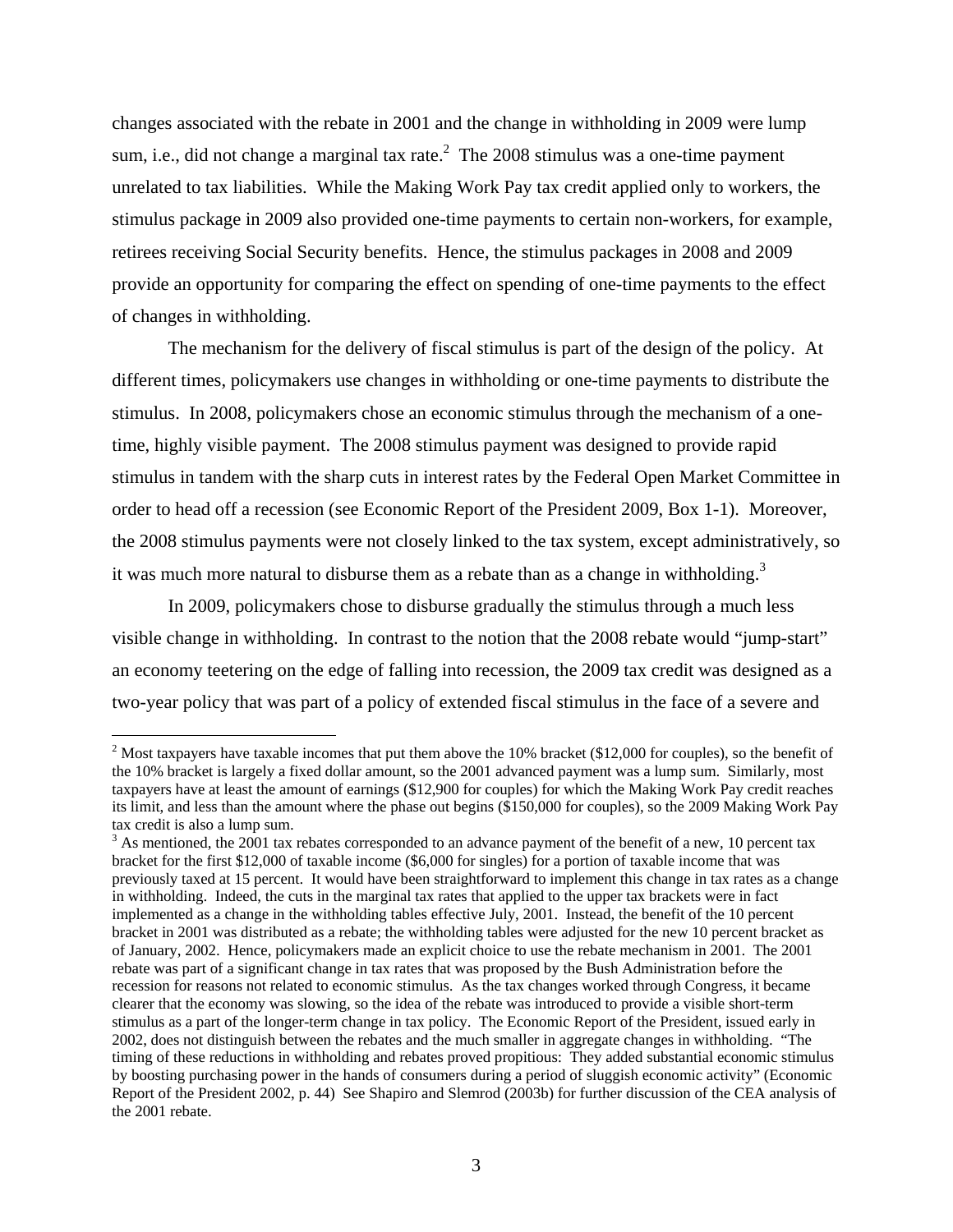likely protracted downturn. Because the Making Work Pay tax credit was integrated into the tax system, it was natural to implement it as a change in withholding. The chair of the Council of Economic Advisers (CEA), Christina Romer, (2009) and the Economic Report of the President (2010, p. 52) make explicit the aim of spreading the stimulus over several years.

## *B. Why Might the Delivery Mechanism Affect Spending?*

While the form of the 2009 stimulus was being debated, some economists and commentators suggested that households were more likely to spend from a small, sustained increase in takehome pay than from a large, one-time rebate. In this subsection, we discuss possible reasons to think that the delivery mechanism might matter.

*Mental accounts*.—Richard Thaler's formulation of the role of mental accounts figured prominently in the discussion of the likely effects of the 2009 tax credit. Thaler (1992, p. 109) describes three broad accounts for wealth—a current income account, an asset account, and a future income account—and argues that the marginal propensity to consume (MPC) out of the first account is close to one, the MPC from the last account is close to zero, and the MPC from the middle account is somewhere in between. Also according to Thaler (1992, p. 112), "small gains, relative to income, will be coded as current income, and spent. Larger gains will enter the assets account, where the MPC is lower." If, as seems reasonable, reduced withholding is put into a "current income account," the mental account framework would suggest that it generates a higher spend rate compared to a one-time check that is more likely to be put into an "asset account." 4

This prediction of the mental accounting framework was taken to suggest that the 2009 change in withholding would be more effective than a rebate at stimulating spending. Psychologist Barry Schwartz put it as follows:

We can apply the lessons of mental accounting to the stimulus package. Perhaps a major reason why the Bush tax rebate failed to stimulate spending was that it came as a lump sum. Paid all at once, a rebate of \$500 is real money…. But suppose, instead, it had been paid as a \$10/week addition to your regular paycheck? Then, it would hardly be

<u>.</u>

<sup>&</sup>lt;sup>4</sup> The prediction of the mental accounts framework is supported by lab experiments reported in Chambers and Spencer (2008) using student subjects, who report that refunds delivered as monthly payments stimulated current spending more than if the same yearly total tax reduction was delivered in one lump sum. The lab experiments of Epley, Mak, and Idson (2006) also suggest that the framing of a stimulus payment may affect the spending response. In a series of experiments, they find that income received either from the U.S. government or from a laboratory fund was spent more readily when it was described as *bonus* income compared to when it was described as *returned* income.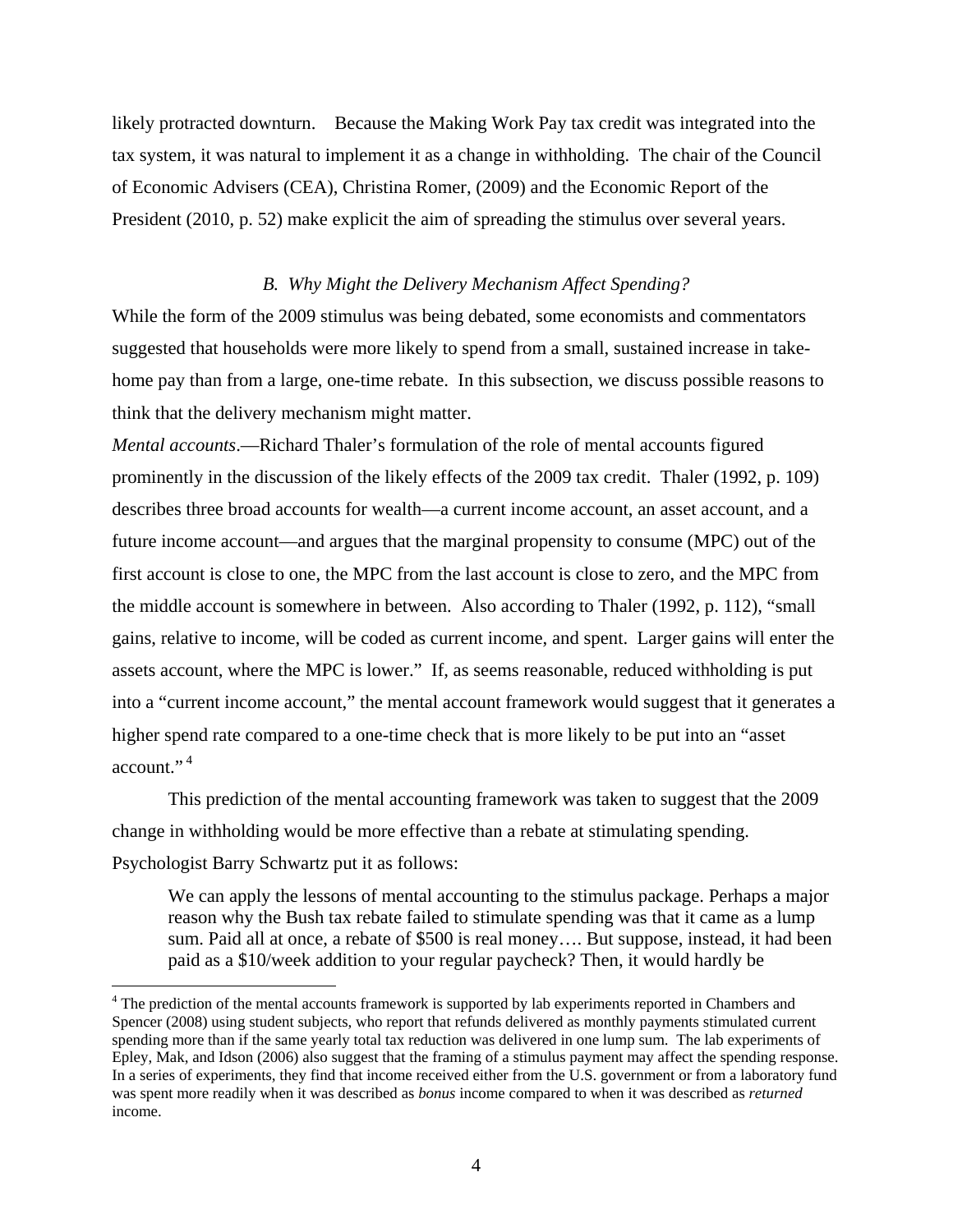noticeable. One more latte at Starbucks. Steak instead of chicken at the restaurant. The ten bucks would just get absorbed into your weekly wage. You'd live a little better, and your money would go a little further, without you giving it a moment's thought. What this implies is that if the stimulus package includes tax relief, and if we want people to spend the money they get, we should make sure that the money comes in 'spendable' packages. Not as a lump sum, but as dribs and drabs.<sup>5</sup>

James Surowiecki, writing in the *New Yorker* magazine, made a similar argument, which was endorsed by Cass Sunstein and Thaler in their blog.<sup>6</sup>

*Visibility*.—One reason that the delivery mechanism of a stimulus payment may matter for the induced spending response is that different mechanisms have different degrees of visibility. There are multiple dimensions to visibility. Most directly, a one-time rebate is, by definition, something unusual.<sup>7</sup> How a one-time payment arrives (as a check or as an electronic funds transfer (EFT)) may matter, as well. While one could be passive about an EFT, one has to take notice of a check by depositing it. In contrast, a change in withholding is simply an adjustment by one's employer of a recurring, periodic flow. It might not be noticed, especially for individuals whose paycheck routinely fluctuates for other reasons (changes in hours, changes in deductions for benefits or other payroll deductions, etc.). Additionally, the stimulus measures were accompanied by different levels of publicity. The 2008 rebate checks were the main feature of the 2008 stimulus package and received substantial press attention. Moreover, rebate recipients received two letters informing them of the rebate. In contrast, the 2009 withholding change, although a significant part of the stimulus package, was one of its many components and received less press attention. In particular, no letter was sent informing recipients of the Making Work Pay tax credit.

While these behavioral arguments might have been part of the Administration's thinking in designing the stimulus, we have not been able to locate any contemporaneous official

<sup>&</sup>lt;sup>5</sup> Barry Schwartz, "On the Economic Stimulus Package: The 'Packaging' Counts'' (February 1, 2009) http://www.psychologytoday.com/blog/the-choices-worth-having/200902/the-economic-stimulus-package-thepackaging-counts.

<sup>6</sup> James Surowiecki, "A Smarter Stimulus" *New Yorker* (January 26, 2009); Sunstein and Thaler, "How Behavioral Economics Could Show Up in the New Stimulus Package" (January 20, 2009), http://nudges.org/2009/01/20/howbehavioral-economics-could-show-up-in-the-new-stimulus-package.

<sup>&</sup>lt;sup>7</sup> While the rebates we study are one-time, some similar government payments are recurring. For example, residents of Alaska get annual payments deriving from the royalties on North Sea oil. Hsieh (2003) finds evidence that households in Alaska smooth these payments, and thus do not alter their spending at the time of receipt. In contrast, the same households display excess sensitivity of spending to income tax refunds. Hsieh concludes that for households to incorporate anticipated income changes into their consumption paths, these income changes must be large and transparent.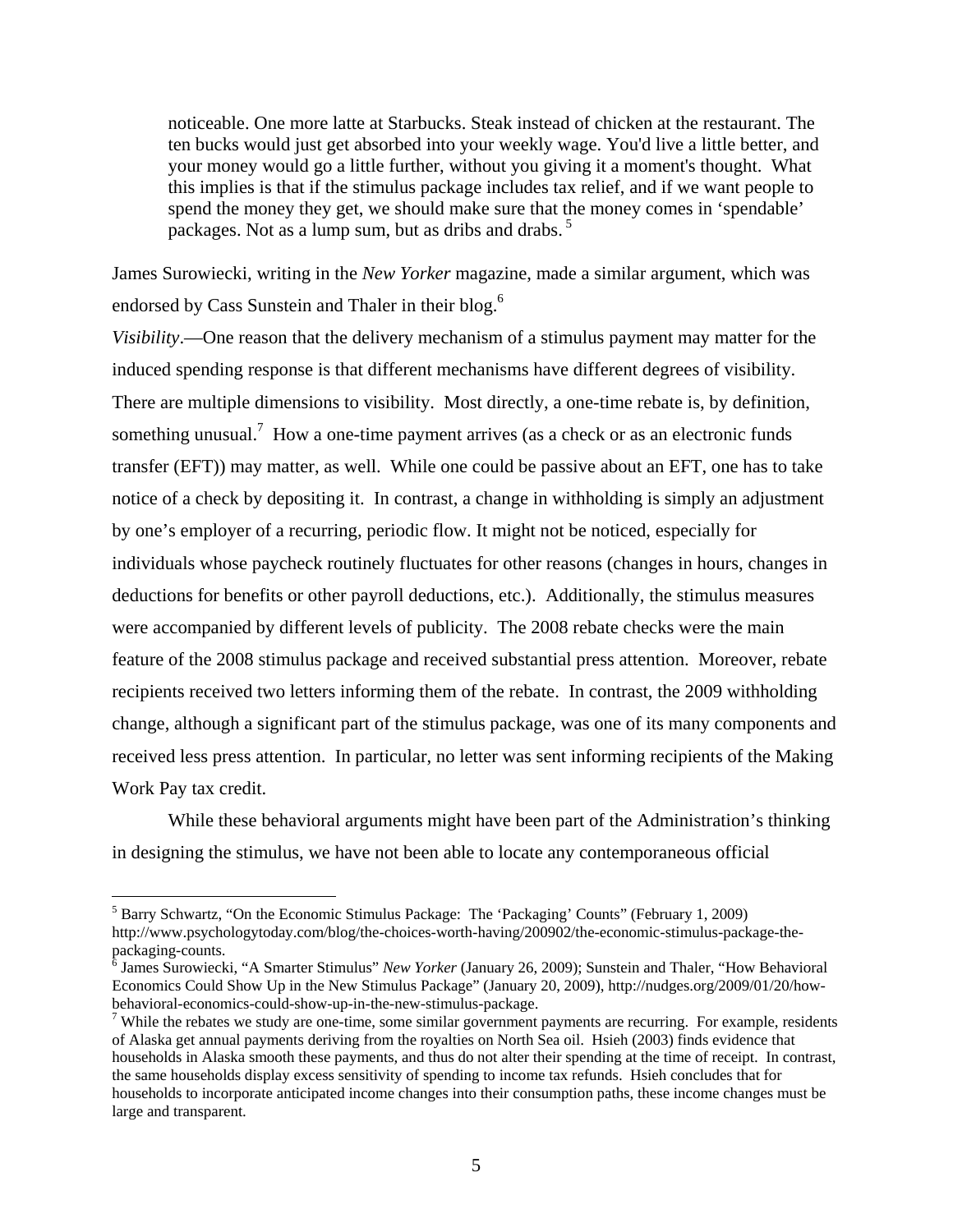discussion of the effect of the mechanism for the payment. The Administration's analysis instead rested on the assumption that the spending from the tax cut would be consistent with consumers treating it as permanent.<sup>8</sup> Observationally, this has the same implication as the mental accounting framework.

We are agnostic about the behavioral responses to changes in withholding versus rebates. The purpose of this paper is to provide direct evidence on this question—one that has importance for the design of fiscal policies. Our survey approach will shed light on how the mechanism for distributing fiscal stimulus matters. It will also provide direct evidence about whether households' awareness of the policy change matters for their behavior. In the next section, we describe the survey methodology.

#### **II. Survey Methodology**

In this study we analyze the answers to questions in the Thomson Reuters/University of Michigan Surveys of Consumers regarding the spending response of households to the fiscal stimulus measures in 2008 and 2009 and to hypothetical alternative stimulus measures.<sup>9</sup> We fielded a special module in May and July of 2009 in which we asked respondents how the 2009 policies were affecting their spending, and also how the 2008 rebates had affected their spending. We also incorporate evidence obtained from similar surveys in 2008 on the tax rebates to assess the validity of the retrospective responses. We have previously applied this methodology to studying similar policy interventions that put extra disposable income in the hands of households with the aim of providing a short-run stimulus to economic activity.<sup>10</sup>

In May and July of 2009 we asked households the following:

 $8$  In a speech, CEA Chair Christina Romer stated, "In estimating the effects of the recovery package, Jared Bernstein and I used tax and spending multipliers from very conventional macroeconomic models. We used simulations based on the realistic assumption that monetary policy would remain loose, and on the assumption that people would treat the individual tax cut as permanent. This last assumption is justified by the fact that the President ran on a permanent middle class tax cut and just included it in his budget." *The Case for Fiscal Stimulus: The Likely Effects of the American Recovery and Reinvestment Act* (New York City, February 27, 2009).

<sup>&</sup>lt;sup>9</sup> The Michigan survey is a nationally representative monthly survey based on about 500 telephone interviews. Individuals are selected for the survey using random digit dial sampling and are interviewed twice, six months apart. In any month about 60 percent of the respondents are first-time interviewees and about 40 percent are second-time interviewees. The analysis in this paper primarily relies on the repeated cross section of the surveys and draws on the short panel for a few sensitivity checks.

<sup>&</sup>lt;sup>10</sup> See Shapiro and Slemrod (1995, 2003a, 2003b, 2009) and Sahm, Shapiro, and Slemrod (2010).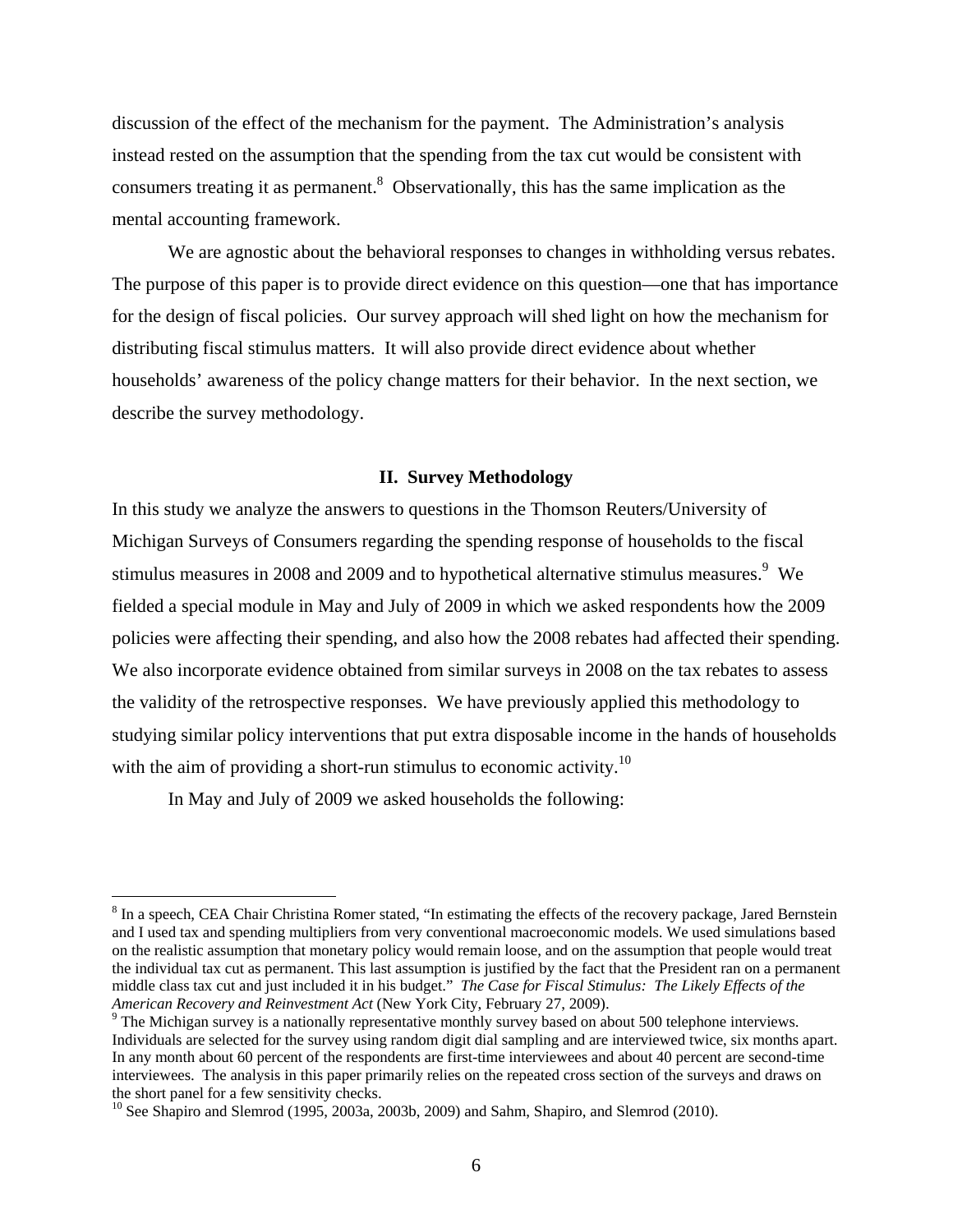Under this year's economic stimulus program, most workers will receive an income tax credit. The tax credit will, in most cases, be four hundred dollars to eight hundred dollars per household this year and next. The tax credit will reduce the amount of taxes withheld from paychecks. As a result, take-home pay may increase as much as sixty-seven dollars per month for married workers or forty-four dollars per month for single workers.

Thinking about your (family's) financial situation this year, will this income tax credit lead you mostly to increase spending, mostly to increase saving, or mostly to pay off debt?

The format of this question closely followed the question asked previously in the Surveys of Consumers about the response to the 2008 tax rebates, which were distributed as a one-time payment. While our analysis will draw on those previous responses during 2008, we also asked the respondents in 2009 retrospectively about their response to the 2008 tax rebates, using the following wording:

Under last year's economic stimulus program, many households received tax rebates that amounted to six hundred dollars for individuals and twelve hundred dollars for married couples. Those with dependent children received an additional three hundred dollars per child. The tax rebates were paid by check or direct deposit. Did you (or your family) receive a tax rebate last year?

For those households who answered yes, we then asked:

Did last year's tax rebate lead you mostly to increase spending, mostly to increase saving, or mostly to pay off debt?

The 2009 survey also inquired about various aspects of the change in withholding, including whether their (or their spouse's) employer had already lowered the amount of withholding, whether they had heard previously about the 2009 tax credit and whether they expected the tax credit to be extended.

# **III. Results**

# *A. Tabular Results*

Table 1 summarizes our main finding. The spending response to the reduced withholding in 2009 was considerably weaker than the spending response to either the tax rebates in 2008 or the onetime payments in 2009. The first row shows, for the alternate policies, the percent of recipients who reported that the extra income would mostly lead them to mostly increase spending in the next year, which we henceforth refer to as the *spend rate*. The first three columns show the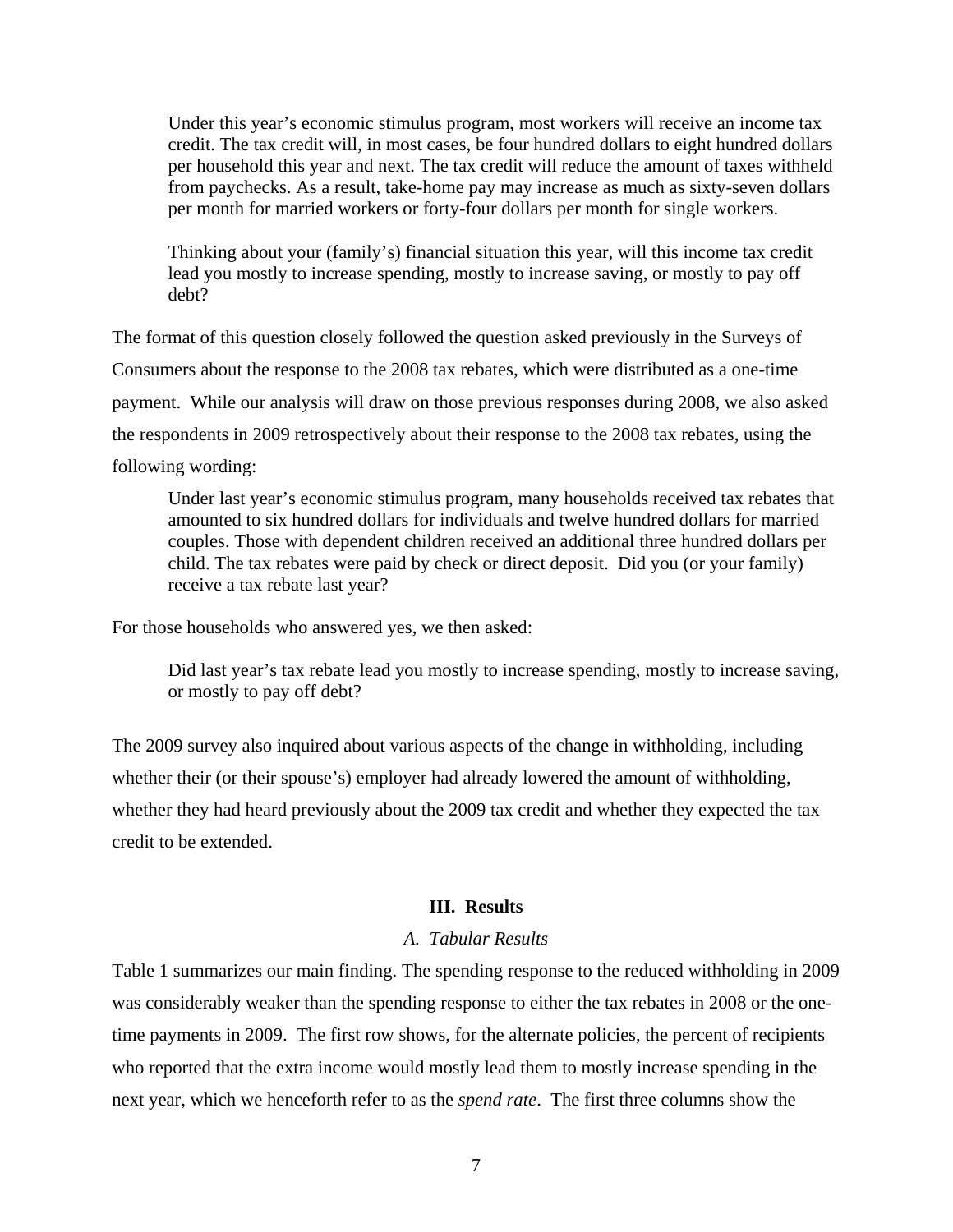survey responses to the 2008 tax rebates from three different sets of surveys. In May and June 2008, as the rebates were being received, 19 percent of households said that the tax rebates would lead them to mostly increase their spending. The spend rate rises modestly in retrospective reports. In November and December 2008, about six months after the receipt of the rebates, respondents reported a 22 percent spend rate. In May and July 2009, about a year after the receipt of the rebate, the reported spend rate rose to 25 percent of households.<sup>11</sup>

The spend rate from the change in withholding resulting from the 2009 tax credit is substantially lower than the spend rate from the 2008 rebate. The fourth column of Table 1 shows that just 13 percent of households said that the 2009 lower withholding would lead them to mostly increase their spending—roughly half the spend rate for the 2008 tax rebates.<sup>12</sup> The weaker spending response to the lower withholding could reflect a change in households' response to stimulus income, regardless of its delivery, between 2008 and 2009, as overall economic conditions deteriorated. But, as the last two columns of Table 1 show, in the same survey the hypothetical one-time payment in 2009 and the actual one-time payment to retirees in 2009 both elicited significantly higher spend rates than the reduced withholding. Of course, the summary statistics in Table 1 may also mask important and relevant differences in the demographic makeup of the recipients of the various stimulus policies.<sup>13</sup> In what follows, we first present tabulations of the additional survey responses and then turn to multivariate econometric analysis and interpretation of the free responses to investigate why the spend rate from the Making Work Pay tax credit is relatively low.

*Awareness of policy.—*most respondents in May and July of 2009 were unaware that the change in their withholding had already occurred. The \$44 per month change in withholding for single

 $11$  The increase in the spend rate from May/June 2008 to May/July 2009 is statistically significant at the 5 percent level. In contrast, the increase in the spend rate from May/June 2008 to Nov/Dec 2008 and the differences in the saving and debt repayment rates for the rebates across the surveys are not statistically significant. Over a long enough time horizon, we expect that additional income will be spent, but the effectiveness of the stimulus is largely judged by the near-term effects and not the long-run response.

 $\tilde{p}^{12}$  The aggregate spend rate from the lower withholding is significantly less than each of rebate spend rates at the 5 percent level.

<sup>&</sup>lt;sup>13</sup> There are minor differences in the question sequences across surveys that we think are unlikely to drive the results. These differences arose mainly because the date of the survey affected the most natural way to ask the questions about the policies. For example, respondents in the 2009 surveys are not asked whether they expect to receive the 2009 tax credit, but they are asked whether they had received the 2008 tax rebate. The lead-in question about the receipt of the tax rebates was not asked in May/June 2008 survey. While a much lower fraction volunteered that they would not receive the tax rebate, the distribution of the spend/save/pay debt survey responses was quite similar to the Nov/Dec 2008 surveys when the lead-in was asked.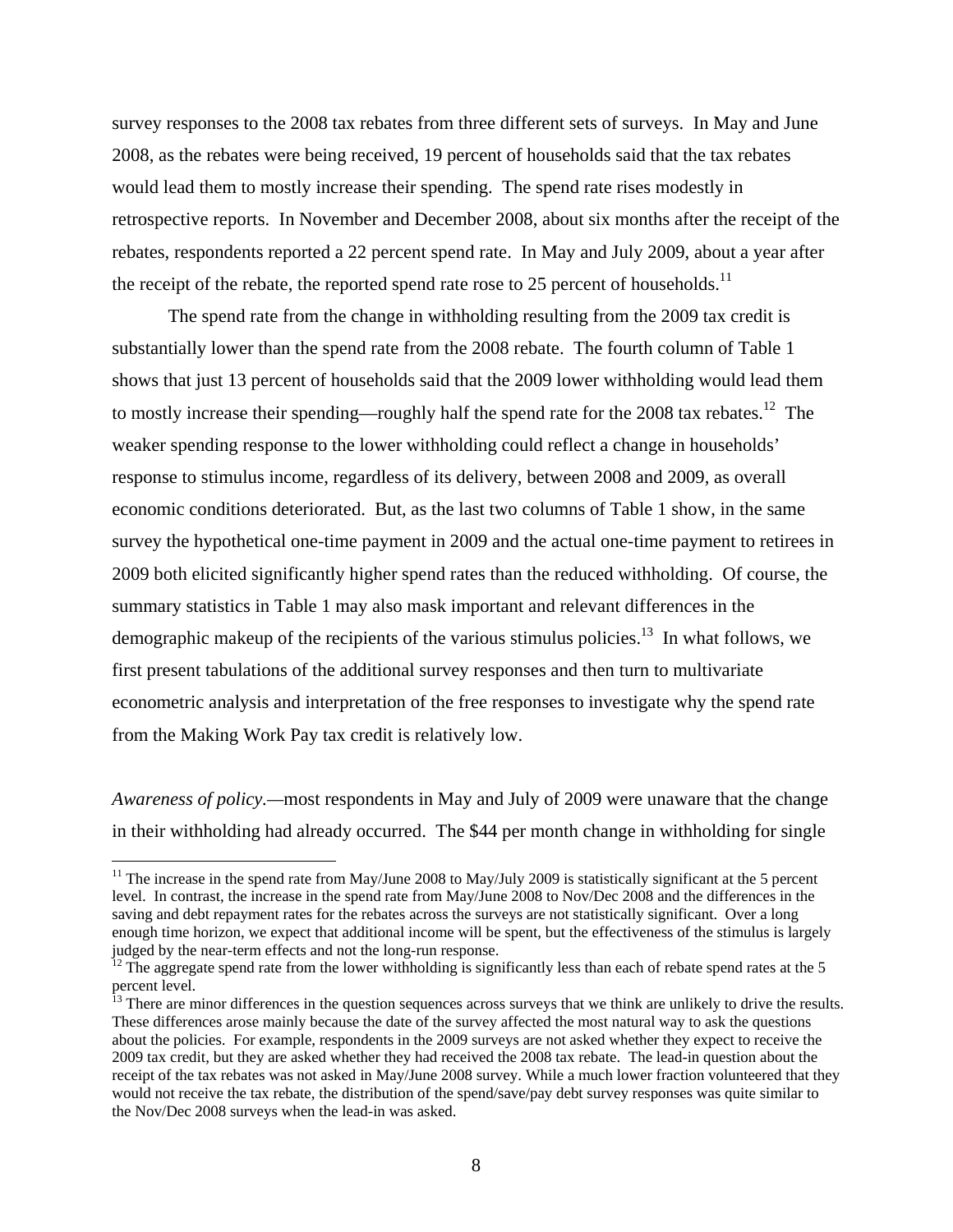and the \$67 per month change in withholding for married workers mentioned in the survey question reflect the actual changes workers should have seen in their paychecks based on the new withholding tables issued by the Internal Revenue Service.<sup>14</sup> The new withholding tables were issued effective March 1, 2009, with the changes mandatory as of April 1, 2009. Even though employers were required to adopt the new schedules for payroll tax withholding by April 1, 2009, Table 2 shows that the majority of respondents surveyed in May and July said "no" or "don't know" to the following question:

Has your employer (or your spouse's employer) already reduced your tax withholding and increased your take-home pay?

While it is possible that some employers had not changed withholding, we believe that most had made the required change and that households were simply unaware of the change. There is little direct evidence in the NIPAs about the extent to which firms complied with the change in withholding. There is a downward shift in current personal tax payments reported in the monthly personal income statistics (see Personal Income and Outlays release, April 2009). Although the Bureau of Economic Analysis adjusted the data to reflect its best estimate of the effect on personal tax payments of the change in withholding, it does not use independent data on withholding when it makes its monthly estimate of personal income. The daily Treasury statements provide direct, albeit noisy evidence on the actual changes in tax withholding. The Treasury data in the spring of 2009 are broadly consistent with employers adopting the new withholding tables as stipulated by the law. There is no reason to suspect that employer noncompliance was as high as the household survey responses seem to suggest.

Perhaps it is not surprising that households were unaware of the change. There was much less publicity for the 2009 change in withholding than for the 2008 stimulus payments. Moreover, there were enormous ongoing shocks to the economy and households in early 2009 that could have easily distracted attention from the change in withholding. Moreover, the 2008 stimulus payment was the major feature of the 2008 stimulus program, while the 2009 Making Work Pay tax credit was one of many components of the 2009 stimulus program. In 2008, households received at least two letters about the stimulus payments, while there was no such

<sup>&</sup>lt;sup>14</sup> Note the asymmetry between the treatment of singles and married workers. For singles, \$44 per month times 9 months roughly equals the annual value of the tax credit of \$400. For married workers, \$67 per month times 9 months is about \$600, less than the \$800 value of the tax credit. Evidently, the IRS was hedging against the possibility of underwithholding in the event of two-earner couples. Under the credit, couples receive a credit of at most \$800 regardless of whether they have one or two incomes.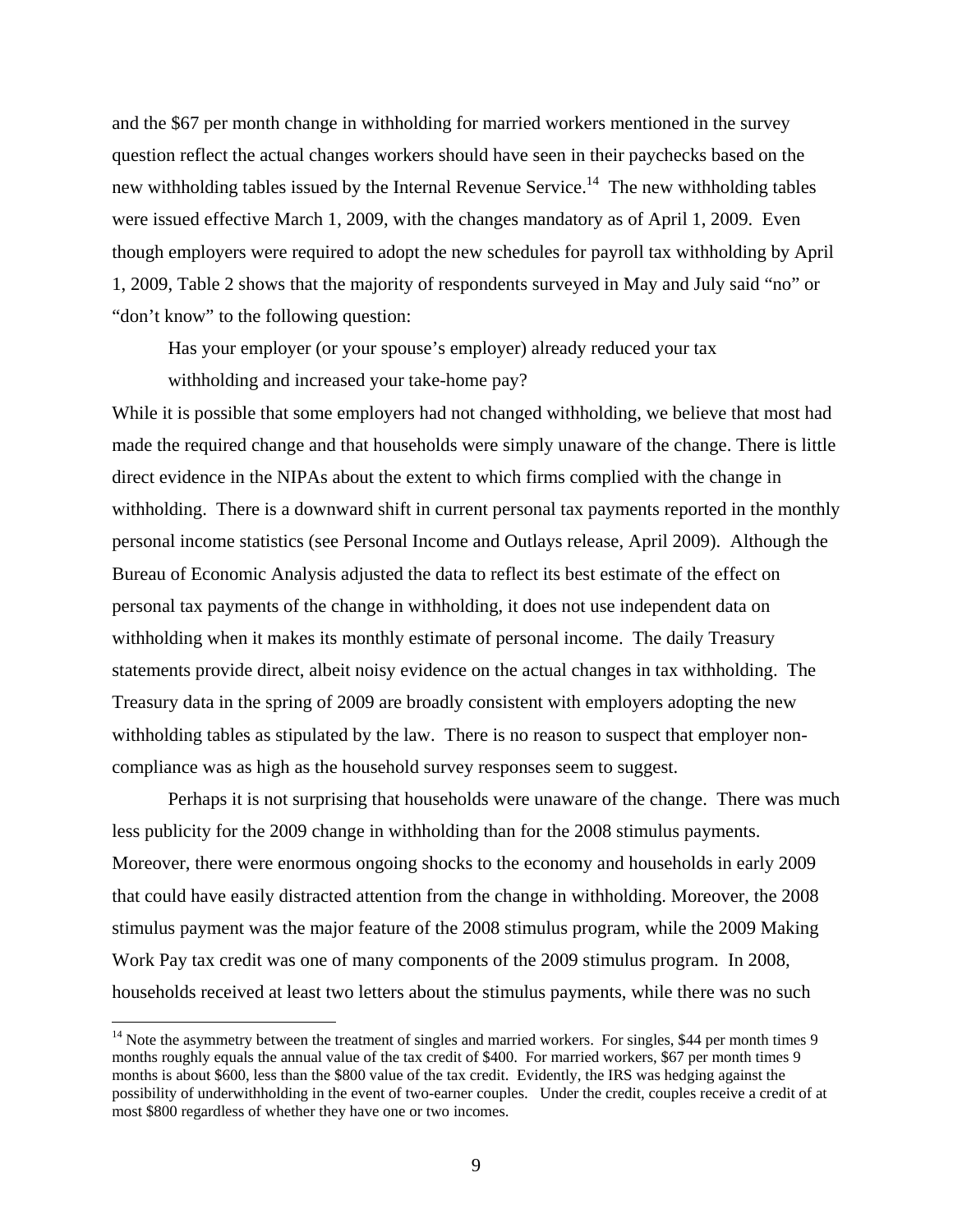official notification about the 2009 lower withholding. Finally, as shown by Jones (2010), households display considerable inertia in adjusting tax prepayments in response to changes in default withholding, which is consistent with a lack of awareness of such changes. One might expect awareness of the withholding change to increase over time, but the percent of respondents in July 2009 who report a change in withholding is actually lower than in May 2009, although the difference between the two surveys is not statistically significant.

We can investigate the effect of the awareness of the change in withholding using the survey. Notably, it does not have much effect on the response of households to the additional income. The third column of the top panel of Table 3 compares the spend rates of respondents who reported being aware of a change in withholding with the spend rates of those who reported no change or not did not know whether their withholding had changed. (The six percent of respondents who volunteer that they are self-employed (see Table 1) are not included in this tabulation.) The spend rate is actually 5 percentage points *lower* for those individuals who said that employer withholding had already changed, although this difference is not statistically significantly different from zero at the 5 percent level. In contrast, the middle panel shows that, among the nearly two-thirds of respondents (asked only in July) who had previously heard about the 2009 tax credit, the spend rate is 6 percentage points higher, although again the difference is not significant.<sup>15</sup> Those respondents who had heard previously about the tax credit are significantly more likely to report that their employer had already lowered their withholding.

The lack of awareness in our survey is also consistent with the reports from the IRS in early 2010 that a common mistake in filing for tax year 2009 returns was not claiming the Making Work Pay tax credit (which required filling out a new, separate form).<sup>16</sup> The IRS, in its usual checking of filed returns, corrected this mistake for eligible households; this correction would be reflected in refund payments to the households. Interestingly this lack of awareness of the 2009 tax credit and the mistake on their tax forms may have resulted in an unexpected boost to net tax refunds in 2010. By ignoring the Making Work Pay tax credit in preparing their tax returns, these households had calculated that they owed either too large of a tax payment or were entitled to too small of a refund. So the Making Work Pay tax credit may have led to an unexpected, one-time payment to households in early 2010.

 $15$  The joint cross tabulations of the first two questions in Table 3 also do not reveal statistically significant differences in the spend rates.

<sup>16</sup> See http://abcnews.go.com/Business/feels-tax-refunds-poky/story?id=10110874.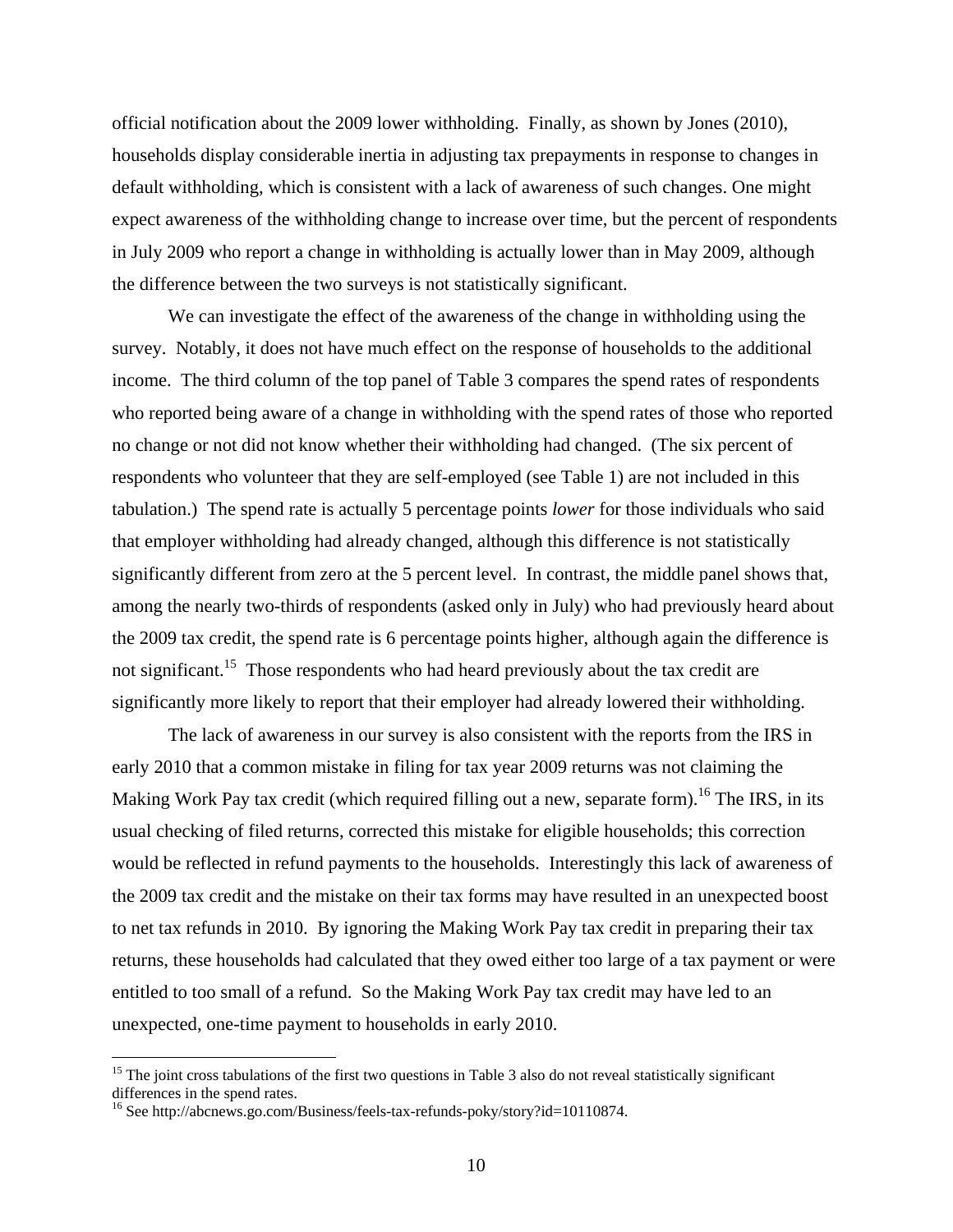The spending responses of households also did not differ by whether the household believed that the lower withholding represented a permanent or temporary change in taxes—a pattern at odds with the permanent income hypothesis. While the 2009 Making Work Pay tax credit as enacted was to last for only two years, it had been a key feature of the President's campaign and many speculated that it would extend past 2010. As reported in the bottom panel of Table 3, households are fairly evenly split as to whether they thought the tax credit would be extended. However, the mostly-spend rates are nearly identical across the two groups, whereas the permanent income hypothesis would have predicted a larger spending response from those households who expected an extension.

*Economic and demographic factors.—*Demographic and economic factors could also help explain the differences in the aggregate spend rates. Table 4 shows how some of these characteristics differ among those receiving the 2008 rebate and 2009 change in withholding.<sup>17</sup> A comparison of the columns of Table 4 shows that the change in withholding, which only affected workers, was targeted at younger and higher-income households relative to the tax rebate. While the households with the lower withholding were slightly more likely than recipients of the tax rebate to report being better off financially than a year ago at the time of the 2009 surveys, a comparable majority of both groups reported being worse off.<sup>18</sup>

Table 5 looks at the distribution of responses to the spend/save/pay debt questions by age across the various surveys. It shows that the spend rates for the tax rebate across the various surveys have generally increased with age, although this relationship is not nearly as strong in the 2009 surveys. While the spend rates for the reduced withholding episode are not significantly different across the age groups, the oldest households again have the highest spending rate. $^{19}$ 

 $17$  To focus on differences in the targeting of the policies rather than the survey samples, this tabulation only includes respondents to the May and July 2009 surveys. In the multivariate analysis where we can control for demographics, etc., we pool this sample with the 2008 survey respondents to the rebate.

 $18$  Early in the overall survey, individuals are asked: "We are interested in how people are getting along financially these days. Would you say that you (and your family living there) are better off or worse off financially than you were a year ago?" The responses to this question—which is coded as "better now," "same," or "worse off"—are an input into the construction of the Index of Consumer Sentiment. The responses are relative to the date of the interview and not the date of stimulus receipt.

<sup>&</sup>lt;sup>19</sup> Note that the under 30 estimates should be approached with caution because of the small number of respondents. For example, the 37 percent mostly spend rate for rebates reported in the May/July 2009 interviews has a standard error of 9 percentage points.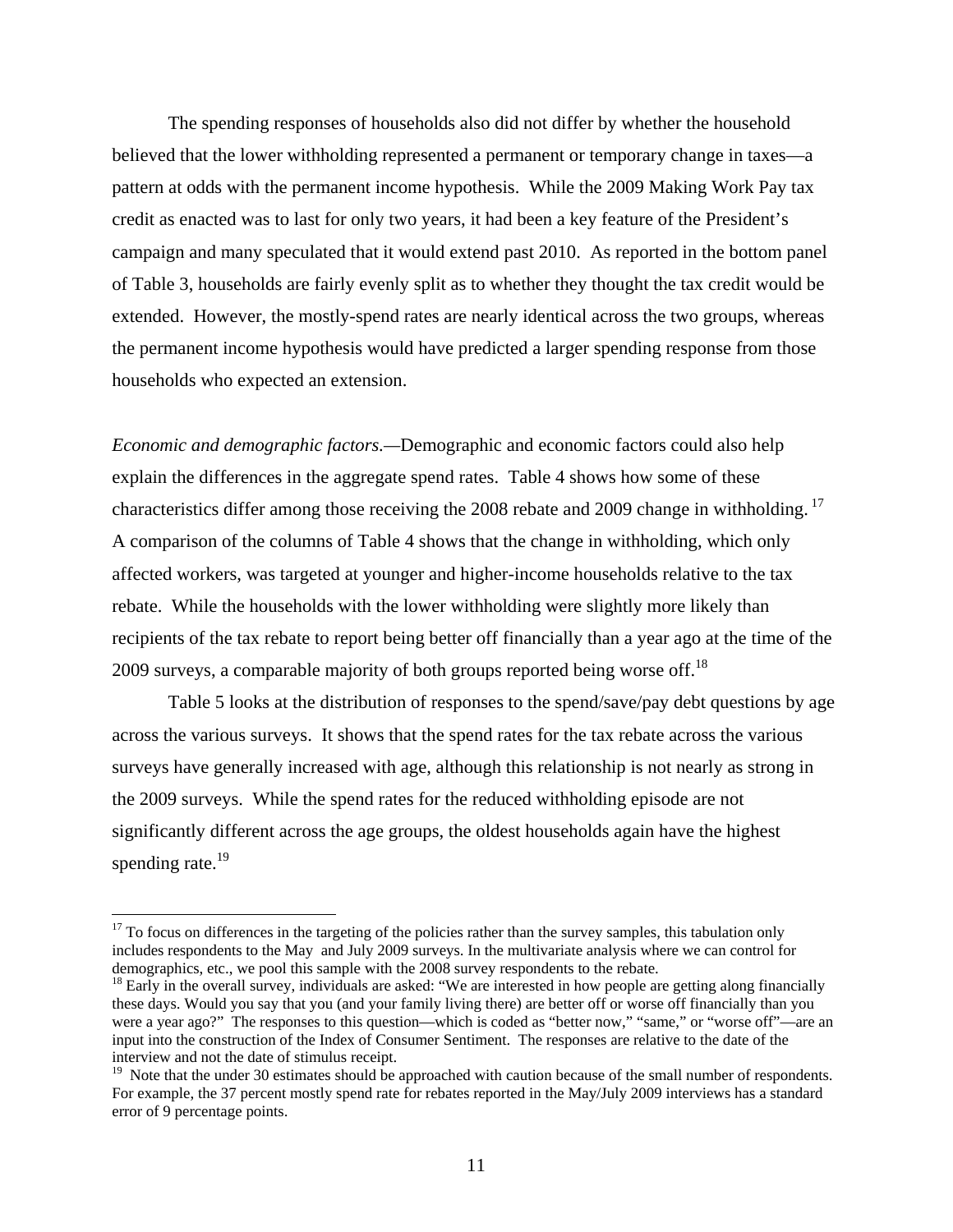Table 6 reports the distribution of spending response by household income. There are no significant differences in the spend rates across the income groups for either the tax rebates or the lower withholding. These univariate comparisons suggest that the different targeting of the stimulus policies is unlikely to explain the differences in the aggregate spend rates, although to further investigate this possibility we will include demographic controls in the multivariate regression analysis.

*Targeting the policies.—*One straightforward way to exclude the effects of different recipient characteristics is to focus only on the individuals who benefited from both policies. About 80 percent of the households who received the tax credit in 2009 also received the tax rebate in 2008 ("received" here and in the rest of the paper reflects eligibility and thus includes people who report no change in their withholding at the time of the survey). Table 7 summarizes the responses for these individuals who were affected by both policies. A comparison with Table 1, which covers all respondents, reveals very small differences in the aggregate spend rates for the two stimulus programs. In particular, the fraction of households who plan to mostly spend the additional take-home pay from the lower withholding remains more than 10 percentage points below the fraction that mostly spent the rebates.

The substantial deterioration in macroeconomic conditions after households received their 2008 rebates may have made them less apt to spend the additional income from lower withholding in 2009 than from the rebates in 2008, as they may have been more inclined to use additional disposable income to build up their assets or reduce their debt. To address this possibility, our survey also asks about the stimulus payments of \$250 sent to retirees in the spring of 2009. The timing of the retiree payments is similar to the timing of the change in withholding, but the delivery of this additional income is similar to the tax rebates. The first column of Table 8 provides the responses from all households who received the one-time retiree payments in 2009. About 30 percent of these older households planned to mostly increase their spending in response to the retiree payment. These spend rates are well above the overall spend rates for the tax rebates or the change in withholding. The next two columns of Table 8 are restricted to individuals who received both a retiree payment in 2009 and a tax rebate in 2008. For those who got both, the spend rates for the retiree payment and rebate are nearly identical. Hence, it appears one cannot appeal entirely to changing aggregate conditions to explain why the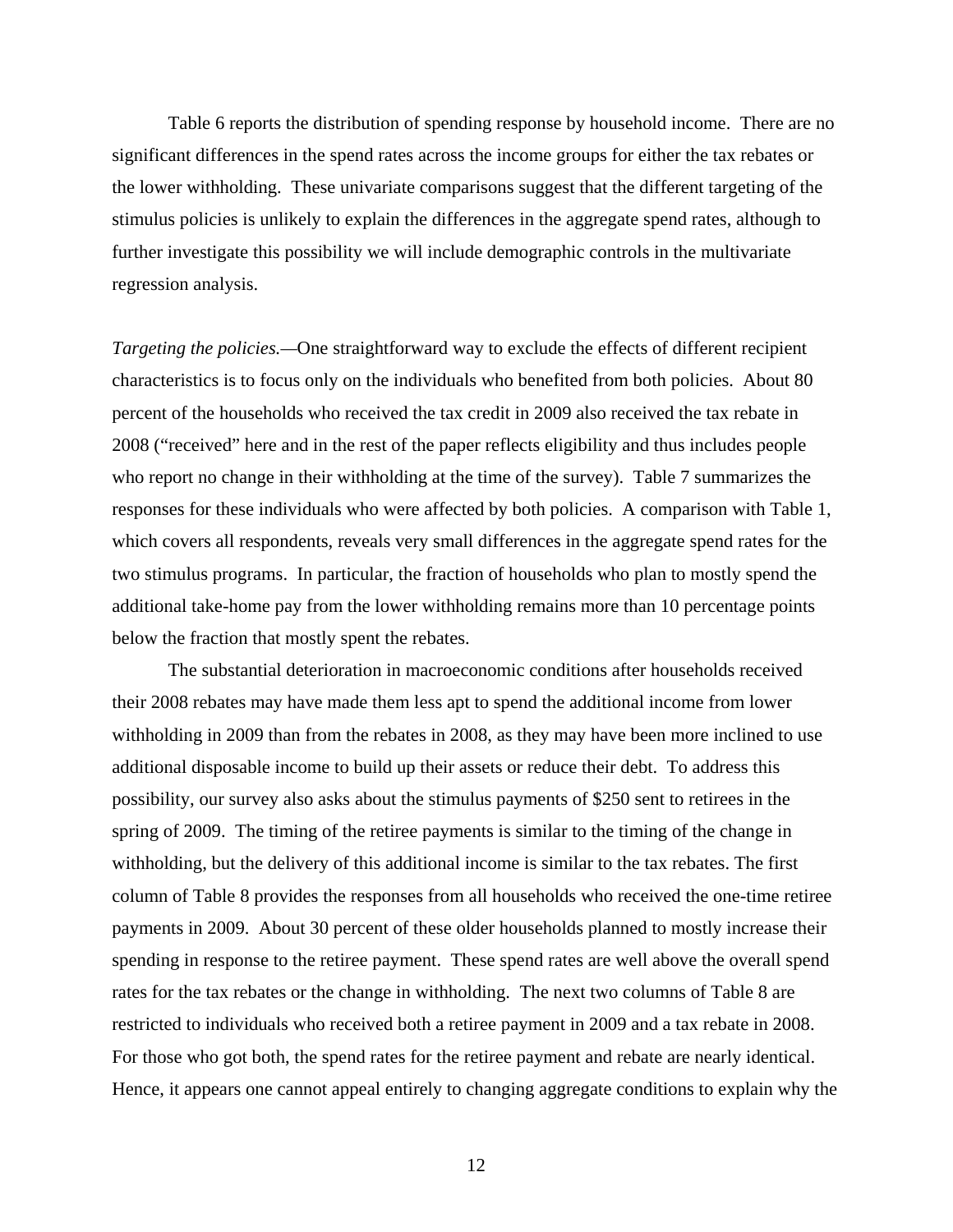spend rate from the 2009 change in withholding is lower than from the 2008 rebate. At least for this group of people, the passage of time and changes in the macroeconomy did not affect their reported spend rates.

Of course, comparing the spending response in 2009 of older households who are largely not working to the spending response of all people in 2008 may not reliably indicate the effects of macroeconomic conditions on the spending response to stimulus payments. For this reason we also asked individuals who did not receive the retiree payment in 2009 to consider what they would do if they had received such a one-time payment. Table 9 provides the responses for individuals who answered questions about these hypothetical payments, the change in withholding and the tax rebates. Similar to the results from the actual retiree payments, we find that among these households the spending response to the hypothetical payments is similar to the response to tax rebates. Because these three questions were asked in the same survey, these results suggest that the weaker spending response to the change in withholding is not simply a reflection of the changing economic conditions that occurred between the 2008 and 2009 stimulus programs.

 All in all, the tabulated survey results point to the importance of the income delivery mechanism for the spending response. Additional income that is distributed to households as lump-sum payments, including the 2008 rebates and the 2009 retiree payments, appears to generate higher spend rates than income that is distributed gradually via lower withholding. The next section uses multivariate regressions to separate the effects of various factors on the stimulus spend rates.

# *B. Regression Analysis: Pooled Across Policies*

In the regression analysis, we examine the spend/save responses to three different recent stimulus policies: the lower withholding, the tax rebates, and the retiree payments. To do so, we estimate a linear probability model that pools the responses to five different questions: (1) the responses to the change in withholding in 2009, (2) the contemporaneous responses to the tax rebates in the spring of 2008, (3) the retrospective responses to the tax rebates in the winter of 2008 and the spring of 2009, (4) the responses to the 2009 retiree payments, and (5) the response of nonretirees in 2009 to a hypothetical payment. The dependent variable is set to be 1 if the stimulus program led the household to mostly spend, and zero otherwise. Thus, we combine mostly save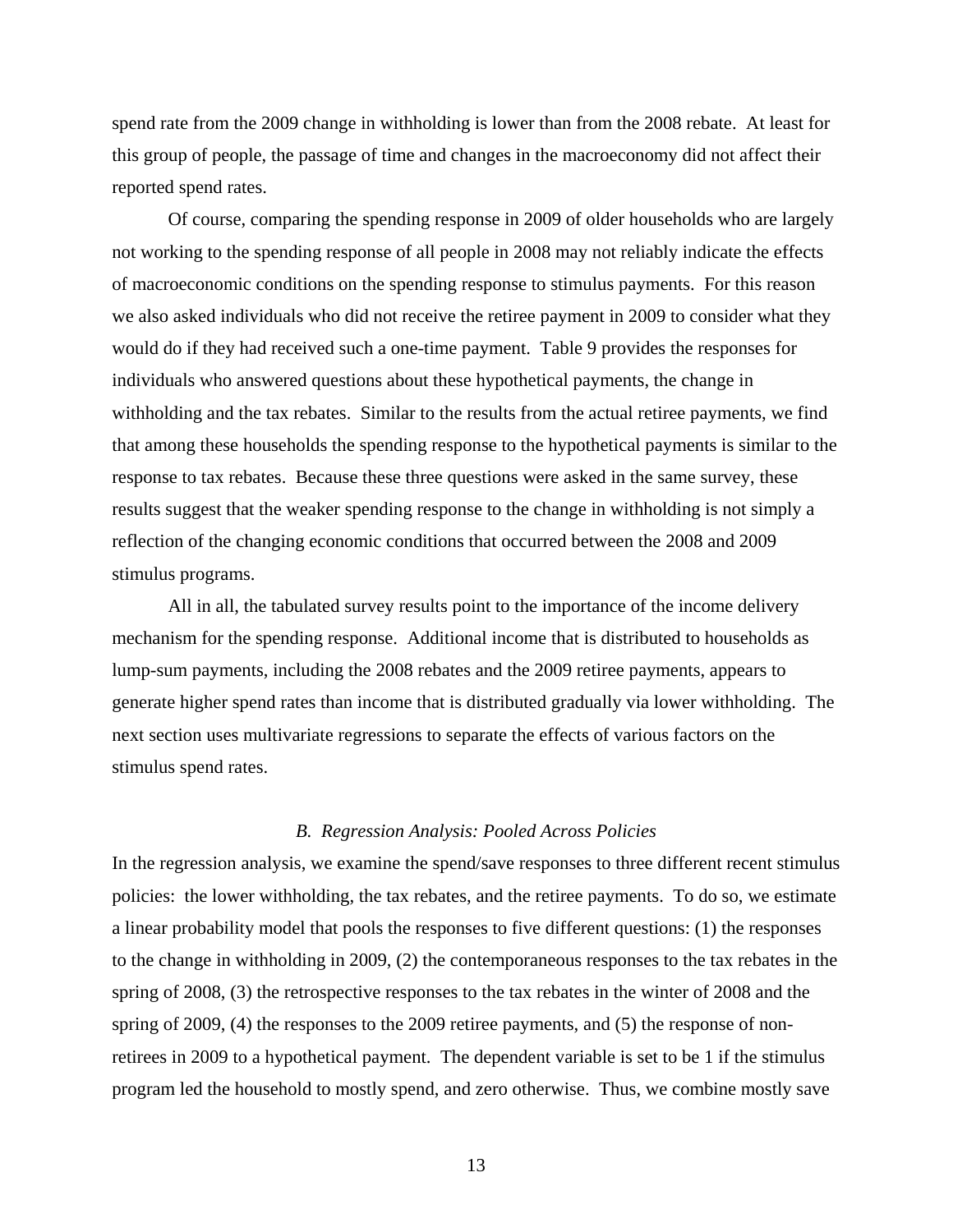and mostly pay off debt into a not-spend category. The explanatory variables include categorical controls for whether the extra income was delivered via lower withholding or a one-time payment, whether the survey response was prospective or retrospective, and whether the stimulus program considered was hypothetical, as well as the amount of additional annual income that the household received from the stimulus program. The coefficient estimates on the covariates are multiplied by 100, so the effects are expressed as percentage points. In some specifications, we also include a variable about changes in the household's financial condition, the level of the local unemployment rate, and a set of demographic explanatory variables (e.g., age and income).

Table 10 provides summary statistics for the covariates in the sample for the regressions. The sample includes responses from over 2,500 individuals in the May and June 2008, November and December 2008, and May and July 2009 surveys. Note that some individuals provided responses regarding more than one of the following three stimulus programs: the 2008 rebate, the 2009 tax credit, and the 2009 retiree payment. In this section, multiple responses for one individual are treated as separate observations, and the standard errors in the regressions are corrected for the clustering. The household-level covariates are measured at the time of survey and not necessarily the time of stimulus receipt. For example, the variable of "current finances compared to a year ago," which is a part of the core Michigan survey, asks households to assess conditions at the time of the survey interview (in our case either May/June 2008, Nov/Dec 2008 or May/July 2009) relative to a year prior to their interview. Hence, for respondents providing retrospective stimulus responses, this variable is not aligned to the stimulus receipt. We also include the state unemployment rate, measured close to the time of the receipt of the stimulus, as an additional measure of aggregate economic conditions. In contrast to the qualitative survey responses, we align this measure temporally with the stimulus.<sup>20</sup>

<sup>&</sup>lt;sup>20</sup> Richard Curtin, the Director of the Michigan survey, provided us with the telephone area code of respondents. It is difficult to align area code with county or MSA-level unemployment data, so we aggregated to the state level. Our survey does not ask households when they received their tax rebate or when employers changed their withholding, so we use a common date for each policy. The unemployment rate variable is aligned with the receipt of the stimulus—for the 2008 rebates we chose May 2008 and for the 2009 policies we chose May 2009. The results are not sensitive to small changes in the date convention, e.g., changing the date to March or April 2009 for the withholding policy. It is possible that a household moved state between the receipt of the stimulus and their interview (which may be up to one year later), so there will be some errors in assigning the state-level measures. The difference between the average unemployment rate for the retiree payments and that for the change in withholding and hypothetical payments reflects the differing distribution of respondents across states, not differences in timing of the policies.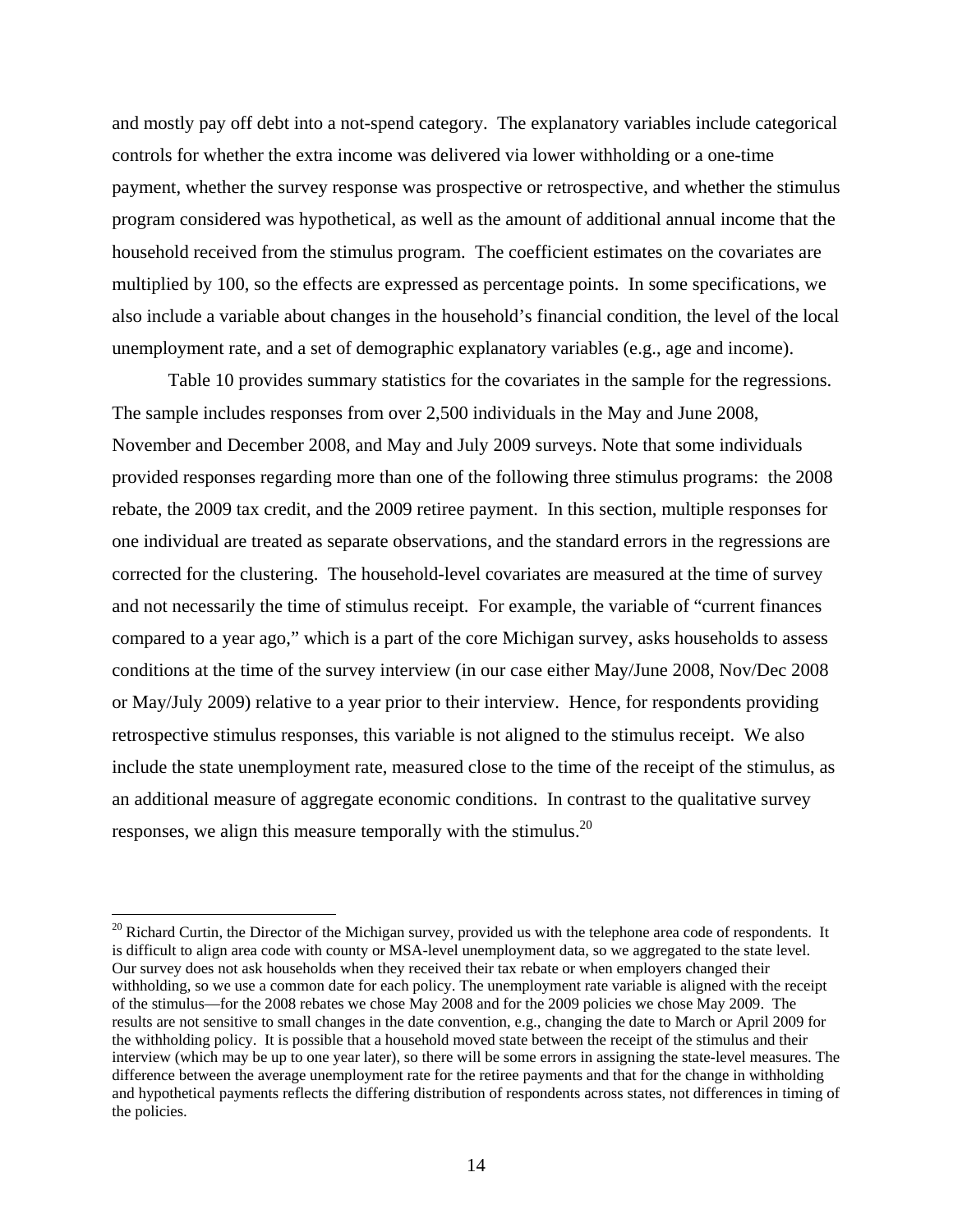Because the 2009 surveys did not ask households directly about the dollar amount they had received or expected to receive from these three stimulus measures, in order to study the effect of the size of the stimulus on the spending response we used algorithms based on the program rules and household total income and demographics to impute the dollar value of each stimulus program for each household.<sup>21</sup> In the case of the 2008 tax rebates, we can compare our imputed values to the self-reported values in the 2008 surveys. The average imputed amount of the tax rebates is 5 percent more than the amounts reported by the households, and the correlation between the imputed and self-reported amount is  $0.67<sup>22</sup>$  We do not expect this imputation to be perfect because the survey only includes total household income, so we cannot exactly determine the level of eligibility for the stimulus measures. We impute only one payment to households who report receiving the retiree payment because the survey does not contain information on number of recipients.

Another potential source of variation in how individuals perceived one-time payments is that some received them via paper check and others via electronic funds transfer. Our prior analysis of the 2008 tax rebates found no significant difference of the spend rates associated with this delivery mechanism.<sup>23</sup> Consequently, in our surveys in 2009 we did not ask households how they received their 2008 tax rebates or their 2009 retiree payments. Because we did not ask

 $21$  The 2009 tax credit equals 6.2 percent of earned income with a maximum credit of \$400 for singles and \$800 for married couples. The credit is phased out at a rate of 2 percent of income for singles with income above \$75,000 and married couples with income above \$150,000. To impute the value of the credit, we use total 2008 household income and marital status as reported on the survey. This will be quite accurate for capturing the phase-out of the credit because the phase-out is based on total household income, not earned income. For those who refused to report income (either a level or bracketed amount), we assigned values of \$400 for singles and \$800 for married couples.

The 2008 tax rebate went to all tax filers with more than \$3000 in qualifying income (Social Security benefits, veterans' benefits, and Railroad Retirement benefits plus earned income). (Those with qualifying income who ordinarily would not have to file [mainly low-income Social Security recipients] had to file a 2007 return to get the rebate.) The rebate was \$600 per adult taxpayer (\$300 for those who did not have a tax liability but received the rebate owing to having qualifying income) plus \$300 per dependent child under the age of 18. The imputation for the 2008 tax rebate assumes that singles under age 65 receive \$600 plus \$300 for each child under age 18, and that married couples receive \$1200 plus the same child benefit. The 2008 tax rebate is phased out at a rate of 5 percent of income for singles with income above \$75,000 and married couples with income above \$150,000. For both the actual and hypothetical retiree payment in 2009, we assume that households received \$250.<br><sup>22</sup> According to our imputation, about 4 percent of the 2008 rebate recipients and 8.5 percent of the recipients of the

<sup>2009</sup> Making Work Pay tax credit should not have received the stimulus payment or reduction in withholding, respectively. This could reflect errors in our imputation procedure. These individuals are not significantly different, however, than the rest of the recipients in their awareness of the stimulus programs or in their propensity to spend the extra income.

<sup>&</sup>lt;sup>23</sup> The mostly-spend rate of those who received their 2008 rebates via a paper check in the mail was 21 percent, compared to 22 percent for those who received it via electronic direct deposit; the difference between the two rates is economically and statistically indistinguishable from zero. See Sahm, Shapiro, and Slemrod (2010), Table 8. Parker et al (2011) also find no evidence of differences in spending responses to the 2008 tax rebates across households who received direct deposit versus paper checks.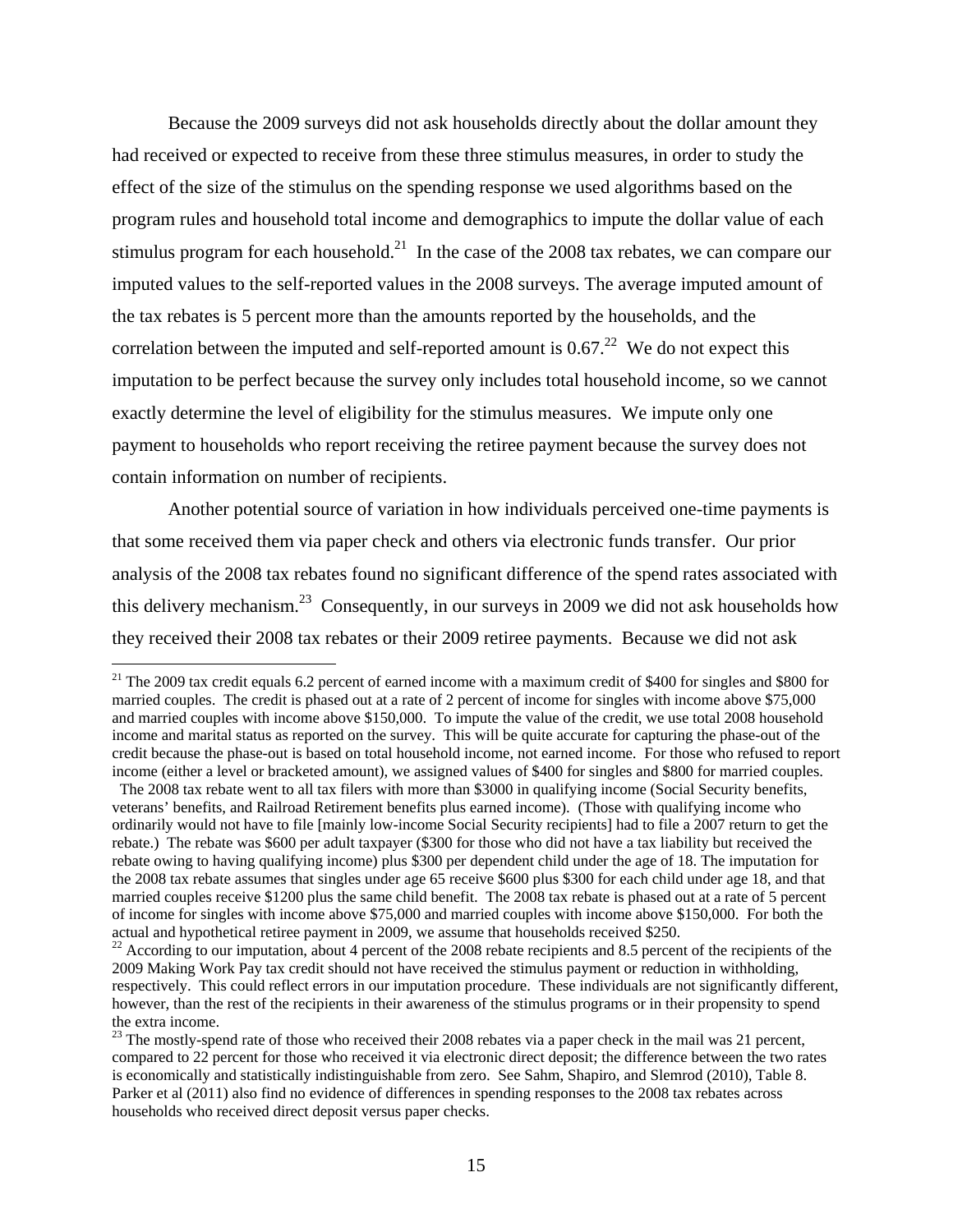about EFT versus paper check in the 2009 surveys, we do not include a control for the form of disbursement in the regressions.

*Effects of delivery mechanism, timing of survey response, and size of payment.—*Table 11 reports estimates of the linear probability model (coefficients multiplied by 100 so their interpretation is the percentage point response of the mostly spend rate).<sup>24</sup> The regression results are broadly consistent with the patterns revealed in the tabulations in the previous section. The fraction of people who report that a stimulus payment leads them to mostly spend is highest in response to a small, lump-sum payment. In the specification in the first column of Table 11, which does not control for macroeconomic conditions or demographics and includes responses to all three stimulus measures, the use of lower withholding to deliver stimulus income is associated with a 10.9 percentage point reduction in the mostly-spend rates compared to a one-time payment. Thus, the use of a change in withholding rather than rebate for the 2009 tax credit can account for more than three-fourths of the lower mostly-spend rate of the 2009 tax credit relative to the 2008 tax rebates reported in Table 1. This effect of the delivery mechanism is highly statistically significant.

Of course, the 2008 rebates and the 2009 change in withholding occurred under different macroeconomic conditions, corresponded to different underlying policies, were of different size, and affected the income of households in different proportions. The purpose of the multivariate regression analysis is to simultaneously control for these factors and then determine which factors are quantitatively most important in accounting for the lower mostly-spend rates from the 2009 tax credit relative to the 2008 tax rebate. The regressions reported in Table 11 include various combinations of the covariates summarized in Table 10 to account for these factors.

Table 11, specification (1), includes controls for timing of receipt of the 2008 rebate, for stimulus as a fraction of income, and for whether the stimulus payment is hypothetical. The point estimate of the reporting the spending rate 12 months after the receipt of the rebate is 2.7 percent (not statistically significant) in contrast to the 6 percentage point unconditional effect reported in Table 1.

Specification (1) also shows a negative association between the amount of the extra income from the stimulus program and the spend rates of that stimulus. Specifically, a 1

<u>.</u>

 $24$  A probit analysis yields very similar estimates.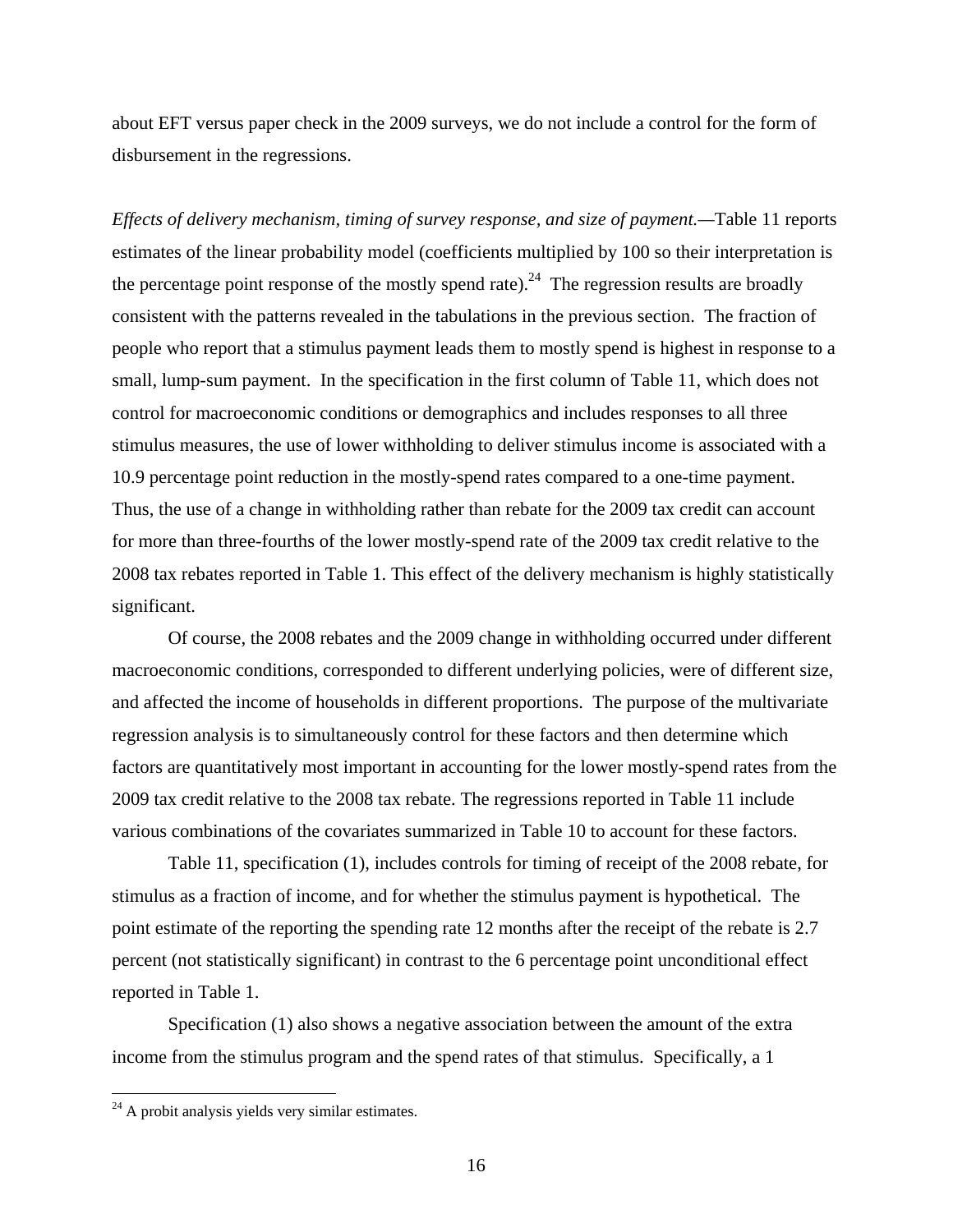percentage point increase in the size of the stimulus income relative to the household's annual income is associated with a spend rate that is roughly 1 percentage point lower. Because, on average, the 2008 tax rebate is about 1.3 percentage points larger, as a percent of annual income, than the 2009 tax credit (see table 10), the estimated size effect, on its own, would suggest a larger spending response to the 2009 tax credit than the 2008 rebates (which is at odds with the pattern in Table 1).

Finally, whether households are asked about an actual or hypothetical policy appears to have little effect on the reported spending response.<sup>25</sup> This finding suggests that the survey response to hypothetical rebates is not systematically different from that of actual rebates, so that we can use the hypothetical rebates as a contemporaneous control for spending behavior from changes in withholding.

*Effect of macroeconomic conditions.—*Specification (2) of Table 11 adds two measures of changes in household finances—whether households reported being worse off financially at the time of their interview relative to a year prior, and their expected income growth over the next year—and labor market conditions at the time of the stimulus receipt. These variables have both time-series and cross-sectional variation. The cross-sectional variation is critical for identifying whether macroeconomic conditions affected the response to the policy. There is no identifying information at the aggregate level to distinguish whether the differences in spending responses between 2008 and 2009 are due to variations in policy design or from changes in macroeconomic conditions.

 Households who report being worse off financially are almost 7 percentage points less likely to report mostly spending the additional income from any given policy. Households interviewed in 2009 as they were receiving the 2009 tax credit were, however, only 1/2 percentage point more likely to report a decline in their finances than households interviewed in the spring of 2008 as they were receiving the 2008 tax rebate.<sup>26</sup> Hence, this small aggregate change in self-reported financial conditions applied to the regression coefficient reported in

 $^{25}$  In a 2002 survey, Shapiro and Slemrod (2003b) found a lower mostly spend rate from a hypothetical one-time payment of \$1,000 than the actual 2001 tax rebates (of either \$300 or \$600). This difference could reflect the hypothetical nature of the former payment, the relative size of the payments, or the fact that the hypothetical payment was temporary and the rebates were part of a permanent change in taxes.

 $26$  Over this period there was a larger decline in the percent of these households reporting an improvement in their finances over the past year, from 27 percent in the spring of 2008 to 24 percent in the spring of 2009.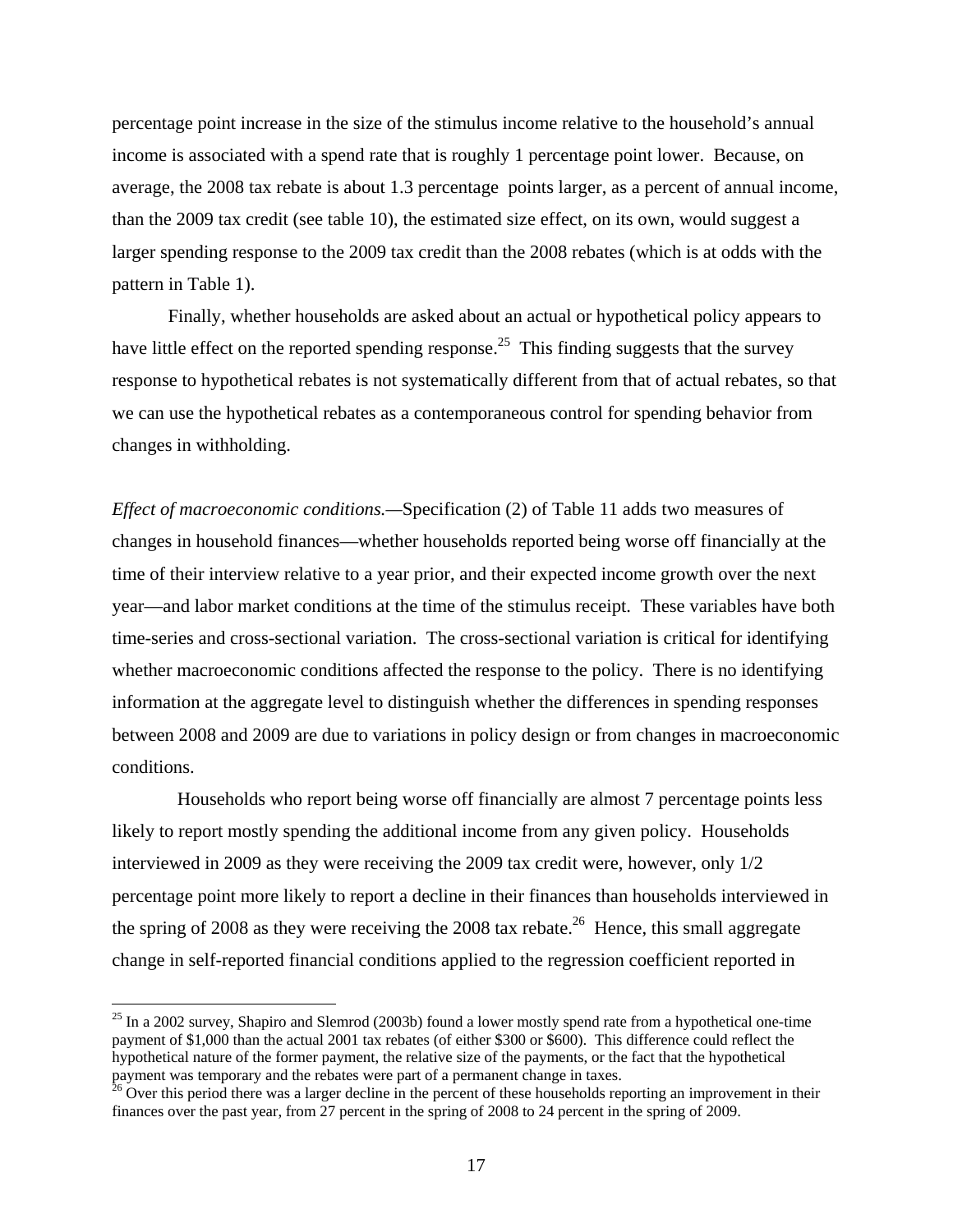Table 11 implies a trivial reduction in the aggregate mostly-spend rates from the 2008 tax rebates and the 2009 tax credits.

Households who expect their income to decline over the next year are less likely to spend the additional income from stimulus programs. For example, a household that expected their income to decline by more than 10 percent over the next year has a mostly-spend rate almost 8 percentage points lower than a household that expects their income to be unchanged. The fraction of stimulus recipients who expect large income declines increased from 2008 to 2009 by about 4½ percentage points, so the expected income growth measure shows more substantial adverse changes than the "worse off financially measure." Nonetheless, the 4½ percentage point increase in those reporting at least a 10 percent decline in income still has only a modest effect on the aggregate spend rate  $(-7.8 \times 0.045$  moves the average predicted spend rate by less than ½ percentage point). Hence, although we are able to estimate a substantial effect of changing individual economic condition on spending using cross-sectional variation in households' self-reported conditions, there is relatively little implied effect on the aggregate spend rate from the change in these measures of economic conditions.

As an additional control for macroeconomic conditions, we include the state unemployment rate at the time of the initial receipt of the stimulus payment (May 2008 for 2008 rebate and May 2009 for the 2009 change in withholding and rebates). The point estimate is not statistically significant and changes sign across specifications, so the coefficient on the state unemployment rate does not provide any additional support for the finding that worse economic conditions are usually associated with lower spending from the stimulus payments. All in all, these estimates suggest that the switch from a one-time payment to a change in withholding was a more important factor than the worsening of economic conditions over the period for explaining the aggregate patterns in the mostly-spend rates across the two policies.

Note that the finding that spending is lower for those whose personal economic circumstances have deteriorated and whose income is expected to fall has implications for both the design of policy and for how we understand economic behavior. Under the permanent income hypothesis, a liquidity-constrained household will spend a greater fraction of an increment to cash flow than an unconstrained household provided that the constrained household has *temporarily* low income. Our finding that those households who are currently worse off than the previous year have a lower spend rate is hard to explain with liquidity constraints, unless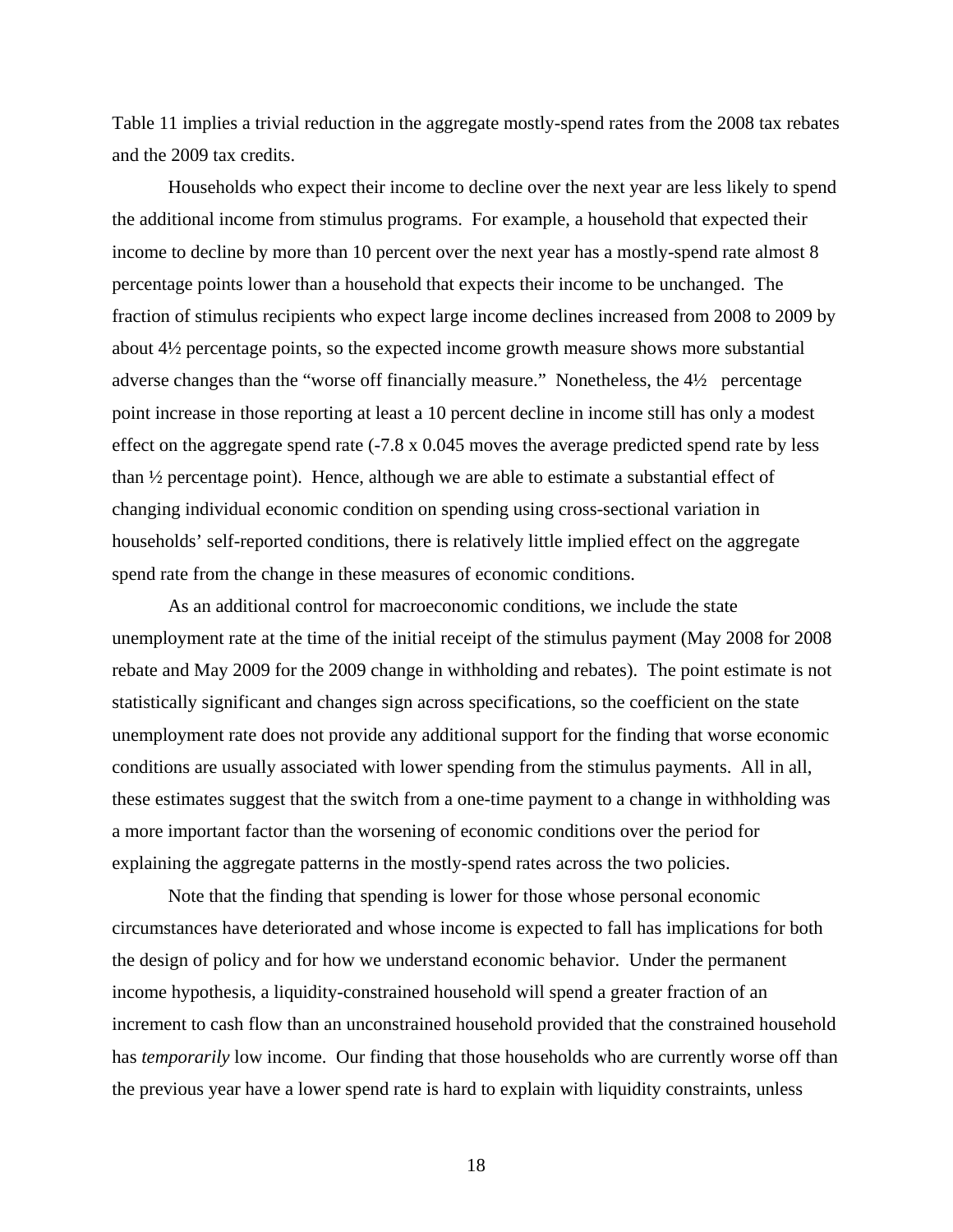those households are expecting even worse economic circumstances in the future. Indeed, our findings run against the conventional wisdom that households in worse economic conditions are more likely to spend a stimulus payment.

The results for expected income growth are, however, more broadly consistent with the permanent income hypothesis. We find that expecting low income growth over the next year predicts mostly saving the stimulus payment. Hence, at least under the circumstances of 2008 and 2009, it proved difficult to jump-start the economy by providing cash to those whose economic circumstances had declined or were worsening, because households did not expect the negative shocks to their personal finances to quickly reverse.

*Effects of household demographics and targeting of the stimulus policies.—*The three stimulus policies that we consider targeted at different types of households, so the specification (3) of Table 11 incorporates a number of demographic controls. Adding demographic explanatory variables to the regression modestly reduces the point estimate of the effect of the delivery mechanism, but does not change the basic patterns across the attributes of the stimulus programs and changes in economic conditions. The coefficients of the demographic controls in the multivariate analysis support the findings in the tabulations. Older households are more likely to spend the stimulus payments. There is little relation between income and wealth and spending, except that the highest wealth households (measured by wealth held in stock) are more likely to spend the payments.

The demographic controls in our study are not exhaustive, so we restrict the estimates to the variation within the policies to the extent possible. In specification (4), we use the same specification (3), but we use only the observations from the 2009 tax credit and the 2009 retiree payments (actual and hypothetical). Because these policies were contemporaneous, this specification abstracts from aggregate changes in the policy and macroeconomic environment. The coefficient estimates on better off or worse off financially, expected income growth, and state unemployment are identified only from variation across different households. Excluding the observations on the 2008 tax rebates substantially reduces the sample and makes the estimates less precise. In terms of the point estimates, the effects of both the change in withholding delivery mechanism and the change in economic conditions become somewhat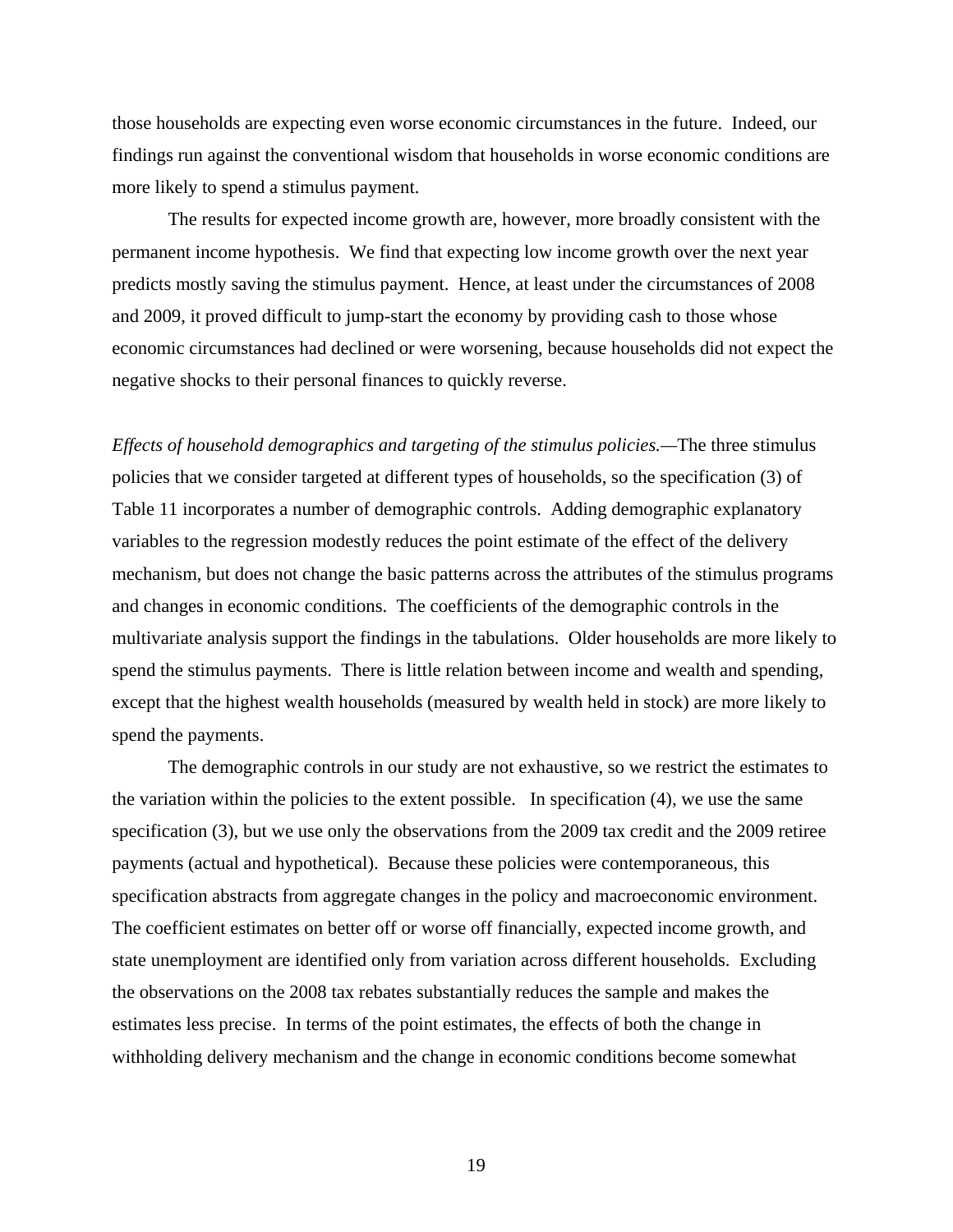larger in absolute value. The effect of the form of payment remains large and statistically significant.

In specification (5), we instead exclude the retiree payments (actual and hypothetical) and focus only on the 2008 tax rebates versus the 2009 tax credits. Again, the sample restrictions reduce the precision of the estimates. With this sample, the estimated negative effect delivering the stimulus via the change in withholding is noticeably smaller in absolute value than in the other specifications. It is not statistically significantly different from either zero, or the 9 to 12 percentage point effects found in specifications (1), (2), and (3).

In summary, the use of a change in withholding to deliver stimulus income appears to substantially reduce the spending response of households. In addition, the worsening of a household's financial situation leads to a reduction in their propensity to mostly spend the stimulus.

## *C. Qualitative Analysis of Free-Response Answers to Why Stimulus Response Changed*

An alternate approach to understand why the mostly-spend rates are lower from the change in withholding than from the rebates or the retiree payments is to simply ask households. To do so, we focus on the households who reported mostly spending the rebate or retiree payment but reported mostly saving (or paying off debt) the additional income from lower withholding; this direction of change in response dominates the aggregate results. While the sample sizes for this analysis are considerably smaller and the interpretation of individuals' reasons for changing their response is inevitably more subjective, these free responses largely confirm our conclusions based on the tabulations and regressions.

The free-response question was posed to two groups of individuals. As the first column of Table 12 shows, 471 individuals received both a 2008 tax rebate and a 2009 tax credit in the form of lower withholding. Nearly 70 percent of these individuals report the same planned use of the additional income from both stimulus programs. The 14 percent who report mostly spending the 2008 rebate, but mostly saving or paying down debt in response to the 2009 lower withholding, are most useful for understanding the lower aggregate mostly-spend rate for the change in withholding. To these individuals we asked the following question: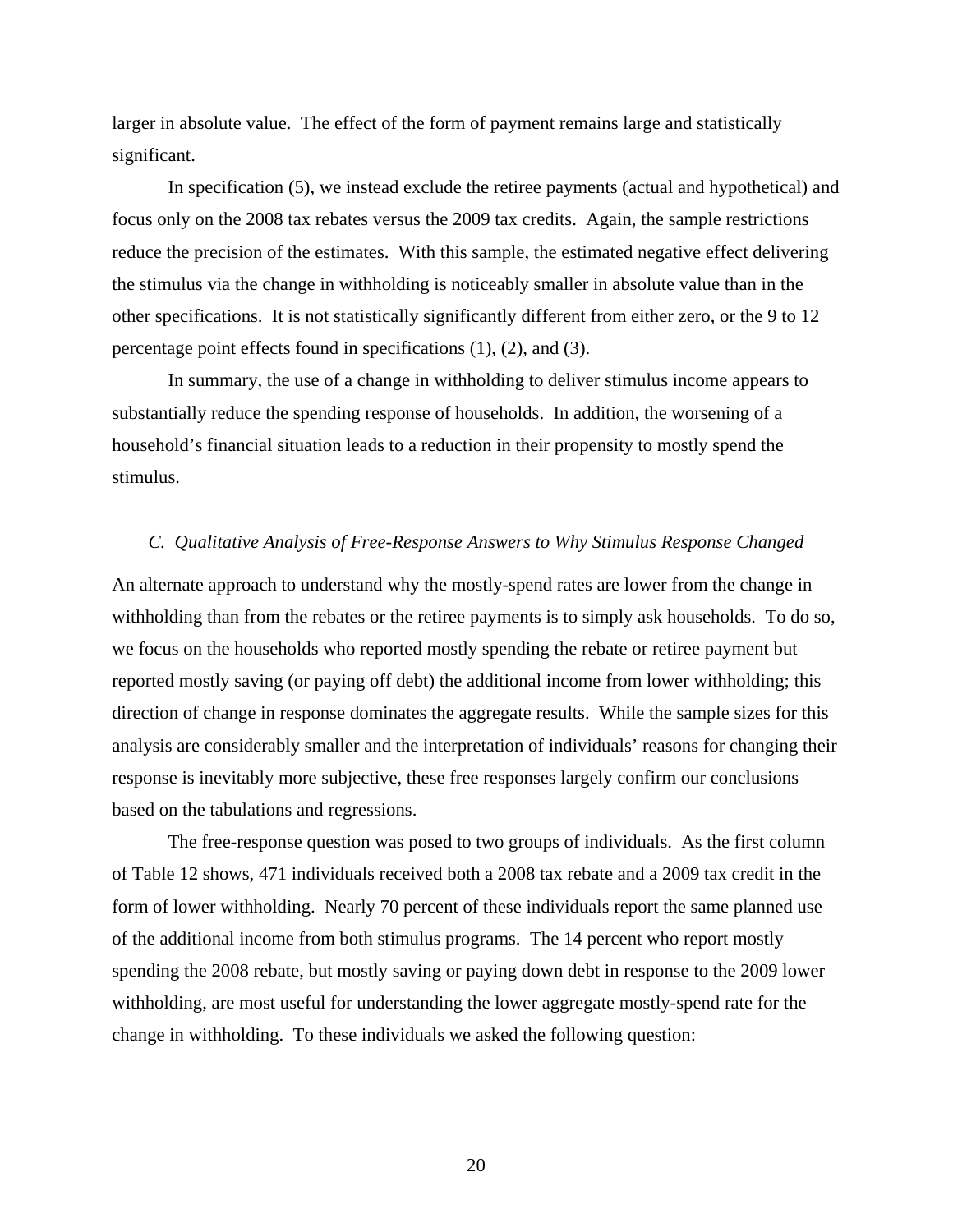You said that you mostly spent last year's tax rebate and that you plan to mostly (save/pay off debt with) this year's tax credit. Why do you plan to use this year's credit differently than last year's rebate?

The distribution of responses to this question is reported in the first column of Table 13. The first column of Table 13 refers to the 64 individuals who said they mostly spent the 2008 tax rebate but planned to mostly save or pay off debt with the 2009 tax credit (corresponding to the rounded 14 percent of respondents in the first row and first column of Table 12). The most common reason (47 percent) given for this difference in behavior is a worsening of general economic or personal financial conditions. A sizeable minority (23 percent) mention the difference in how the income is delivered, for example gradual versus lump sum. Only a small fraction (3 percent) points to differences in the size of the stimulus. A non-trivial number of respondents (19 percent) simply describe some purchase in 2008 that they needed, or wanted to make that did not recur in 2009. Only 8 percent of the households could not formulate a coherent reason for why their behavior differed between the 2009 tax credit and the 2008 tax rebate. Although these free responses suggest a more prominent role for the changing economic conditions than the pooled regressions do, the delivery mechanism is an important factor in the weaker spending response.

 The second column of Table 13 reports result from households who reported that they would mostly spend the hypothetical retiree payment in 2009, but would not spend the 2009 tax credit. This free-response question was only asked in the July 2009 survey, so the sample size is about half as large as in the first column. Not surprisingly, no one pointed to a change in economic or personal financial conditions to justify the difference in behavior, because the two stimulus measures are described as happening at the same time. The most common response (36 percent) is a difference in the delivery mechanism—lump sum versus a change in withholding. The free responses included comments such as it is "hard to notice" the extra money from the 2009 tax credit and that it is different having an extra \$250 in your pocket than having an extra \$20 in each paycheck, and that extra money in a paycheck goes toward paying debts rather than additional spending. Another large fraction of households (33 percent) points to the fact that the retiree payment was smaller than the tax credit and they are more inclined to mostly spend the smaller amount; this is consistent with the tabulated results. In this case, households are clearly focusing on the annual stimulus or total stimulus from the two programs, as on a monthly basis the tax credit is a smaller boost to income.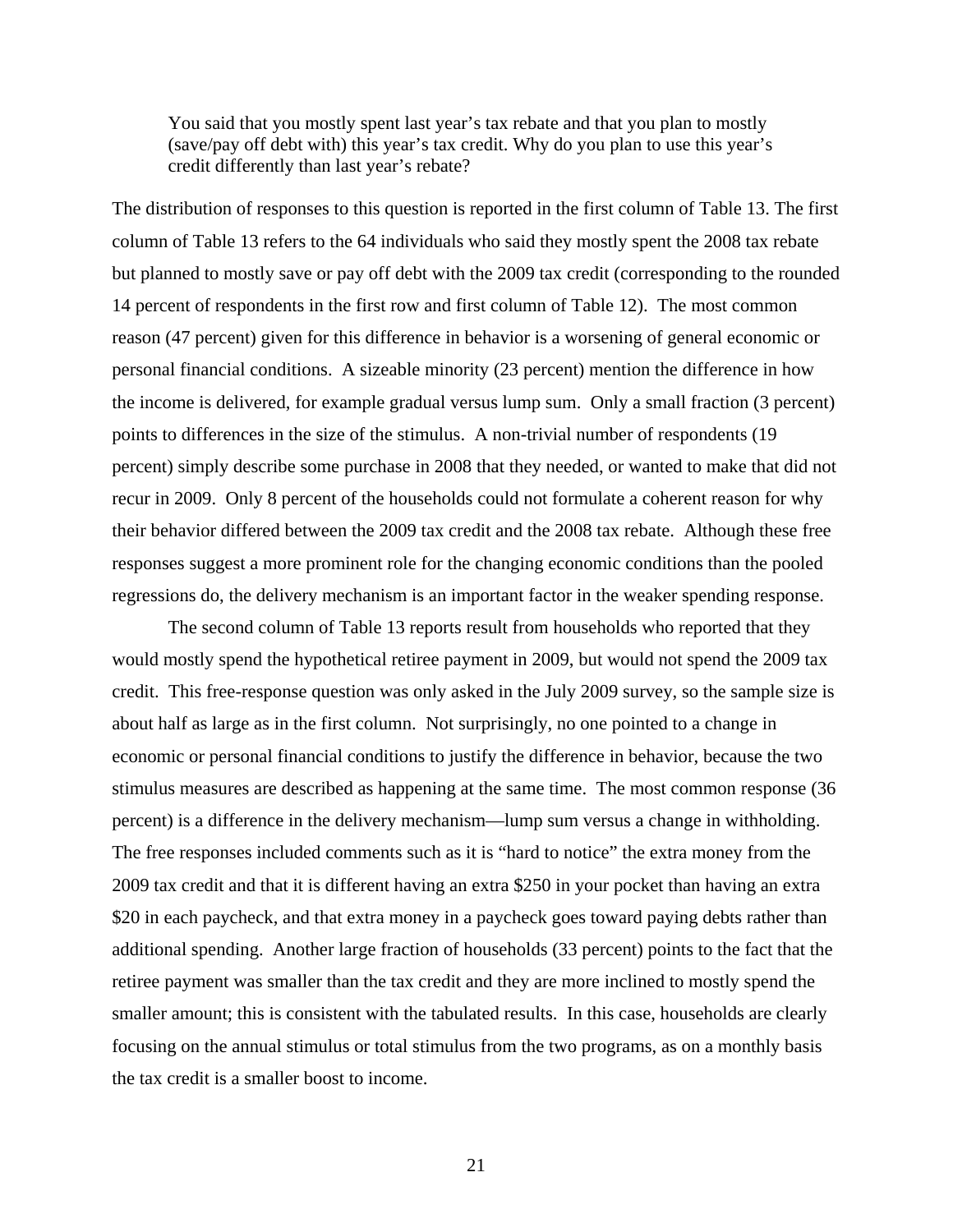It is possible that, because the boost to paychecks from the 2009 tax credits was too small for many households to perceive (consistent with Table 2), the boost to spending was too small to perceive and therefore mention in response to this survey question. As in the comparisons between the 2008 tax rebate and the 2009 tax credit, a minority (12 percent) points to some particular expense for which they would use the hypothetical retiree payment. Unlike in the first column, there were a substantial number of responses (15 percent) in which households justify the different behavior as a "spend some, save some" philosophy. It is possible that this split-thedifference attitude reflects the hypothetical nature of the question, but it could also point to the fact that, even for a given household, the spending and saving heuristics are not always unambiguous. In this category are also individuals who said they would spend the retiree payment because it was unexpected or "bonus money." As with the 2008 tax rebate sample shown in the first column of the table, only a small fraction (3 percent, that is, just one of 33 respondents) could not provide a reason for their difference in spending behavior across the two programs.

#### **IV. Relationship with Other Research**

Of course, research estimating the spending response to tax cuts has a long history, and the survey methodology described heretofore is just one of many research designs. Some earlier studies used a similar survey-based methodology to estimate the spending response to policy initiatives designed to stimulate the economy. Shapiro and Slemrod (2003) examined the 2001 stimulus program that sent out rebate checks of \$300 or \$600 to most households, and found that 22 percent responded that the receipt of the payments would lead them to mostly spend more, in spite of the fact that these payments were part of a ten-year tax cut where the cut was generally higher in later years. Wealth holding was a strong cross-sectional predictor of the spending propensity but, contrary to received wisdom at the time, low income was not.

Coronado, Lupton, and Sheiner (2005) used a similar survey methodology, analyzing questions added to the August, September, and October 2003 Survey of Consumers regarding the behavioral response to the Jobs and Growth Relief Reconciliation Act (JGTRRA), enacted in 2003. JGTRRA had two tax cut components relevant to this paper's interest, one delivered via a one-time payment and the other via reduced employer withholding, making it a natural place to evaluate the relative effectiveness of these alternative distribution mechanisms. First, it reduced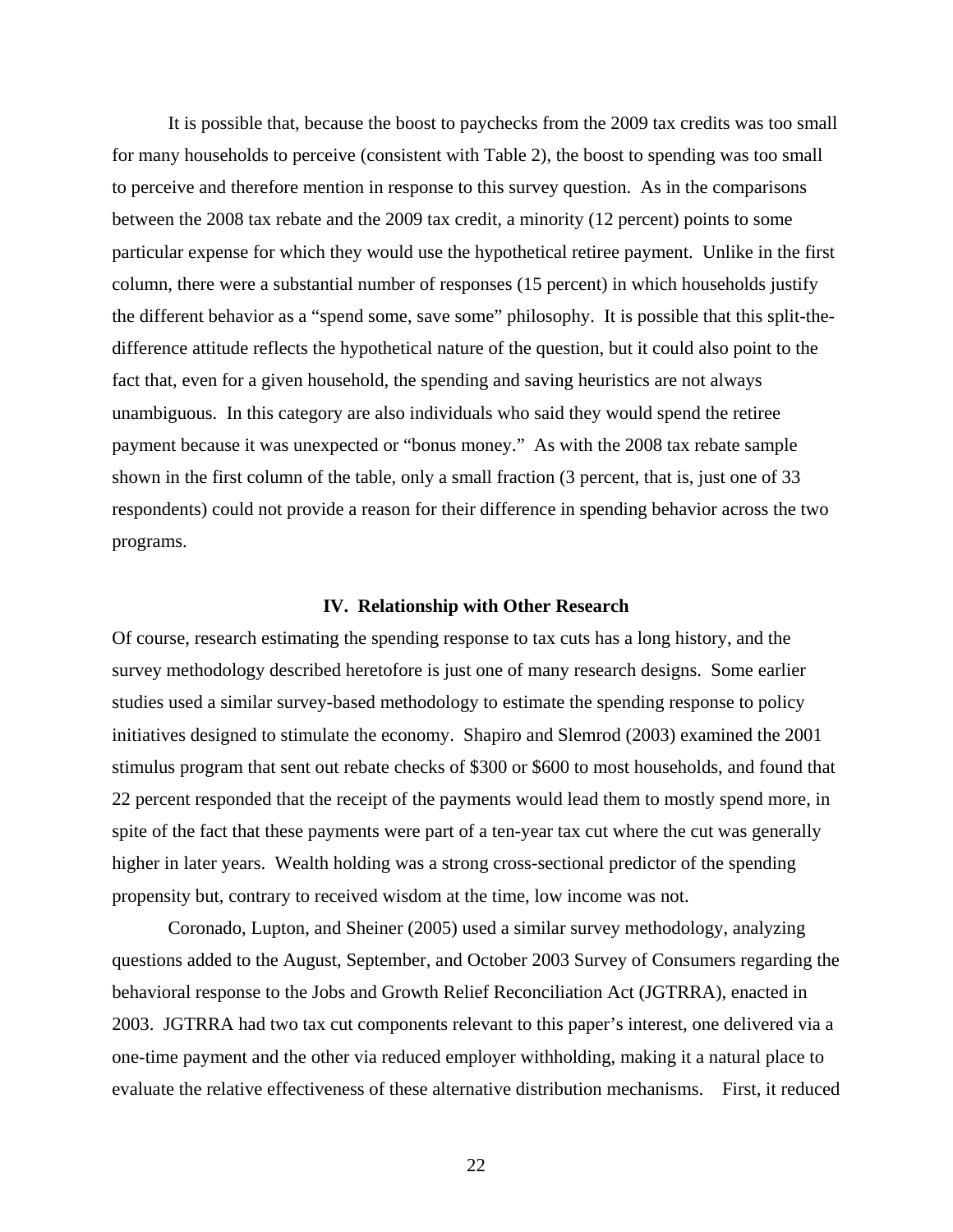most marginal tax rates above 15 percent by two percentage points, and reduced the top marginal tax rate by 3.6 percentage points; these rate cuts were implemented by changes in employer withholding that began on July 1, 2003. Second, it increased the child tax credit from \$600 per child to \$1000 per child for 2003 and 2004. The 2003 portion of the increase (\$400) per child was sent as an "advance rebate check" to those who had claimed child tax credits on their 2002 tax returns. They found that, overall, 24.0 percent of those who reported receiving the child tax credit rebate said they mostly spent it, a slightly higher spend rate than the 20.7 percent saying that they mostly spent the increase in take-home pay resulting from the reduction in employer withholding. Among the 306 households that reported receiving both a child credit rebate and reduced withholding, the mostly spend percentages were much closer: 21.4 percent for the child credit rebate and 20.6 percent for the reduced withholding tax.

Three recent studies have used the Consumer Expenditure Survey (CES) conducted by the Bureau of Labor Statistics to examine the spending response to tax rebates. Johnson, Parker, and Souleles (2006) measure the change in expenditure caused by the receipt of the 2001 rebate using a special module of questions in 2001 asked households whether they received any rebate checks, how many rebate checks they received, and the amount of each check received. Their research design exploits the random timing of rebate payments over a 10-week period as well as the cross-sectional variation in the rebates.

They find that the responses of total expenditures, including durable expenditures such as auto and truck purchases, did not respond to the timing of the payment to a statistically significant extent. When, however, expenditures are restricted to exclude durable purchases, they do find a significant effect.<sup>27</sup> Their results suggest that, during the three-month period in which the rebate was received, expenditures on non-durable goods, broadly defined, increased by 37 percent of the rebate check amount. For the second and third three-month periods after the receipt of the check, the point estimate of the spending responses is positive, but in neither case is the estimate significantly different from zero. All in all, the response of nondurable (but not total) expenditures in the first quarter after the receipt of the checks is broadly consistent with

 $^{27}$  Johnson, Parker, and Souleles (2006, footnote 27) "found no significant evidence of response in durables such as automobiles or large household equipment like furniture and televisions, which again might reflect the relatively small size of the average refund per household and the greater volatility of expenditure on such durables."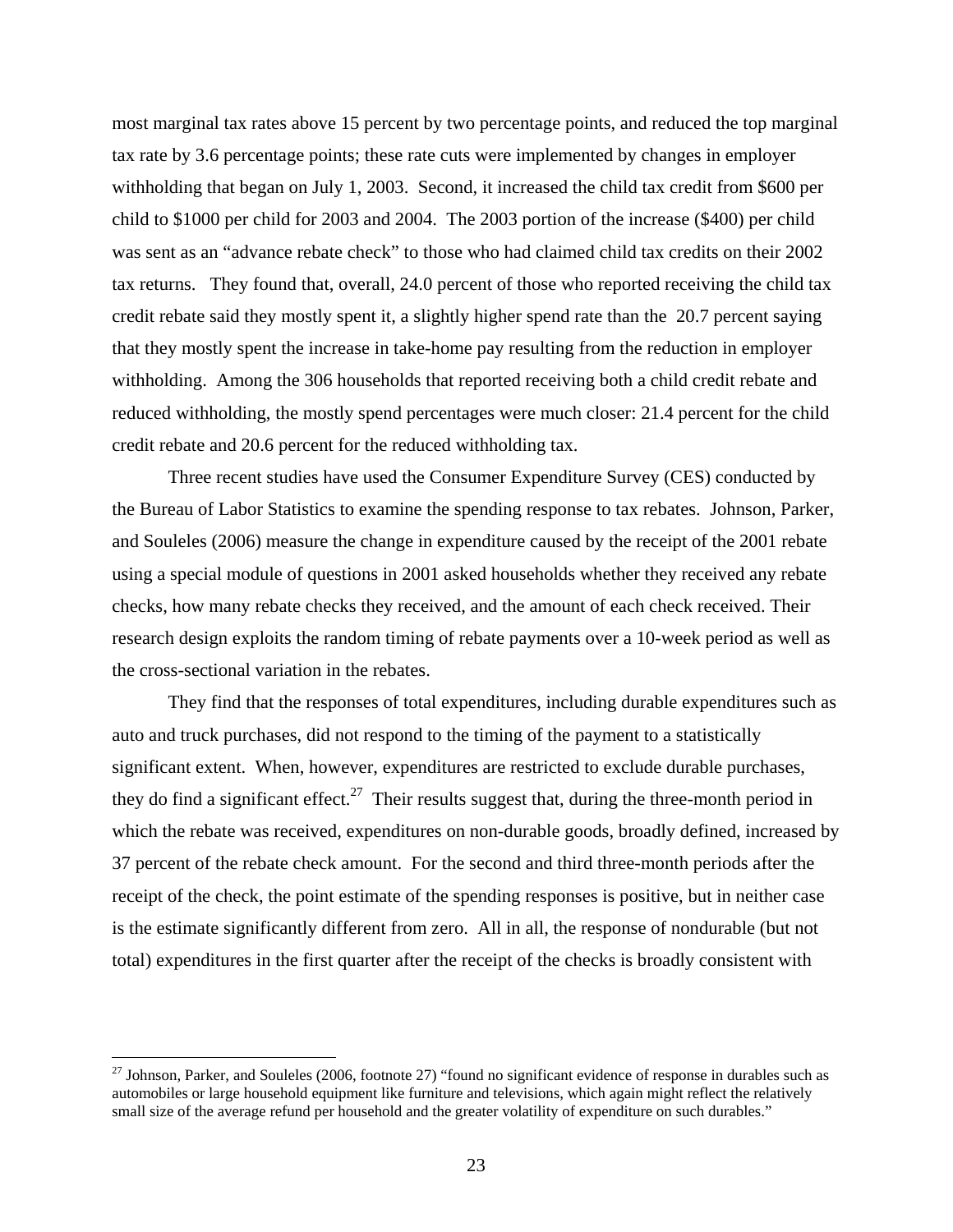what the survey responses suggest—an MPC of about one-third.<sup>28</sup> What differs is the suggestion that a consumption response persisted into the second, and even third, quarter after the receipt of the checks. The point estimates of the cumulative effect therefore suggest a much larger total, but not immediate, response, but the precision of the estimates that linger after the first quarter is not very high. The point estimates of the impact effects are quite close to those found in our research.

Johnson, Parker, and Souleles (2009) find a somewhat more modest spending response to the child tax credits in 2003 than to the tax rebates in 2001. They estimate that about one quarter of the child tax credit was spent on nondurables in the three month period of receipt. The spending effect in the second three months is smaller and imprecisely measured. As in 2001, there is no evidence of spending response for durables. In 2003, the variation in the timing of receipt is too limited to provide identification for this one-time payment and the comparison to non-recipient households may be complicated by the reduction in withholding that occurred at the same time.

Parker, Souleles, Johnson, and McClelland (2011), henceforth PSJM, use a similar module of questions appended to the CES to address the spending response to the 2008 economic stimulus payments. PSJM find that non-durable expenditure rose between 12 and 30 percent of the payment in the first three months after receipt of the payment, smaller than the point estimates of JPS but within the range of confidence. In striking contrast to JPS (2006), though, they find that the rebates caused a significant increase in spending on durable goods—in particular, on vehicles—of nearly 40 percent of the rebate payment, bringing the induced total expenditure to between 50 and 90 percent of the payments. Table 14 shows that the estimated fraction of the rebates spent on new motor vehicles in PSJM would imply that the rebates generated about one-third of the aggregate outlays on motor vehicles in the second and third quarters of 2008, which seems surprisingly high particularly given that there were no dramatic

<sup>&</sup>lt;sup>28</sup> Translating the percentage of people responding that they would "mostly spend" additional disposable income into an aggregate MPC requires making assumptions about the range and distribution of individual MPCs that correspond to each possible survey answer, and then aggregating them. Shapiro and Slemrod (2003b) develop one such set of assumptions, based on a bound between zero and one for individual MPCs, that maps a 22 percent "mostly spend" rate into an aggregate MPC of about 33 percent. Coronado et al (2005) develop another procedure for making this mapping. Note, though, that both methods presume that the individual MPCs lie between zero and one.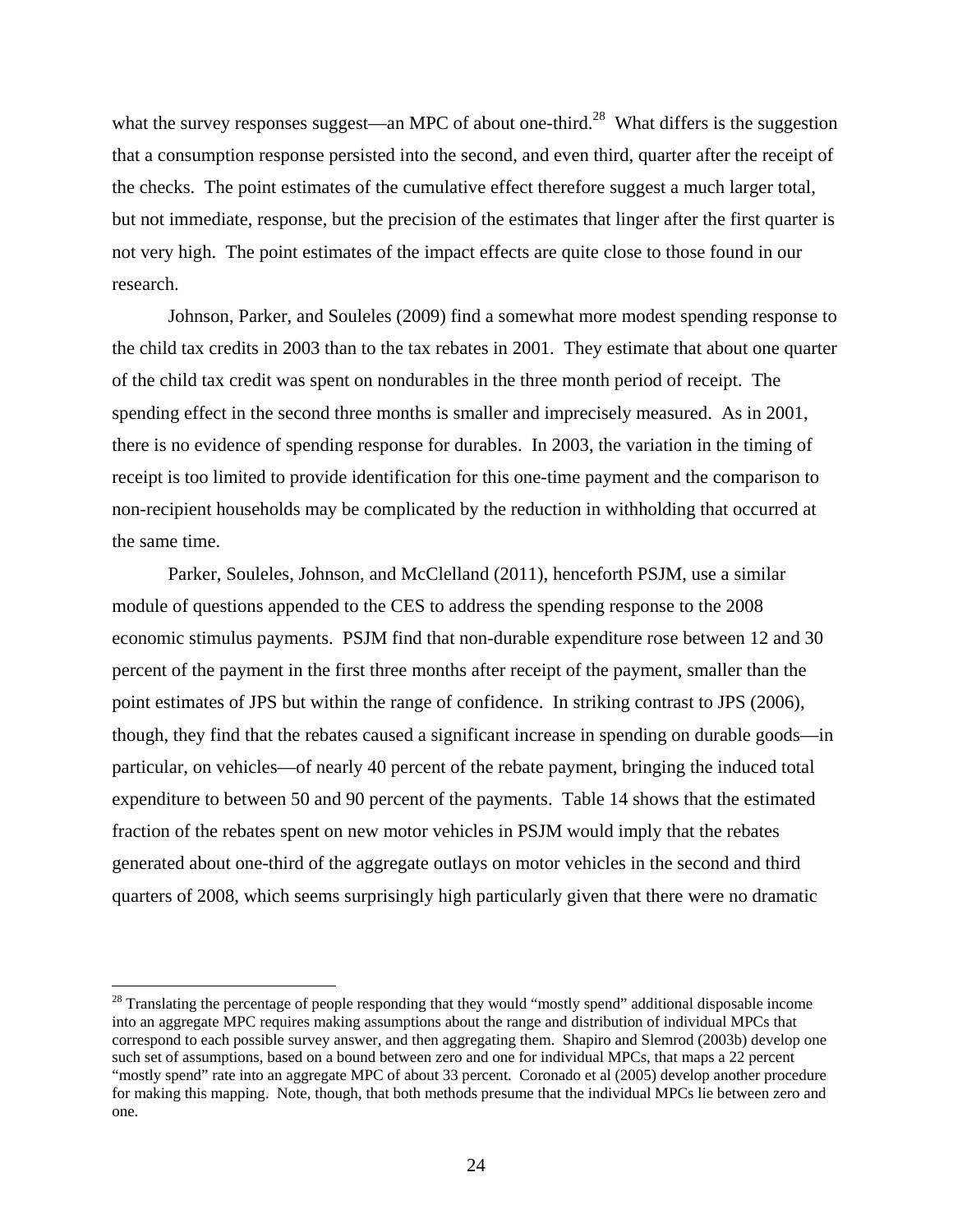shifts in motor vehicle outlays around the rebate period.<sup>29</sup> Yet it does raise an interesting point that an individual's MPC out of stimulus could be well above one. We assume individual MPCs at or below one when we translate mostly-spend rates to a MPC.<sup>30</sup>

As in our earlier research, PSJM find no significant difference in the spending response depending on the method of disbursement—mailed checks versus electronic funds transfer holding constant demographic differences between the those who choose a given disbursement method.

The outlier among the studies that use this pair of methodologies is the Shapiro and Slemrod (1995) survey-based analysis of the 1992 change in withholding designed to stimulate a weak economy. This policy is different from the other post-2000 tax cuts implemented via changes in employer withholding because it was explicitly not a tax cut at all, but rather a reduction in withholding remittances that would be exactly (other than interest) offset by either a reduced refund or an increased balance due come tax filing time in the spring of 1993. Economic theory suggests that this kind of policy would have the least impact on spending, as it does not require a far-sighted Ricardian to see that after-tax income has not been increased at all. But a special module of questions in the April, 1992 Survey of Consumers revealed that 43 percent said they would mostly spend the reduction in withholding, a substantially higher fraction than offered this response in 2001, 2003, 2008, or 2009. It is true that the question wording differed from that used in the later surveys,  $31$  but there is no obvious reason why the different wording would substantially increase the frequency of "mostly spend" or "spend most of it" responses. Hence, it appears that the behavioral response to the 1992 change in withholding was, for some reason, qualitatively different from the response to the subsequent policy changes discussed here.

<sup>&</sup>lt;sup>29</sup> The estimated effect of stimulus payments on new vehicle purchases, although statistically significantly different from zero at the 10 percent level, has a sizeable standard error. The 90% confidence interval for this nominal share (using only the standard error on the PSJM point estimate) ranges from near 0 to almost two-thirds.

 $30$  In correspondence about Table 14, Jonathan Parker added two further caveats: First, the estimates on the individual components of spending, including new vehicles, are noisier than the estimates from broader aggregates. While the implied spending on new vehicles might be implausibly high, for other expenditure components it might seem surprisingly weak. Nonetheless, PSJM highlight the importance of vehicle spending for the overall stimulus response. Second, one should be cautious in drawing too many inferences from this type of counterfactual exercise. In the absence of the rebates, outlays on motor vehicles might have fallen more sharply during the middle of 2008. Such a sharp drop in sales might have induced automakers and dealers to reduce prices and thereby boost demand. <sup>31</sup> "How do you think you will use the extra \$25 per month—do you think you will spend most of it, save most of it,

use most of it to repay debts, or what?"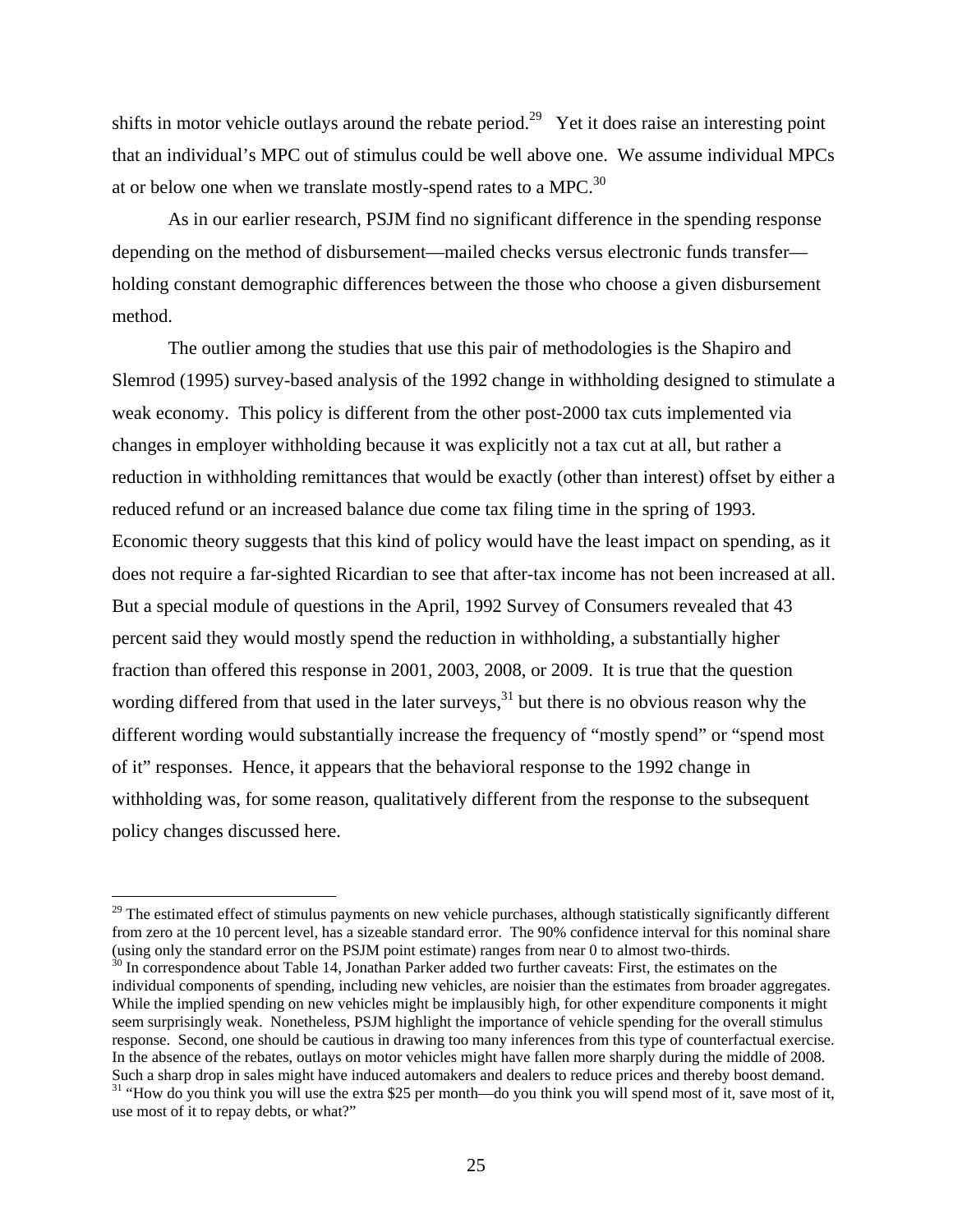Because the CES added a Shapiro-Slemrod style question to the 2008 module, it can corroborate the information content of the Survey of Consumers answers. PSJM conclude that, compared to those who say they'll mostly save the lump-sum payment; those who say they'll "mostly spend" spent 35 cents more per dollar on non-durables, and 75 cents more overall. Thus, the CES-based studies corroborate that survey responses are strongly associated with actual incremental spending as they measure it, but differ on the level of induced spending across all consumers' self-classifications.

However, on the focus of this paper—the effect of alternative delivery mechanisms on the propensity to spend-- there is less of a consensus. No recent study, until the present one, has found that the delivery mechanism has a significant effect on the propensity to spend. Coronado et al conclude that the spending out of a change in withholding was essentially the same as the response to a lump-sum payment. In contrast, Souleles (2002) finds high spend rates (up to 90 percent) from reductions in withholding due to the Reagan tax cuts in the 1980s; however, behavioral responses may have changed since then and many of the results are estimated with little precision. PSJM and also Sahm, Shapiro, Slemrod (2009) find no difference in the spending response of a lump-sum payment delivered by check versus electronic funds transfer. In contrast to earlier results, in this paper we find that reductions in withholding induce *less* spending than a lump-sum payment. To date, no study has found real-world evidence consistent with some behavioral theories that reductions in withholding induce *more* spending than alternative delivery mechanisms. This result may be biased if the two delivery mechanisms not only differentially affect spending propensities, but also differentially affect the ability of survey respondents to accurately gauge how the payment in fact affected their behavior relative to the counterfactual of no payment. Future research might usefully address this open question.

#### **V. Conclusion**

The mostly-spend rate from the 2009 tax credit, which was delivered as a change in withholding, was less than the mostly-spend rate from the 2008 tax rebates, which was delivered as a one-time payment. This research attempts to isolate the effect of delivery mechanism by comparing the same individuals' responses to alternative policies, so it provides specific evidence on the relevance of the delivery mechanism for behavioral responses. Univariate tabulations, multivariate regressions, and analysis of free responses about the reason for a changed response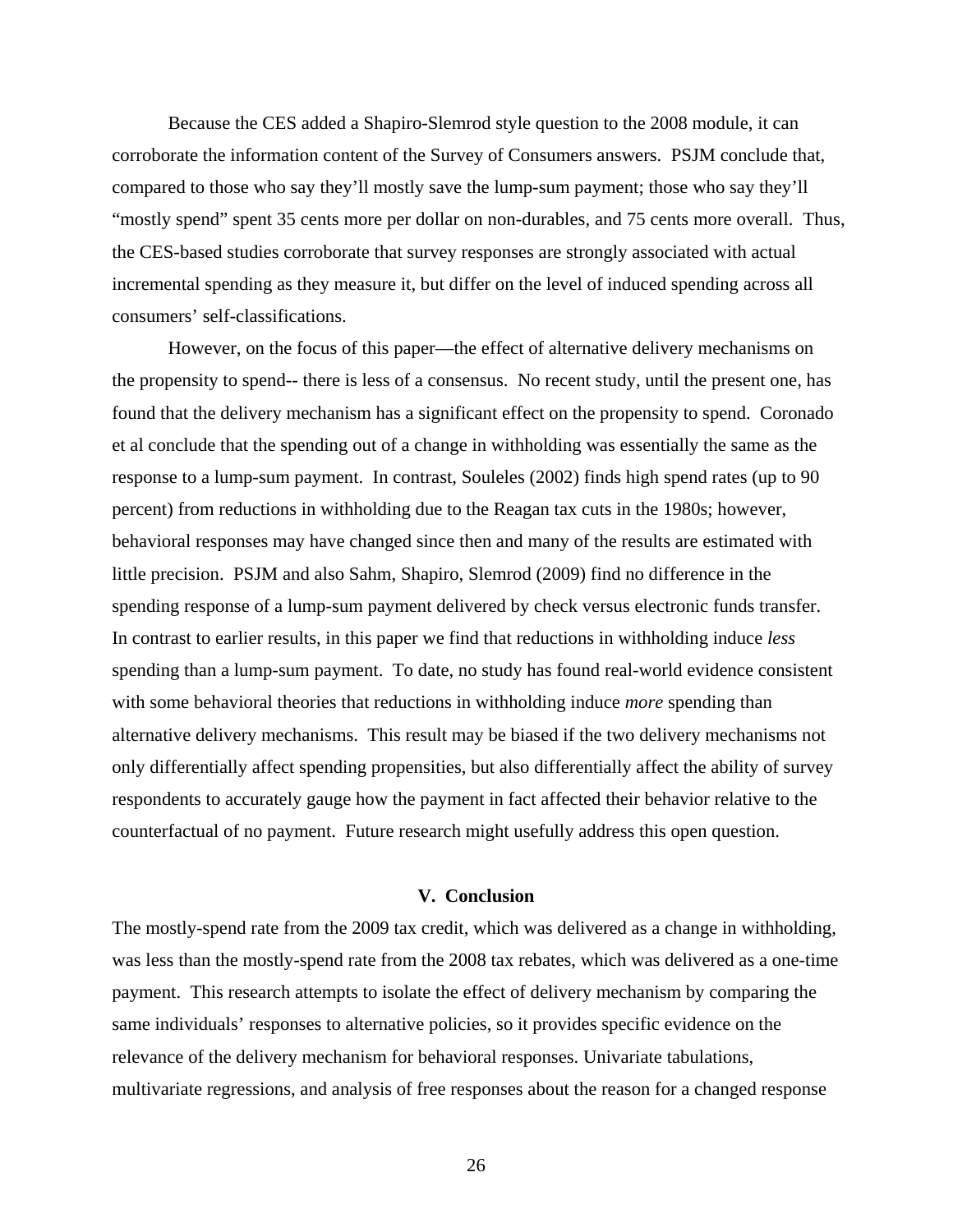for the various stimulus measures all suggest a primary role for the way in which the stimulus income is delivered to households in determining spending. Changes in economic and personal financial conditions play a secondary, but also important, role in the spending response of households to the fiscal stimulus.

As discussed in Section I, the mental accounts hypothesis of Thaler suggests that a change in withholding should lead to more spending than a rebate. Under this formulation of mental accounts, a sizeable rebate is added to the asset account while a change in withholding is treated as an ongoing flow of income. Only a small fraction of additions to assets accounts is spent while a high fraction of ongoing flows of income is spent. Our finding does not provide support for the mental accounts hypothesis's prediction about the difference in behavior between rebates and changes in withholding.

The low propensity to consume from the 2009 change in withholding is indeed a puzzle from many perspectives. As discussed above, the Administration expected the change in withholding to be added to households' estimate of their permanent income, which would lead to the same prediction of a high spending rate as the mental accounts hypothesis. Spending from the change in withholding, however, is not a function of whether households expected the underlying tax credit to be extended.

The salience or simply the visibility of the rebate versus a change in withholding could also affect behavior. Our approach provides some evidence of the behavioral response as a function of visibility. We find that the majority of households did not notice the withholding changes associated with the 2009 Making Work Pay tax credit. What does this inattention to changes in the bottom line of individuals' paychecks imply for the spending response? It is not clear what to expect a priori: will an inattentive household spend extra cash that appears in a paycheck, or allow it to accrue in a checking account? That would depend on whether the consumption "autopilot" defaults to spending or saving extra cash. The survey respondents who noticed the change in withholding were no more or less likely to spend the extra disposable income. In their study of the 2001 stimulus payment, which was delivered as a direct payment, Shapiro and Slemrod (2003a) find that whether or not a household claims to have a budget is not a significant determinant of the spending response but, conditional on having a budget, those whose budget targets spending have a somewhat higher propensity to spend relative to other budget rules. As Shapiro and Slemrod (2003a) note, if taken at face value this result implies that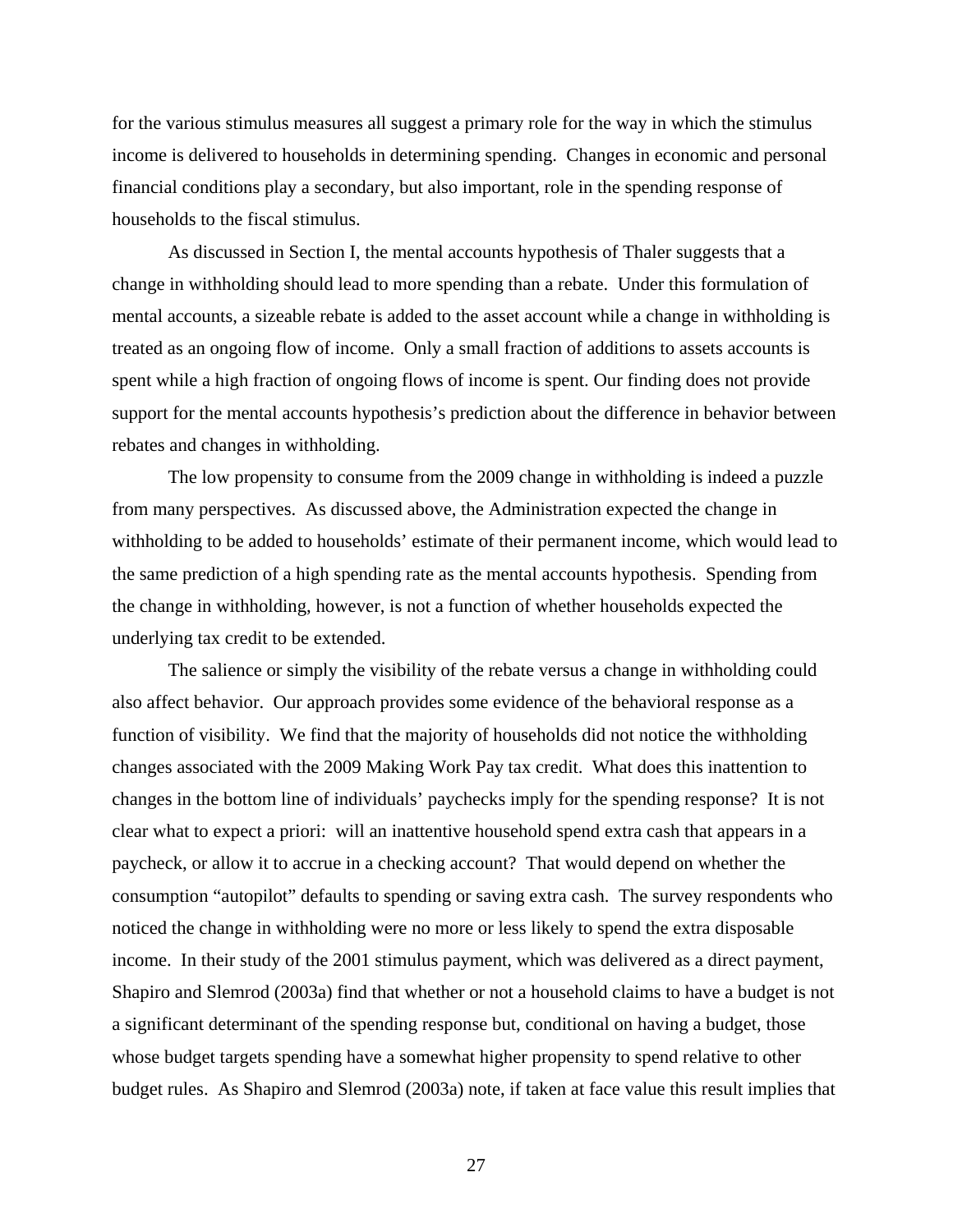households abandon their budget rule at the margin. Apparently, some households viewed the 2008 tax rebates as large enough boosts in their income to induce them to make a large purchase such as a vacation or a car repair. In contrast, households receive the 2009 tax credit as a small but repeated boost to their paychecks, so it may be less likely to trigger a large purchase; alternatively, it may be harder for people to remember and report the extra small expenditures that the tax credit induced. Sahm et al (2010), in their analysis of surveys in November and December 2008, provide some evidence that households do report making additional smaller expenditures in response to stimulus. Roughly half of the rebate recipients said that they spent their 2008 tax rebates on "regular" expenses, and big-ticket durables only comprised one-quarter of rebate-induced spending.

Our survey also provides narrative evidence on why the spending response of individuals changed when faced with different mechanisms for delivering payments. In these free responses, some respondents say that the change in the withholding was too small to bother with and therefore they saved it. Note these respondents are telling us something different from the conventional wisdom that unnoticed cash gets spent. In general, near-rational, rule-of-thumb behavior can yield either spending or saving unnoticed cash depending on whether the rule of thumb targets spending or accumulation. Hence, our survey provides some direct evidence that inattention did not affect behavior in this context.

One final concern is that the survey answers used in our analysis do not provide an accurate signal of the actual spending response of households. The external validity and interpretation of such direct survey responses on the uses of stimulus income has been a longstanding question with this research approach. On this point we note first that the research reported in this paper is primarily focused on the *difference* in the mostly-spend rates across stimulus programs, and not on the *level* of the spend rate itself. Even if levels are biased, differences (that is, between the response to direct payments versus withholding) may not be. Second, earlier work on the 2001 and 2008 tax rebates (Shapiro and Slemrod 2003b, 2009 and Sahm et al. 2010) finds that the survey responses are consistent with aggregate time-series data on spending, saving, and consumer debt. Third, support for the external validity of this approach is provided by recent work by Parker et al. (2011) using the Consumer Expenditure Survey (CES) and by Parker and Broda (2009) using Homescan survey scanner data. Both studies include a "mostly spend/save/pay debt" survey question patterned after those developed in the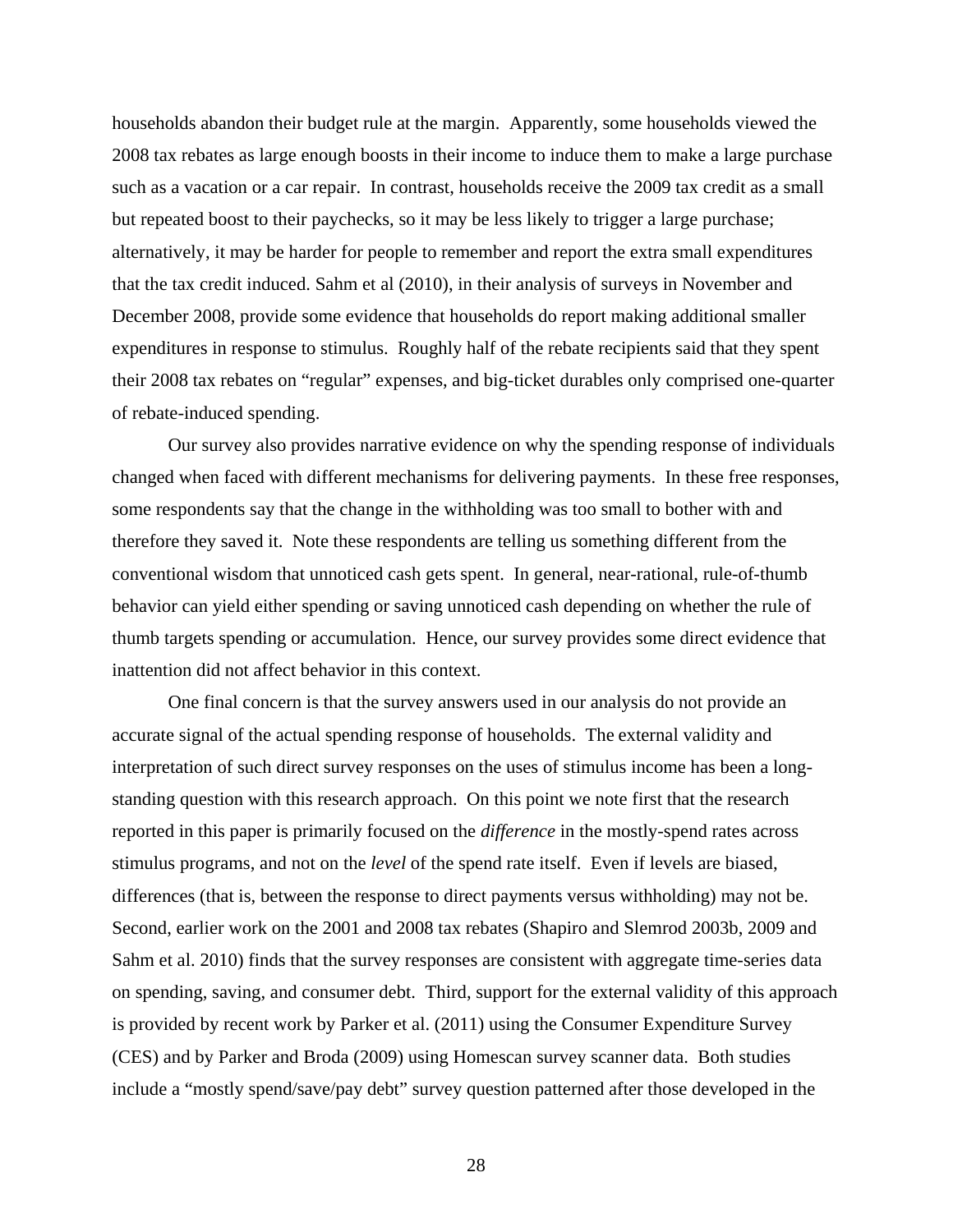line of research pursued in this paper. Households who responded that they had mostly spent the 2008 rebate had substantially higher propensities to increase spending due to the rebate as measured by their analysis of both the CES and Homescan data, compared to households reporting that they had mostly saved or mostly paid off debt.

All in all, none of the policies implemented in 2008 and 2009 to increase disposable income was very effective on a per-dollar basis in stimulating spending in the near term. Moreover, in contrast to a prominent behavioral hypothesis, the reduction in withholding led to an even lower rate of spending than did one-time payments. Just 13 percent of households said that the 2009 tax credit would lead them to mostly increase their spending—roughly half of the mostly-spend rate of 25 percent for the 2008 tax rebates. Cross-tabulations with additional survey questions, regression analysis, and qualitative analysis of the free-response questions all confirm a smaller stimulative effect from a change in withholding compared to a one-time payment. Household economic conditions and other features of the stimulus program, such as its magnitude relative to total household income, also play a role in the spend/save decision, and therefore in the effectiveness of the fiscal stimulus, but their effect is smaller than the effect of the delivery mechanism. Therefore, the survey methods in this paper shed light both on the effectiveness of particular stimulus policies and more generally on the design of the mechanisms for delivering fiscal stimulus.

The macroeconomic conditions matter for explaining the spending from the stimulus income. Households who reported that their financial condition had recently deteriorated are less likely to spend the stimulus income. Also, a common explanation in the free responses for spending the 2008 stimulus payment while saving the 2009 change in withholding was worsening economic circumstances. This finding runs counter to the conventional wisdom that the MPC is higher when household economic conditions are worse. We do find that spending is higher when total household income is expected to improve. Moreover, the finding that the delivery form matters survives controlling for cross-sectional variation in macroeconomic conditions facing households. Because the 2008 rebate policy and the 2009 change in withholding were implemented in very different macroeconomic contexts, a concern is that the different spending rates across policies simply arose from difference in the conditions when they were implemented. To the extent that cross-sectional variation in macroeconomic conditions is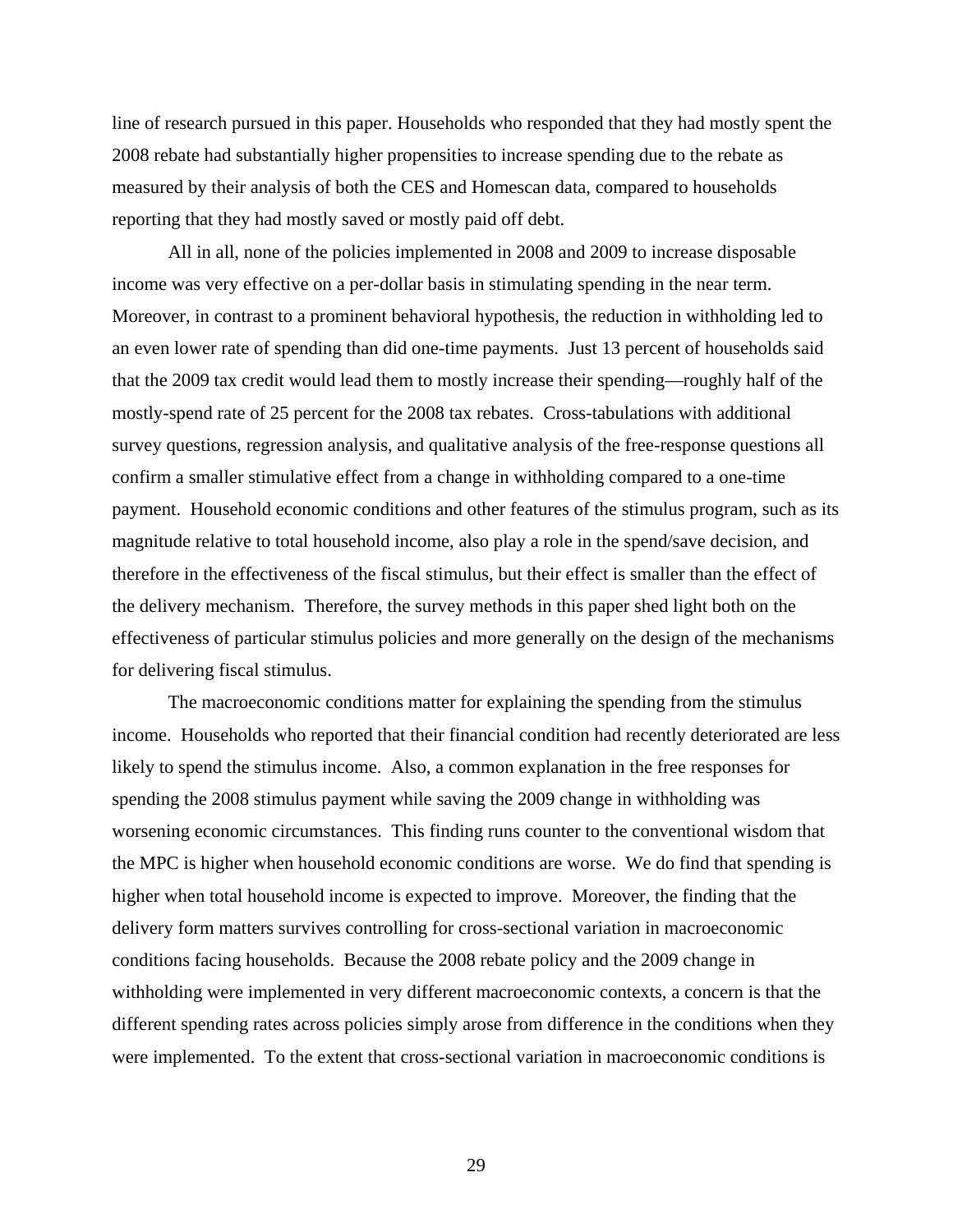an adequate control, we can show that this legitimate concern does not reverse the finding that the delivery mechanism of stimulus income matters.

Of course, all these considerations also apply to econometric estimates of the marginal propensity to consume based on expenditure data. A case in point of how the response to policies differs across time in expenditure data is apparent on estimates based on the CES. Johnson, Parker, and Souleles (2006) find that the response of durable consumption to the 2001 rebate was so hard to detect that they did not include results in their published paper. Parker et al (2011) find that the response of durable consumption, especially automobiles, to the 2008 stimulus payment swamps the response of nondurable consumption. The juxtaposition of these estimates provides a salient example of how the MPC in response to a particular policy may not be a structurally invariant parameter.

The survey approach measures the propensity to consume at a particular point in time in response to a particular policy. It is important to understand that it does not aim to estimate a structurally invariant parameter. There are good reasons why the propensity to consume might vary over time. First, stimulus policies differ over time. In some cases the payments are explicitly one-time, in other cases they relate to persistent changes in taxes. Second, stimulus policies are introduced under very different economic conditions. The fraction of consumers who are liquidity constrained or who are trying to rebuild their balance sheets may be different. Third, stimulus payments are distributed by different mechanisms that can affect how they are perceived and spent. Fourth, stimulus polices target different groups that have different propensities to consume. For example, it is likely that a higher fraction of payments going to older households will be spent.

Because the survey approach yields timely estimates of the propensity to consume stimulus income, it provides direct evidence on the effectiveness of recent policies. Moreover, the statistical analysis such as carried out in this paper can provide insight into why the effects of policies differ over time by examining how economic conditions, household demographics, and the mechanisms of delivery of the payments affect the response to the stimulus payments. This paper is part of a line of research that examines the response to policies across time using a consistent survey questions. By pooling across different policies, it provides evidence about how the details of how the policies were implemented and how the macroeconomic conditions affect the response to the policies.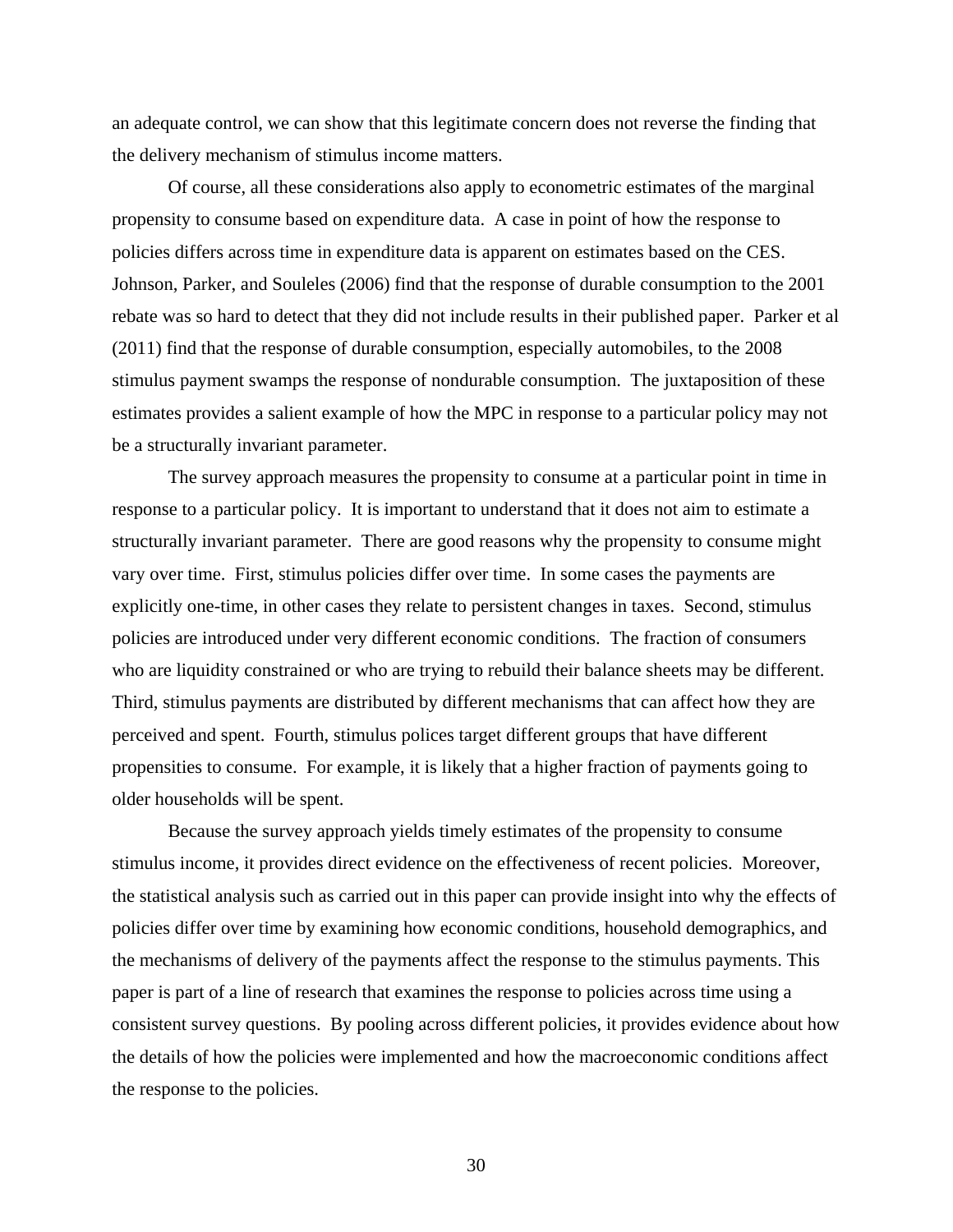# **Appendix: Survey Instrument in May 2009 and July 2009**

- A30. Now we would like to ask you a few questions about recent tax changes. Under this year's economic stimulus program, most workers will receive an income tax credit. The tax credit will, in most cases, be four hundred dollars to eight hundred dollars per household this year and next. The tax credit will reduce the amount of taxes withheld from paychecks. As a result, take-home pay may increase as much as sixty-seven dollars per month for married workers or forty-four dollars per month for single workers. Thinking about your (family's) financial situation this year, will this income tax credit lead you mostly to increase spending, mostly to increase saving, or mostly to pay off debt?
- A31. Has your employer (or your spouse's employer) already reduced your tax withholding and increased your take-home pay?

*Only asked in the July 2009 survey* 

A31a. Had you heard any information about this tax credit before taking part in this survey?

# *Only asked in the July 2009 survey*

- A31b. The current tax credit applies to this year and next year. Do you think it will be extended into future years?
- A32. Under last year's economic stimulus program, many households received tax rebates that amounted to six hundred dollars for individuals and twelve hundred dollars for married couples. Those with dependent children received an additional three hundred dollars per child. The tax rebates were paid by check or direct deposit. Did you (or your family) receive a tax rebate last year?
- A33. (Did/Will) last year's tax rebate lead you mostly to increase spending, mostly to increase saving, or mostly to pay off debt?

*If answers to A30 and A33 are not the same, go to A35, otherwise go to A36* 

- A35. You said that you mostly (spent/saved/paid off debt with) last year's tax rebate and that you plan to mostly (spend/save/pay off debt with) this year's tax credit. Why do you plan to use this year's credit differently than last year's rebate?
- A36. Under another provision of this year's stimulus program, people who are receiving income from Social Security, Railroad Retirement, or the Veterans Administration will receive a one-time stimulus payment of two hundred fifty dollars this spring.
- A36. Under another provision of this year's stimulus program, people who are receiving income from Social Security, Railroad Retirement, or the Veterans Administration will receive a one-time stimulus payment of two hundred fifty dollars this spring. Have you (or your spouse) received this one-time payment?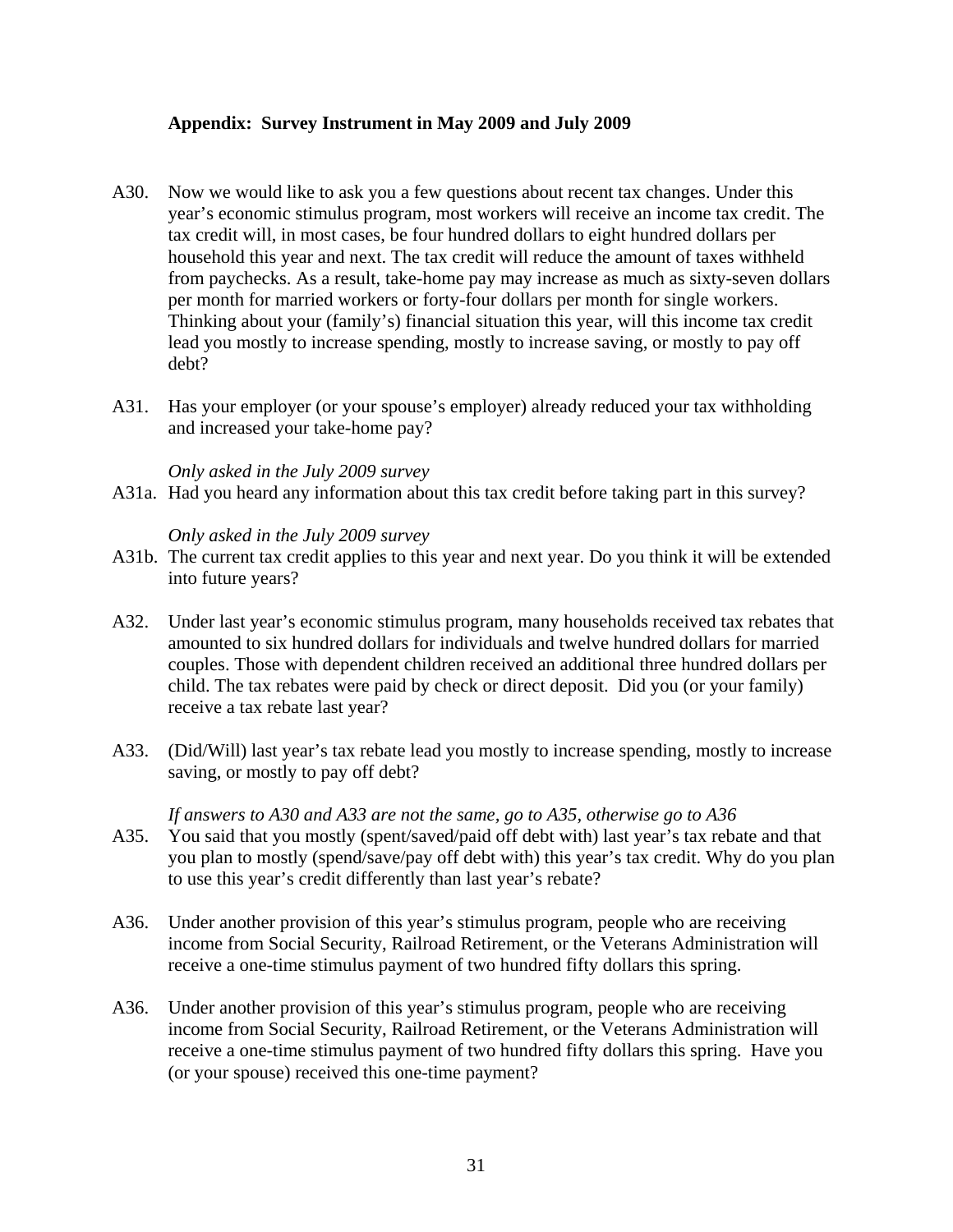*Asked only in the May 2009 survey* 

- A37. Do you (or your spouse) expect to receive this one-time payment?
- A38. Will this one-time payment of two hundred fifty dollars lead you mostly to increase spending, mostly to increase saving, or mostly to pay off debt?
- A39. Suppose that the program rules changed and you did receive this one-time payment of two hundred fifty dollars. Would it lead you mostly to increase spending, mostly to increase saving, or mostly to pay off debt?

# *Asked only in the July 2009 survey*

*If answers to A30 and A39 are not the same, go to A41, otherwise end section* 

A41. You said that you would mostly (spend/save/pay off debt with) this one-time payment and that you plan to mostly (spend/save/pay off debt with) this year's tax credit. Why would you use this one-time payment differently than this year's credit?

Questions about Personal Finances and Income Expectations

- A2. We are interested in how people are getting along financially these days. Would you say that you (and your family living there) are better off or worse off financially than you were a year ago?
- A15. During the next 12 months, do you expect your (family) income to be higher or lower than during the past year?
- A15a. By about what percent do you expect your (family) income to (increase/decrease) during the next 12 months?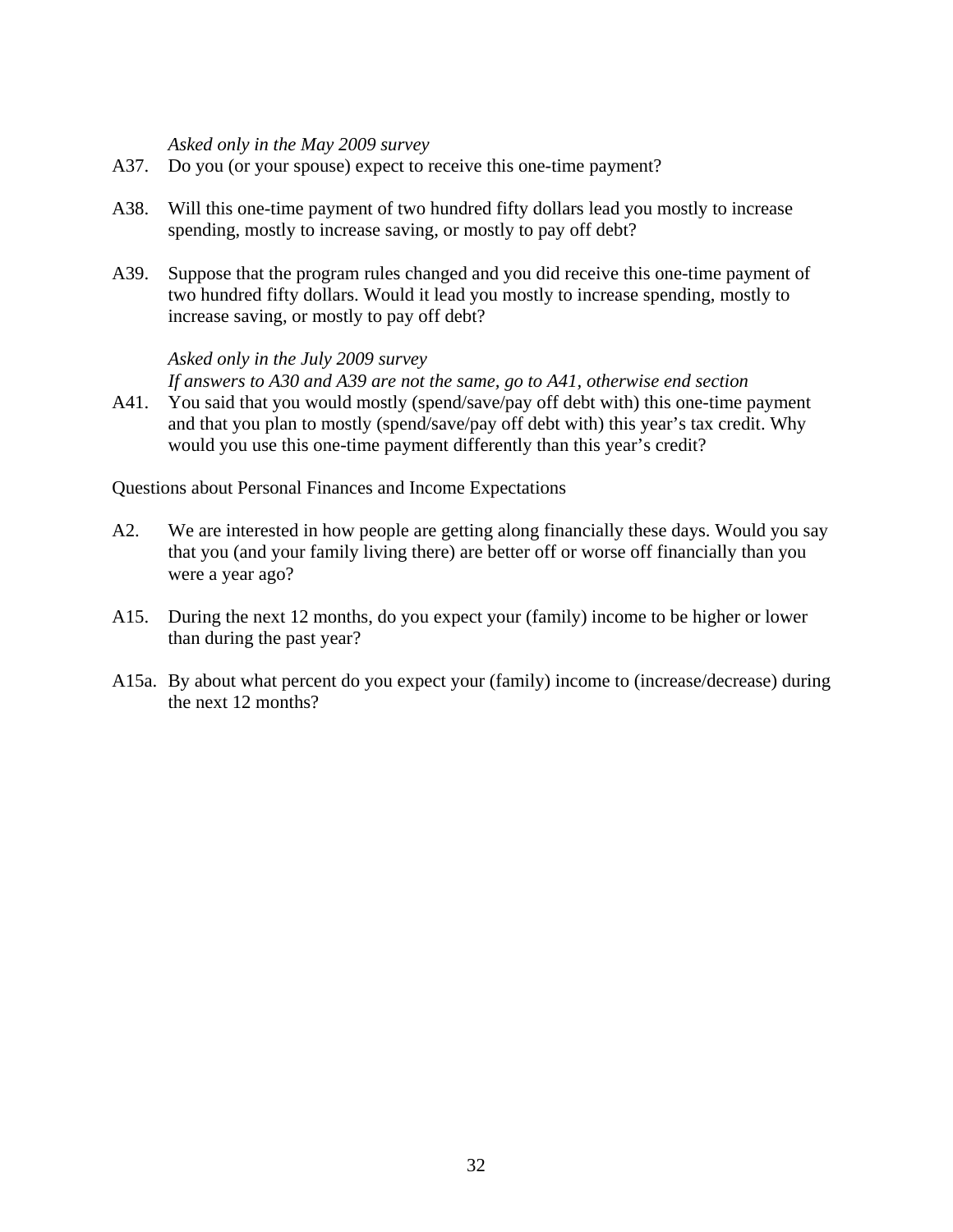# **References**

- Broda, Christian and Jonathan A. Parker. (2008). "Preliminary Estimates of the Impact of the 2008 Economic Stimulus Payments on Household Spending." (http://www.kellogg.northwestern.edu/faculty/parker/htm/slides/TaxReb2008.pdf)
- Chambers, Valrie and Marilyn K. Spencer. (2008). "Does Changing the Timing of a Yearly Individual Tax Refund Change the Amount Spent vs. Saved?" *Journal of Economic Psychology*, 29(6), December, pp. 856-862.
- Chambers, Valrie, Marilyn K. Spencer, and Joseph Mollick. (2009). "Goldilocks Rebates: Complying with Government Wishes Only When Rebate Amount is 'Just Right.'" *Proceedings of the Academy for Economics and Economic Education*, 12(2), pp. 34-39.

Economic Report of the President. (2002). Washington, DC.: US Government Printing Office.

Economic Report of the President. (2009). Washington, DC.: US Government Printing Office.

Economic Report of the President. (2010). Washington, DC.: US Government Printing Office.

- Epley, Nicholas, Dennis Mak and Lorraine Chen Idson. (2006). "Bonus or Rebate? The Impact of Framing on Spending and Saving." *Journal of Behavioral Decision Making*, 19(3), pp. 213-227.
- Hsieh, Chang-Tai. (2003). "Do Consumers React to Anticipated Income Changes? Evidence from the Alaska Permanent Fund." *American Economic Review*, 93(1), March, pp. 397- 405.
- Johnson, David, Jonathan A. Parker, and Nicholas S. Souleles. (2006). "Household Expenditure and the Income Tax Rebates of 2001." *American Economic Review*, 95(5), pp. 1589- 1610.
- Jones, Damon. (2010). "Inertia and Overwithholding: Explaining the Prevalence of Income Tax Refunds." NBER Working Paper No. 15963.
- Office of Management and Budget (2009). *A New Era of Responsibility: Renewing America's Promise* [Fiscal Year 2010 Budget Overview Document]. Washington, D.C.: Government Printing Office. http://www.gpoaccess.gov/usbudget/fy10/pdf/fy10-newera.pdf
- Romer, Christina D (2009). "The Case for Fiscal Stimulus: The Likely Effects of the American Recovery and Reinvestment Act." Speech delivered to the U.S. Monetary Policy Forum, New York, NY. February 27, 2009. http://www.whitehouse.gov/administration/eop/cea/speeches-testimony/02272009/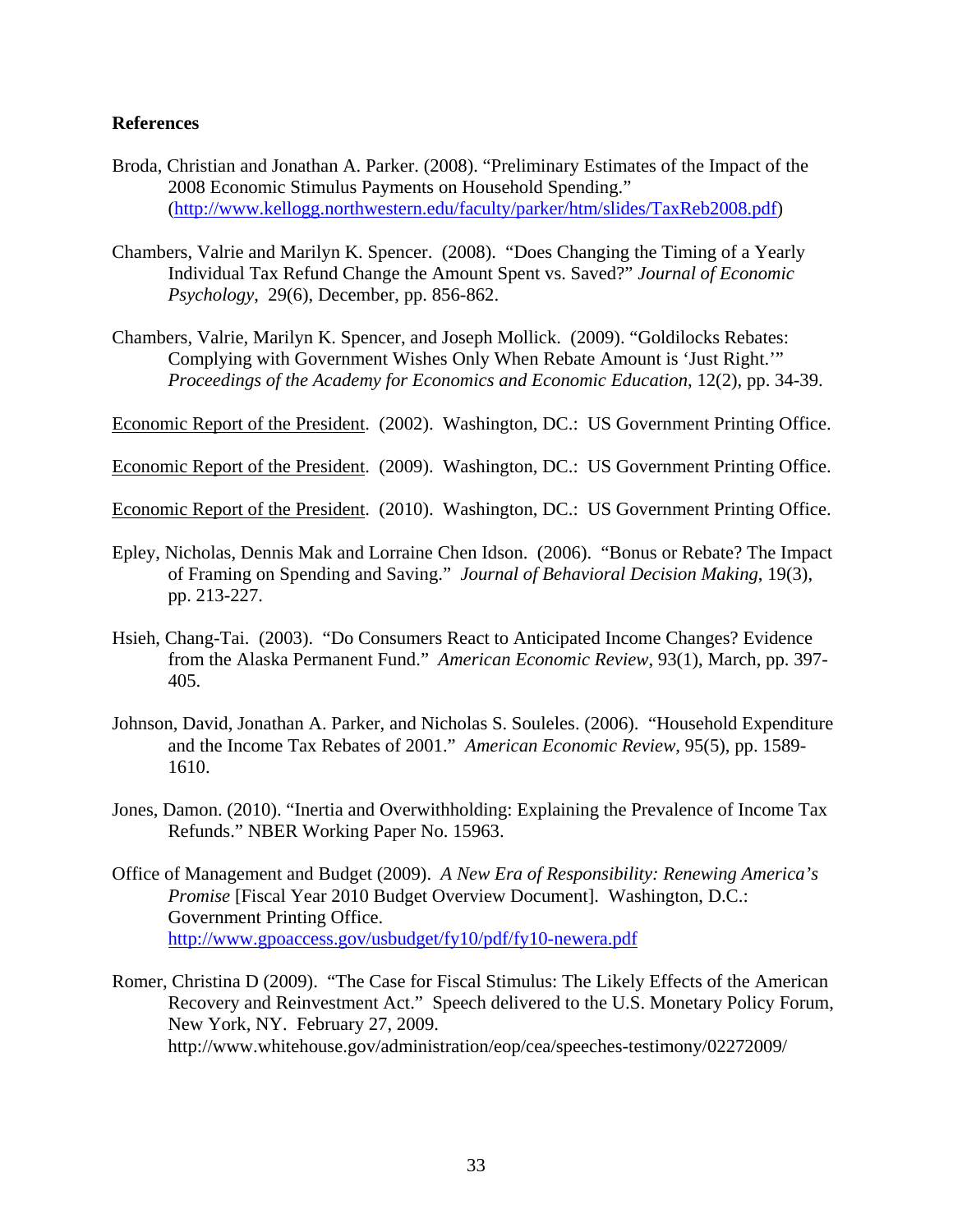- Parker, Jonathan A. (1999). "The Reaction of Household Consumption to Predictable Changes in Social Security Taxes." *American Economic Review*, 89(4), pp. 959-73.
- Parker, Jonathan A., Nicholas S. Souleles, David S. Johnson, and Robert McClelland. (2011). "Consumer Spending and the Economic Stimulus Payments of 2008." NBER Working Paper No. 16684.
- Sahm, Claudia R., Matthew D. Shapiro and Joel Slemrod. (2010). "Household Response to the 2008 Tax Rebates: Survey Evidence and Aggregate Implications." *Tax Policy and the Economy*, Jeffrey R. Brown (ed.). Cambridge: MIT Press, in press.
- Schwartz, Barry (2009) . "On the Economic Stimulus Package: The 'Packaging' Counts" (February 1, 2009) http://www.psychologytoday.com/blog/the-choices-worthhaving/200902/the-economic-stimulus-package-the-packaging-counts.
- Shapiro, Matthew D. and Joel Slemrod (1995). "Consumer Response to the Timing of Income: Evidence from a Change in Tax Withholding." *American Economic Review*, 85(1), pp. 274-283.
- Shapiro, Matthew D. and Joel Slemrod (2003a). "Consumer Response to Tax Rebates."*American Economic Review*, 93(1), pp. 381-396*.*
- Shapiro, Matthew D. and Joel Slemrod (2003b). "Did the 2001 Tax Rebate Stimulate Spending? Evidence from Taxpayer Surveys." *Tax Policy and the Economy*, James Poterba (ed.). Cambridge: MIT Press, 2003.
- Shapiro, Matthew D. and Joel Slemrod (2009). "Did the 2008 Tax Rebates Stimulate Spending?" *American Economic Review Papers and Proceedings*, 99, pp. 374-379*.*
- Souleles, Nicholas A. (2000). "College Tuition and Household Savings and Consumption." *Journal of Public Economics*, 77(2), pp. 185-207.
- Souleles, Nicholas A. (2002). "Consumer Response to the Reagan Tax Cuts." *Journal of Public Economics*, 85(1), pp. 99-120.
- Sunstein, Cass and Richard Thaler (2009). "How Behavioral Economics Could Show Up in the New Stimulus Package" (January 20, 2009) http://nudges.org/2009/01/20/howbehavioral-economics-could-show-up-in-the-new-stimulus-package/.

Surowiecki, James (2009). "A Smarter Stimulus" *New Yorker* (January 26, 2009).

Thaler, Richard H. (1992). *The Winner's Curse: Paradoxes and Anomalies of Economic Life.*  Princeton: Princeton University Press.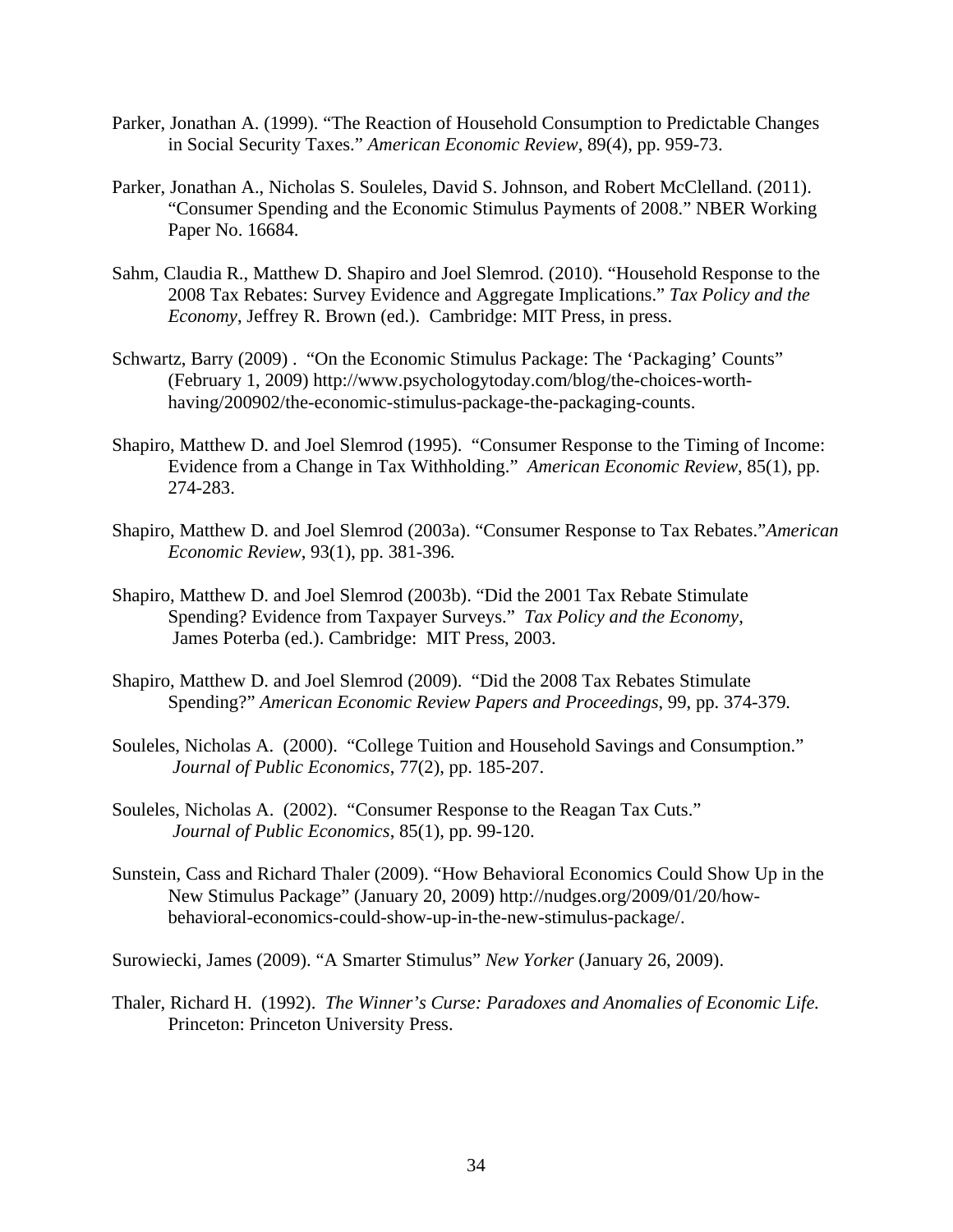|                                 |                 |                 |                 | 2009 Policies |              |         |
|---------------------------------|-----------------|-----------------|-----------------|---------------|--------------|---------|
|                                 |                 |                 |                 | Lower         | Hypothetical | Retiree |
|                                 |                 | 2008 Tax Rebate |                 | Withholding   | Payment      | Payment |
| <b>Survey Date</b>              | May/Jun<br>2008 | Nov/Dec<br>2008 | May/Jul<br>2009 |               | May/Jul 2009 |         |
| Percent of stimulus recipients: |                 |                 |                 |               |              |         |
| <b>Mostly Spend</b>             | 19              | 22              | 25              | 13            | 23           | 30      |
| <b>Mostly Save</b>              | 27              | 23              | 25              | 33            | 31           | 29      |
| <b>Mostly Pay Debt</b>          | 53              | 55              | 50              | 54            | 46           | 41      |
| Percent of all respondents:     |                 |                 |                 |               |              |         |
| Did not receive                 | 9               | 19              | 20              | 34            | 34           | 66      |
| Did not know use / receipt      | 2               | 3               | 3               | 3             |              |         |

## **Table 1: Distribution of Responses to Stimulus**

Note: Authors' weighted tabulations of the Thomson Reuters/University of Michigan Surveys of Consumers. All tabulations and regressions in the paper use the household head weight, which is nonzero for household heads or their spouses. This is the same weight used in the Index of Consumer Sentiment that is published monthly from the survey results. There were 982 adult-household heads or spouses who participated in the May/July 2009 surveys, 990 in the Nov/Dec 2008 surveys, and 980 in the May/June 2008. Tabulations of stimulus recipients in the top panel exclude individuals who did not report a planned use for the stimulus payment.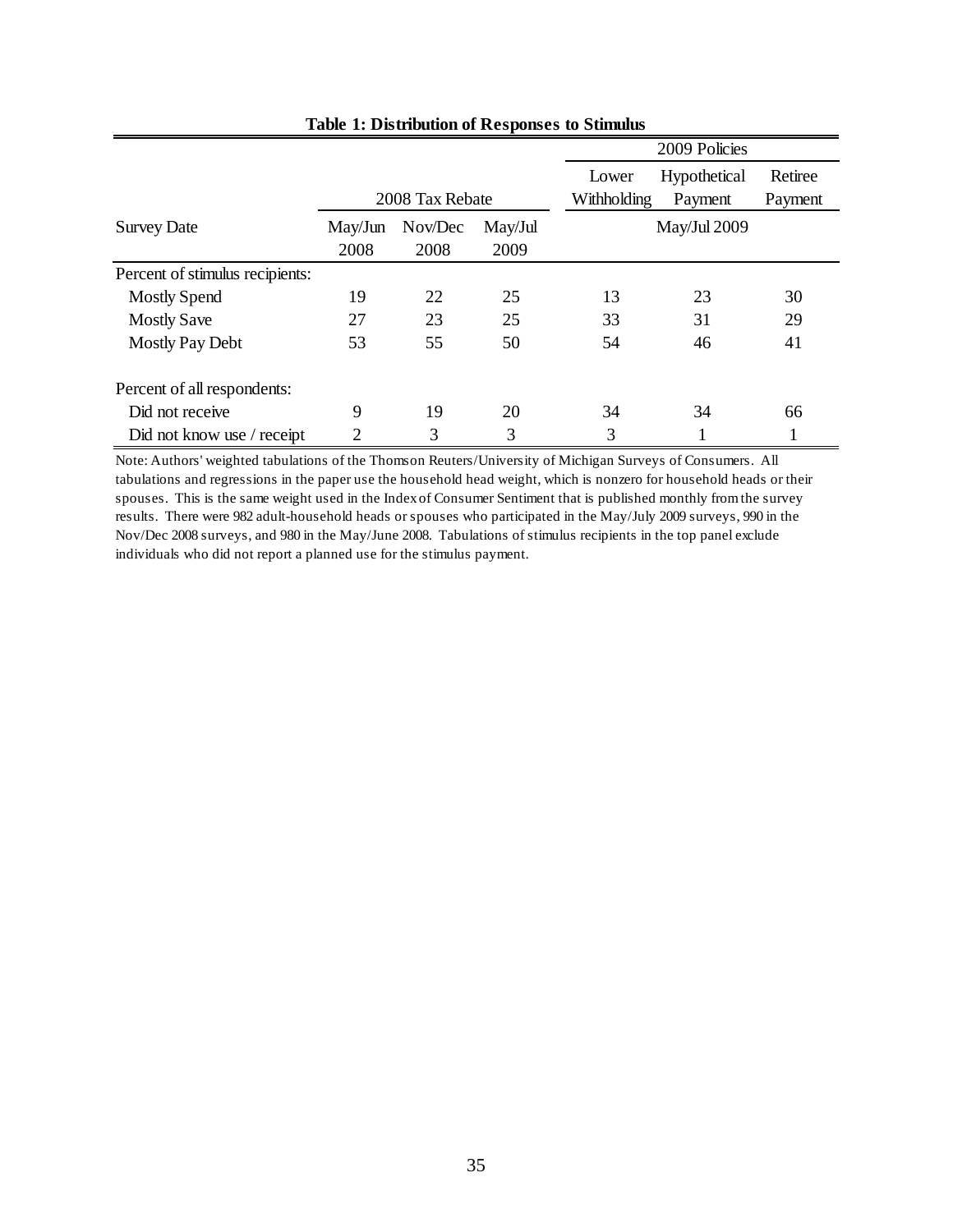|                                 | Survey Month in 2009 |     |      |  |
|---------------------------------|----------------------|-----|------|--|
|                                 | May/July             | May | July |  |
| Percent of stimulus recipients: |                      |     |      |  |
| Employer already changed        | 38                   | 40  | 35   |  |
| Employer did not change         | 45                   | 42  | 48   |  |
| Don't know if changed           | 12                   | 12  | 11   |  |
| Self-employed (volunteered)     |                      |     | 6    |  |

**Table 2: Already Lower Withholding?**

Note: Authors' weighted tabulations of 590 individuals in the May and July 2009 Surveys of Consumers who reported a use for the lower withholding.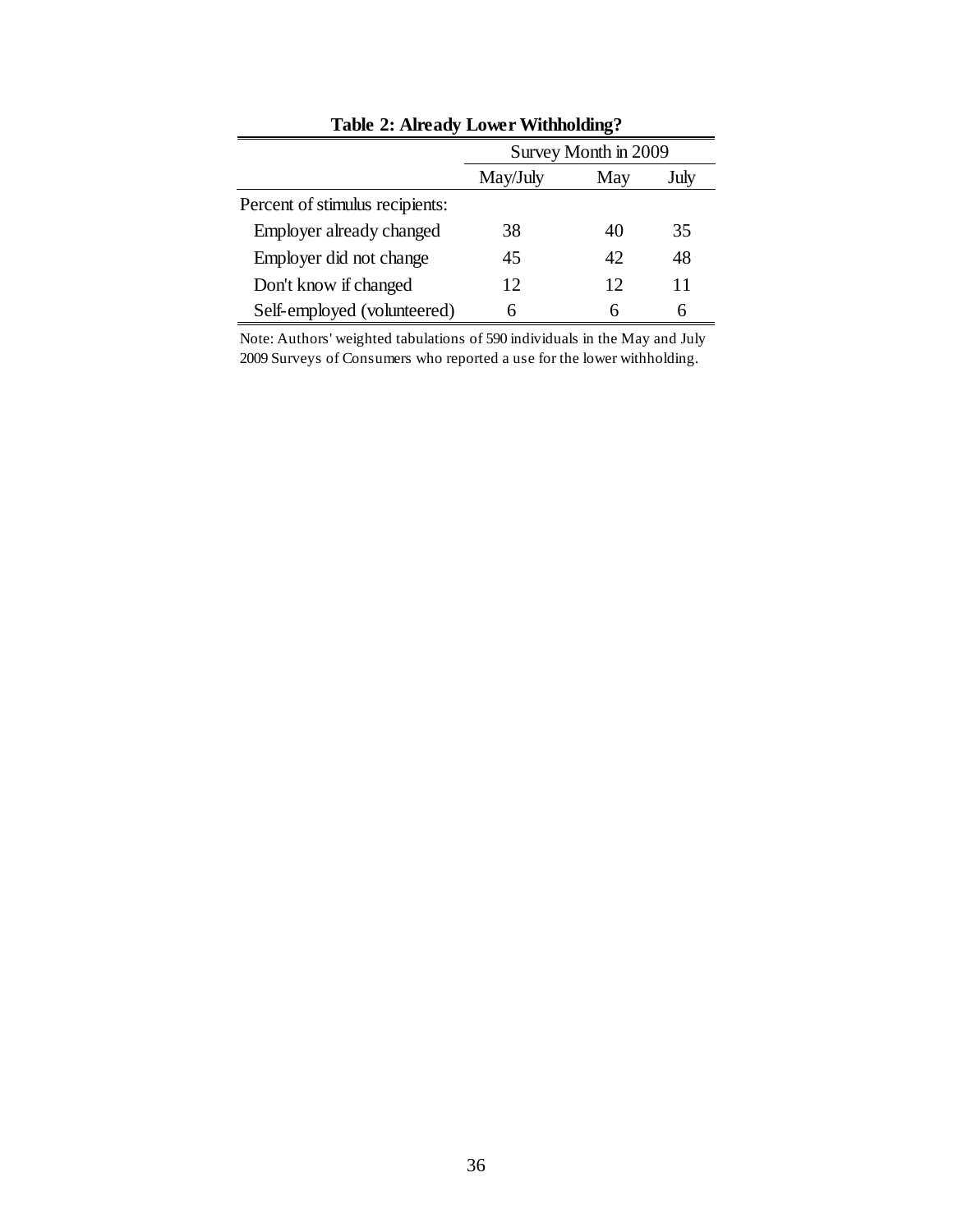| $-1$<br>ె                      |             |                 |         |                   |  |  |
|--------------------------------|-------------|-----------------|---------|-------------------|--|--|
|                                | Percent of  | Percent w/Lower | Percent | p-value for       |  |  |
|                                | Respondents | Withholding     | Spend   | <b>Spend Rate</b> |  |  |
| Withholding is now lower?      |             |                 |         |                   |  |  |
| Yes                            | 40          | 100             | 10      |                   |  |  |
| No / Don't know                | 60          | $\theta$        | 15      | 0.14              |  |  |
| Heard about credit previously? |             |                 |         |                   |  |  |
| Yes                            | 61          | 48              | 15      | 0.14              |  |  |
| No / Don't know                | 39          | 19              | 9       |                   |  |  |
| Expect credit to be extended?  |             |                 |         |                   |  |  |
| Yes                            | 44          | 43              | 12      |                   |  |  |
| No / Don't know                | 56          | 32              | 13      | 0.82              |  |  |

# **Table 3: Mostly-Spend Rates by Awareness of 2009 Withholding Change**

Note: Authors' weighted tabulations of individuals who reported a use for the lower withholding. The response to the first question includes 552 (non self-employed) individuals in May and July 2009. The second and third questions were only asked in July 2009 to 289 individuals.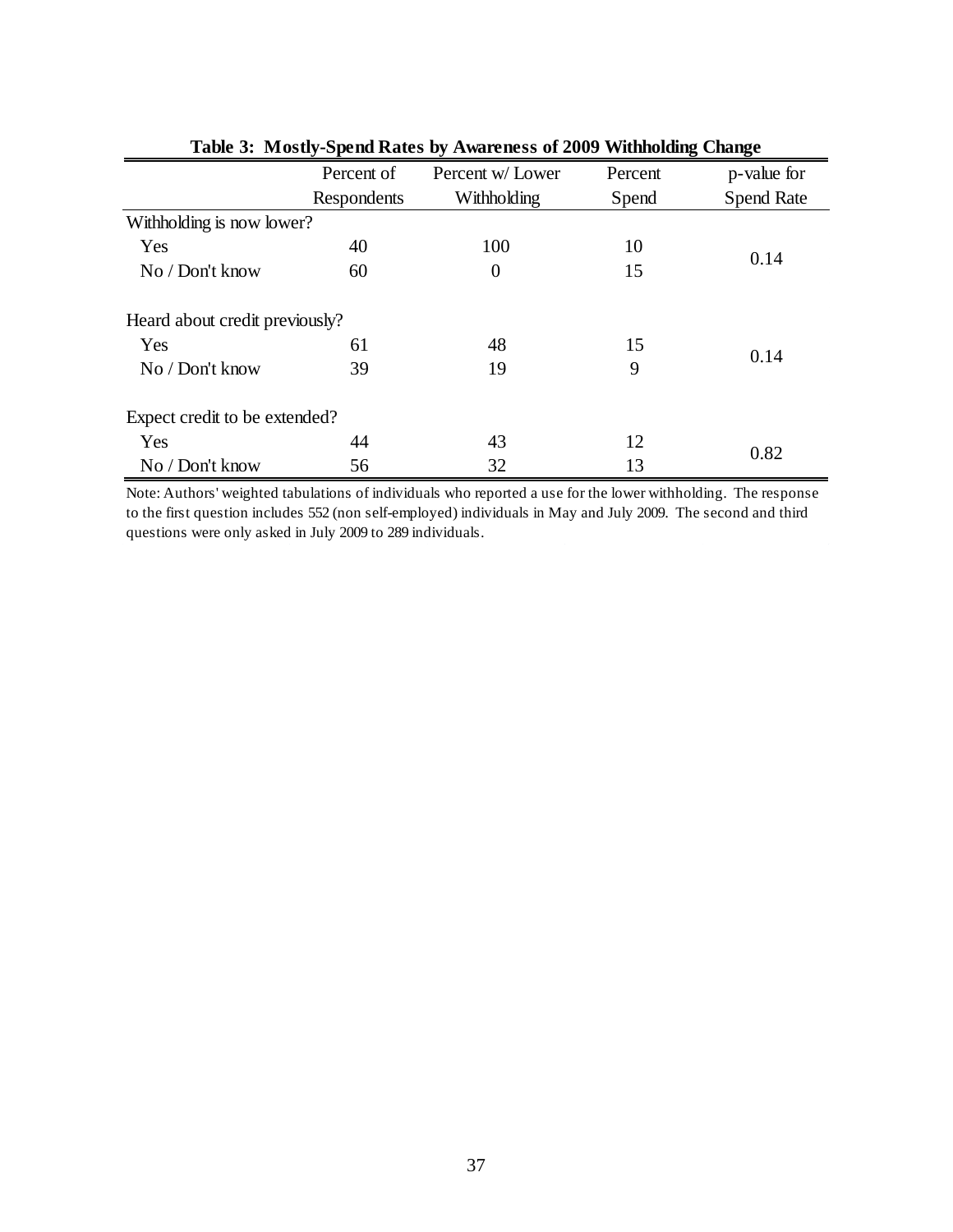|                        | Percent of Stimulus Recipients |          |  |  |
|------------------------|--------------------------------|----------|--|--|
| Percent of Stimulus    | 2009 Tax Credit:               | 2008 Tax |  |  |
| Recipients             | Lower Withholding              | Rebate   |  |  |
| Age of respondent      |                                |          |  |  |
| Under 40               | 31                             | 24       |  |  |
| $40 - 64$              | 62                             | 50       |  |  |
| 65 and over            | 8                              | 26       |  |  |
| Household income       |                                |          |  |  |
| Under \$35,000         | 21                             | 32       |  |  |
| \$35,001 to \$75,000   | 35                             | 35       |  |  |
| More than \$75,000     | 44                             | 33       |  |  |
| Personal finances      |                                |          |  |  |
| compared to a year ago |                                |          |  |  |
| <b>Better</b>          | 24                             | 20       |  |  |
| Same                   | 21                             | 25       |  |  |
| Worse                  | 55                             | 54       |  |  |

**Table 4: Demographics of Stimulus Recipients in 2009 Surveys**

Note: Authors' weighted tabulations of the May and July 2009 Surveys of Consumers.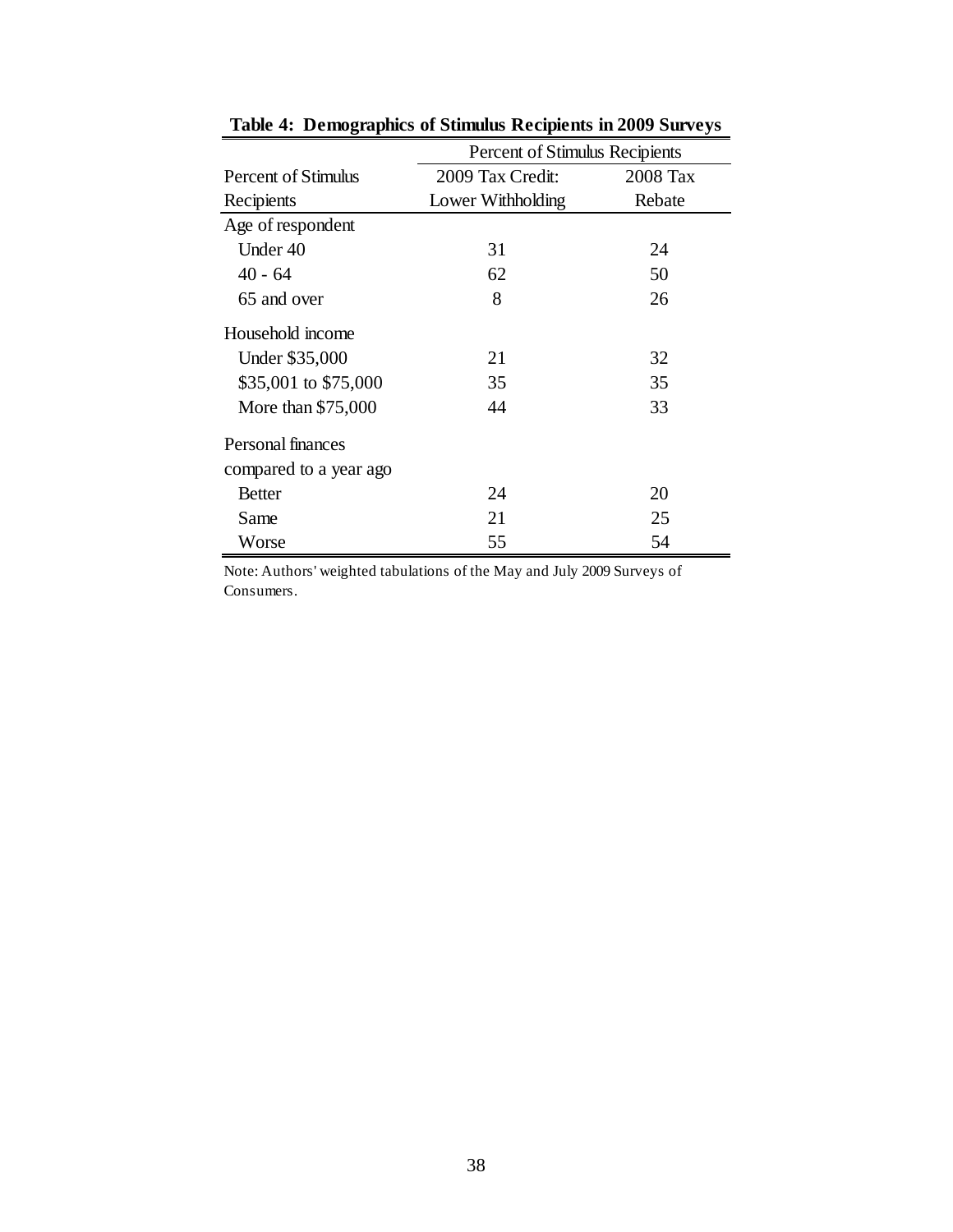|                                  |                                           |       | Frequencies |          |                |         |         |
|----------------------------------|-------------------------------------------|-------|-------------|----------|----------------|---------|---------|
|                                  |                                           |       |             |          | N <sub>o</sub> | Percent |         |
|                                  | Percent of Group                          | Spend | Save        | Pay Debt | Rebate         | Spend   | p-value |
| Age of respondent                | (A)                                       | (B)   | (C)         | (D)      | (E)            | (F)     | (G)     |
| Rebates: Inteview May-June 2008  |                                           |       |             |          |                |         |         |
| Under 30                         | 8%                                        | 9     | 14          | 51       | 3              | 12%     |         |
| 30-39                            | 18%                                       | 25    | 43          | 97       | 12             | 15%     |         |
| 49-49                            | 23%                                       | 29    | 48          | 110      | 31             | 16%     | 0.002   |
| 50-64                            | 28%                                       | 44    | 61          | 128      | 31             | 19%     |         |
| 65 and over                      | 23%                                       | 62    | 70          | 71       | 16             | 30%     |         |
|                                  | Rebates: Interview November-December 2008 |       |             |          |                |         |         |
| Under 30                         | 8%                                        | 6     | 12          | 35       | 20             | 11%     |         |
| 30-39                            | 18%                                       | 25    | 31          | 94       | 20             | 17%     |         |
| 49-49                            | 21%                                       | 41    | 31          | 93       | 40             | 25%     | 0.059   |
| 50-64                            | 29%                                       | 46    | 47          | 122      | 66             | 21%     |         |
| 65 and over                      | 24%                                       | 49    | 59          | 80       | 45             | 26%     |         |
| Rebates: Interview May-July 2009 |                                           |       |             |          |                |         |         |
| Under 30                         | 5%                                        | 15    | 9           | 16       | 6              | 37%     |         |
| 30-39                            | 17%                                       | 28    | 38          | 76       | 22             | 20%     |         |
| 49-49                            | 21%                                       | 32    | 33          | 86       | 47             | 21%     | 0.138   |
| 50-64                            | 31%                                       | 54    | 44          | 128      | 72             | 24%     |         |
| 65 and over                      | 26%                                       | 58    | 61          | 73       | 51             | 30%     |         |
|                                  | Withholding: Interview May-July 2009      |       |             |          |                |         |         |
| Under 30                         | 5%                                        | 6     | 13          | 24       | $\overline{2}$ | 14%     |         |
| 30-39                            | 17%                                       | 20    | 44          | 83       | 17             | 14%     |         |
| 49-49                            | 21%                                       | 14    | 53          | 103      | 30             | 8%      | 0.270   |
| 50-64                            | 31%                                       | 27    | 70          | 111      | 83             | 13%     |         |
| 65 and over                      | 26%                                       | 11    | 23          | 13       | 201            | 23%     |         |

**Table 5: Age and the Response to Rebates and Change in Withholding**

 Note: Authors' weighted tabulations. Column A is percent of all respondents to the survey in each age group regardless of whether they receive the stimulus or not. Column F is percent of stimulus recipients who plan to mostly spend the additional income.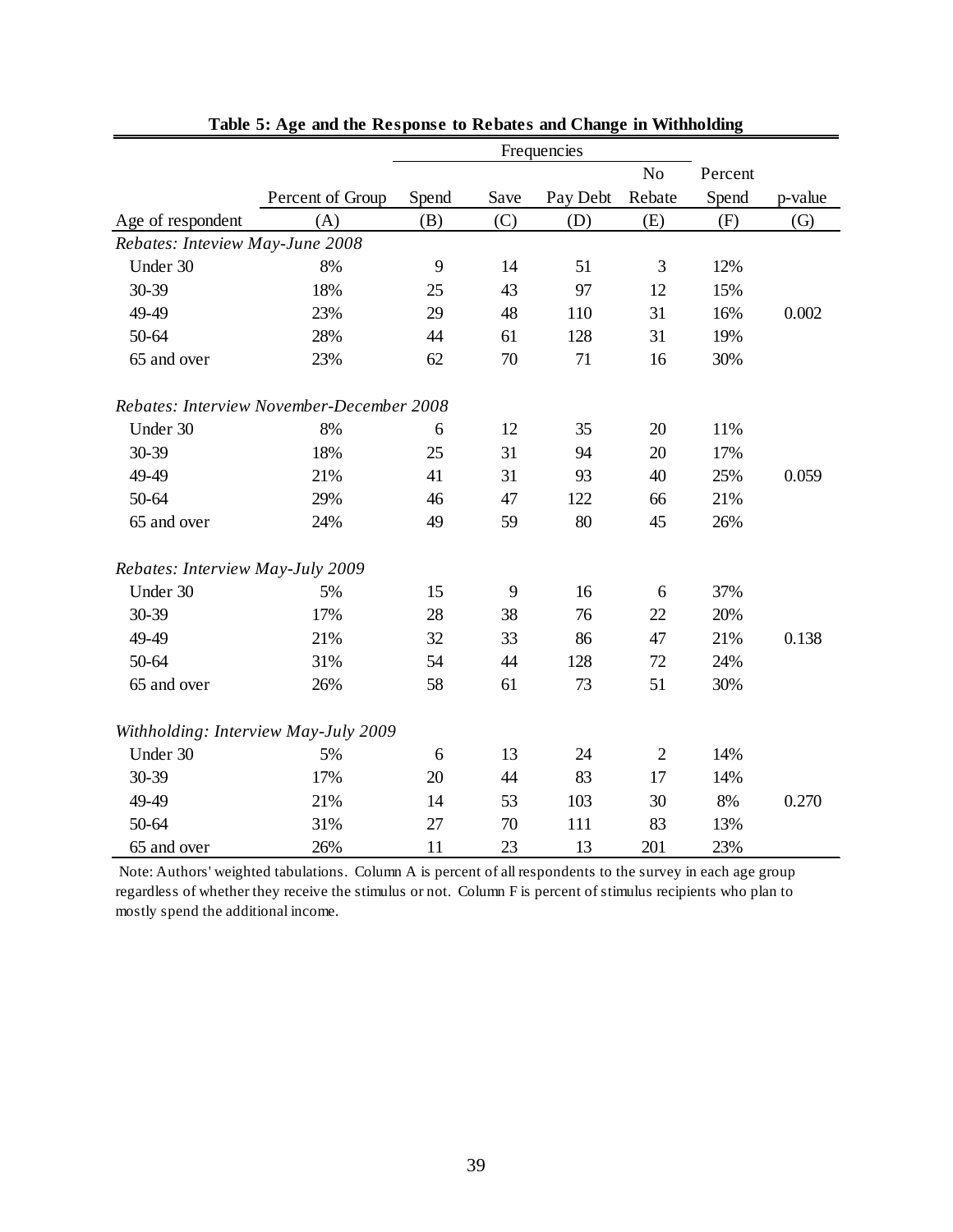|                                 | Frequencies |                |              |          |                |         |         |
|---------------------------------|-------------|----------------|--------------|----------|----------------|---------|---------|
|                                 | Percent     |                |              |          | N <sub>o</sub> | Percent |         |
|                                 | of Group    | Spend          | Save         | Pay Debt | Rebate         | Spend   | p-value |
| Household income                | (A)         | (B)            | (C)          | (D)      | (E)            | (F)     | (G)     |
| Rebates: May-June 2008          |             |                |              |          |                |         |         |
| \$0 to \$20,000                 | 15%         | 18             | 22           | 90       | 16             | 14%     |         |
| \$20,001 to \$35,000            | 17%         | 37             | 42           | 78       | 3              | 23%     |         |
| \$35,001 to \$50,000            | 13%         | 23             | 27           | 73       | $\mathbf{2}$   | 18%     | 0.462   |
| \$50,001 to \$75,000            | 18%         | 31             | 54           | 81       | $\overline{4}$ | 19%     |         |
| More than \$75,000              | 32%         | 46             | 74           | 118      | 63             | 19%     |         |
| Refused / Don't know            |             |                |              |          |                |         |         |
| income                          | 6%          | 13             | 16           | 22       | 5              | 26%     |         |
| Rebates: November-December 2008 |             |                |              |          |                |         |         |
| \$0 to \$20,000                 | 15%         | 20             | 14           | 67       | 44             | 20%     |         |
| \$20,001 to \$35,000            | 16%         | 29             | 25           | 78       | 21             | 22%     |         |
| \$35,001 to \$50,000            | 14%         | 21             | 36           | 65       | 8              | 17%     | 0.208   |
| \$50,001 to \$75,000            | 17%         | 27             | 33           | 95       | 13             | 17%     |         |
| More than \$75,000              | 33%         | 59             | 58           | 106      | 92             | 26%     |         |
| Refused / Don't know            |             |                |              |          |                |         |         |
| income                          | 5%          | 11             | 13           | 13       | 14             | 30%     |         |
| Rebates: May-July 2009          |             |                |              |          |                |         |         |
| \$0 to \$20,000                 | 17%         | 25             | 25           | 60       | 50             | 22%     |         |
| \$20,001 to \$35,000            | 14%         | 31             | 21           | 68       | 14             | 26%     |         |
| \$35,001 to \$50,000            | 13%         | 23             | 21           | 67       | 17             | 21%     | 0.775   |
| \$50,001 to \$75,000            | 16%         | 34             | 36           | 70       | 16             | 24%     |         |
| More than \$75,000              | 34%         | 66             | 71           | 98       | 87             | 28%     |         |
| Refused / Don't know            |             |                |              |          |                |         |         |
| income                          | 6%          | 11             | 12           | 16       | 17             | 27%     |         |
| Withholding: May-July 2009      |             |                |              |          |                |         |         |
| \$0 to \$20,000                 | 17%         | 6              | $\mathbf{9}$ | 36       | 109            | 12%     |         |
| \$20,001 to \$35,000            | 14%         | 10             | 21           | 44       | 62             | 13%     |         |
| \$35,001 to \$50,000            | 13%         | 12             | 14           | 58       | 42             | 14%     | 0.728   |
| \$50,001 to \$75,000            | 16%         | 15             | 39           | 75       | 26             | 12%     |         |
| More than \$75,000              | 34%         | 33             | 113          | 116      | 56             | 13%     |         |
| Refused / Don't know            |             |                |              |          |                |         |         |
| income                          | 6%          | $\overline{2}$ | $\tau$       | $8\,$    | 39             | 12%     |         |

**Table 6: Income and the Response to Rebates and Change in Withholding**

 Note: Authors' weighted tabulations. Column A is percent of all respondents to the survey in each income group regardless of whether they receive the stimulus or not. Column F is percent of stimulus recipients who plan to mostly spend the additional income.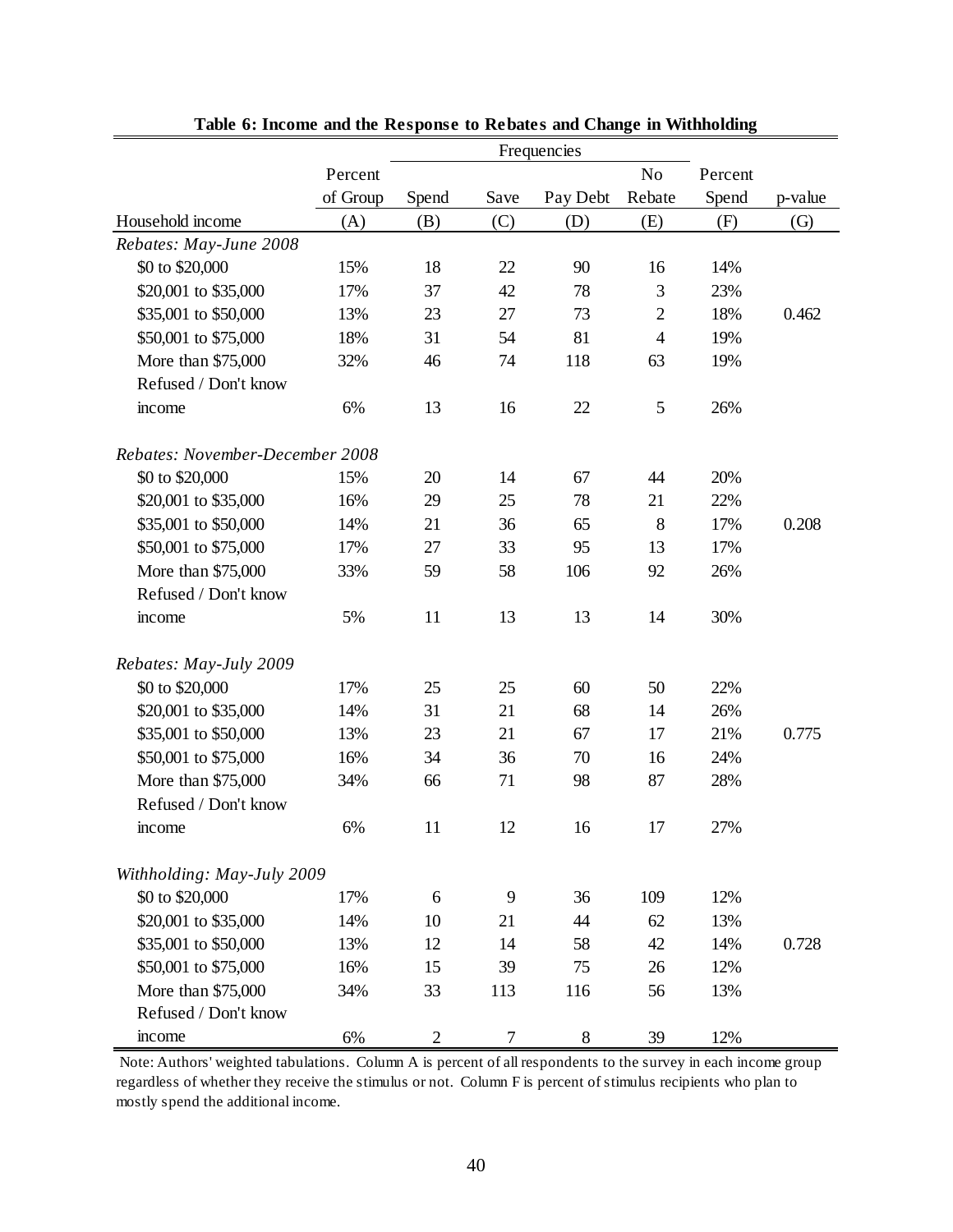|                                 | 2009 Tax Credit:  | 2008 Tax |
|---------------------------------|-------------------|----------|
|                                 | Lower Withholding | Rebate   |
| Percent of stimulus recipients: |                   |          |
| Mostly spend                    | 12                | 23       |
| Mostly save                     | 31                | 24       |
| Mostly pay debt                 | 56                | 53       |

**Table 7: Distribution of Responses for Recipients of Both Policies**

Note: Authors' weighted tabulations of the May and July 2009 Surveys of Consumers. There were 471 adult-household heads or spouses who reported a use for both forms of stimulus.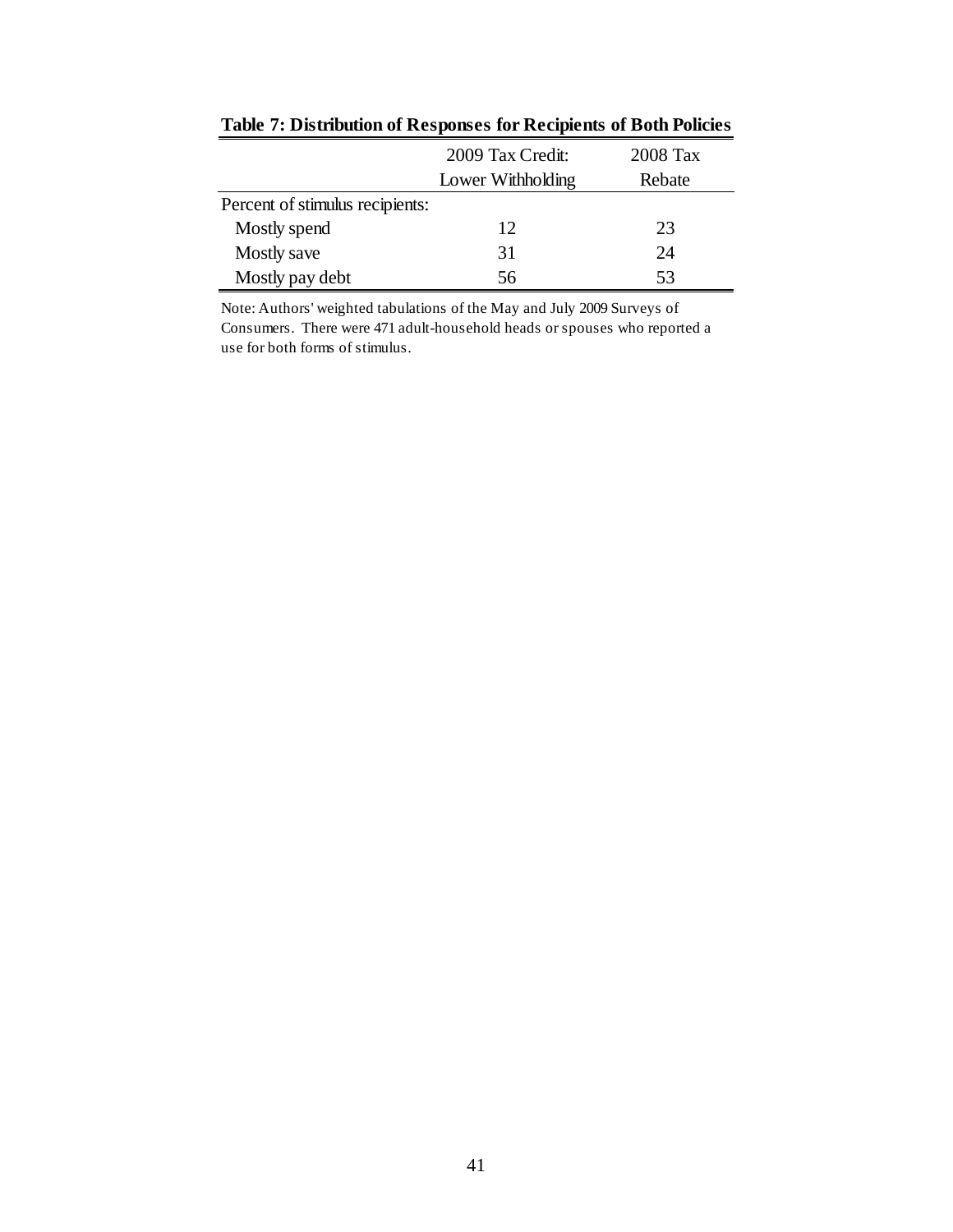|                                 |              | Recipients of Both    |        |  |
|---------------------------------|--------------|-----------------------|--------|--|
|                                 | 2009 Retiree | 2009 Retiree 2008 Tax |        |  |
|                                 | Payment      | Payment               | Rebate |  |
| Percent of stimulus recipients: |              |                       |        |  |
| Mostly spend                    | 30           | 32                    | 31     |  |
| Mostly save                     | 29           | 26                    | 24     |  |
| Mostly pay debt                 |              | 41                    | 46     |  |

**Table 8: Distribution of Responses to 2009 Retiree Payment**

Note: Authors' weighted tabulations of the May and July 2009 Surveys of Consumers. There were 356 adult-household heads or spouses who reported a use for the retiree payment and 282 households who received (or expected to receive) both the retiree payment and the tax rebate.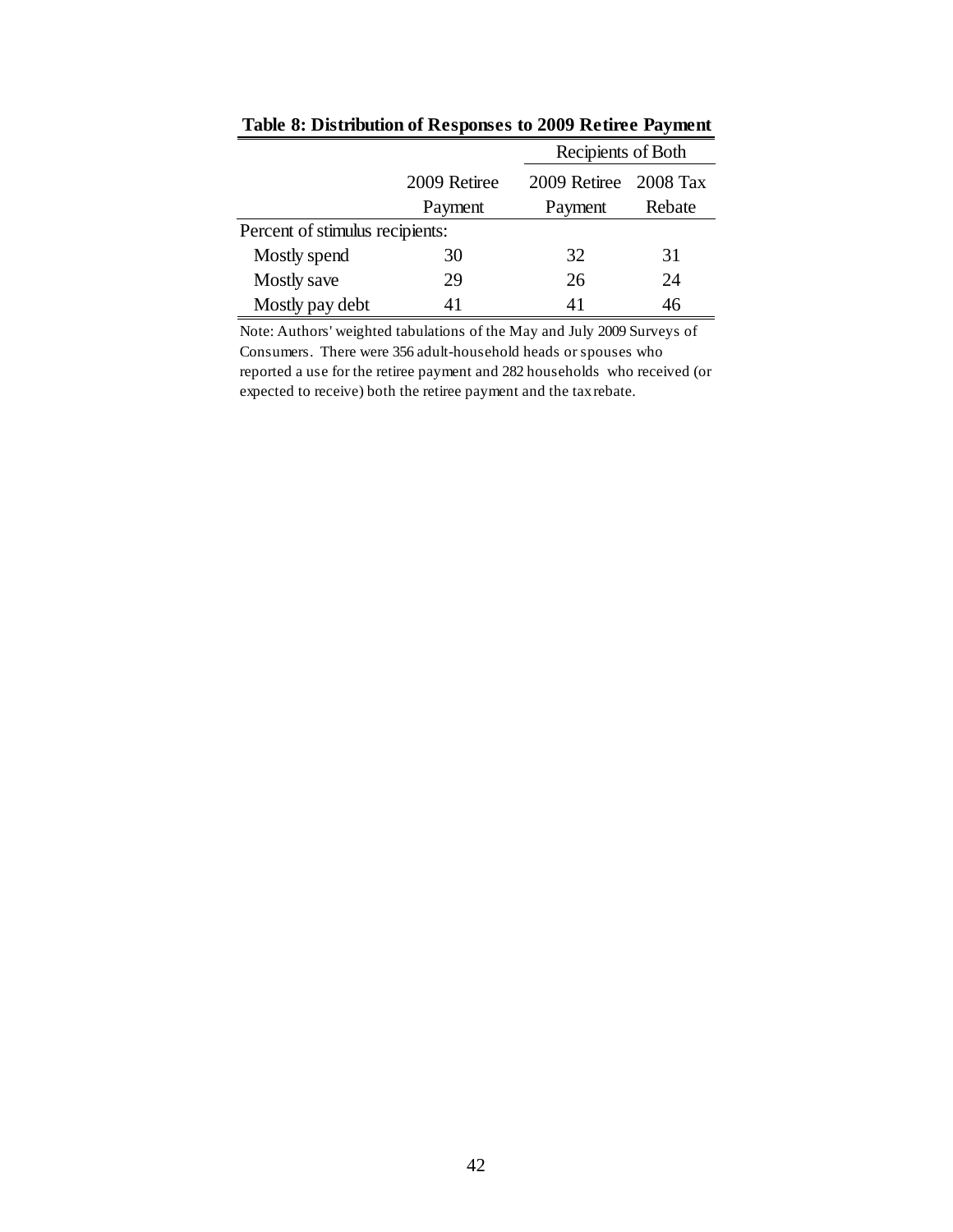| Table 9: Distribution of Responses for Recipients of All Three Policies |    |                                    |          |  |  |  |
|-------------------------------------------------------------------------|----|------------------------------------|----------|--|--|--|
|                                                                         |    | 2009 Tax Credit: 2009 Hypothetical | 2008 Tax |  |  |  |
|                                                                         |    | Lower Withholding One-Time Payment | Rebate   |  |  |  |
| Percent of stimulus recipients:                                         |    |                                    |          |  |  |  |
| Mostly spend                                                            | 12 | 24                                 | 23       |  |  |  |
| Mostly save                                                             | 32 | 30                                 | 25       |  |  |  |
| Mostly pay debt                                                         | 56 | 46                                 | 52       |  |  |  |

**Table 9: Distribution of Responses for Recipients of All Three Policies**

Note: Authors' weighted tabulations of the May and July 2009 Surveys of Consumers. There were 384 adult-household heads or spouses who reported a use for each of the three forms of stimulus.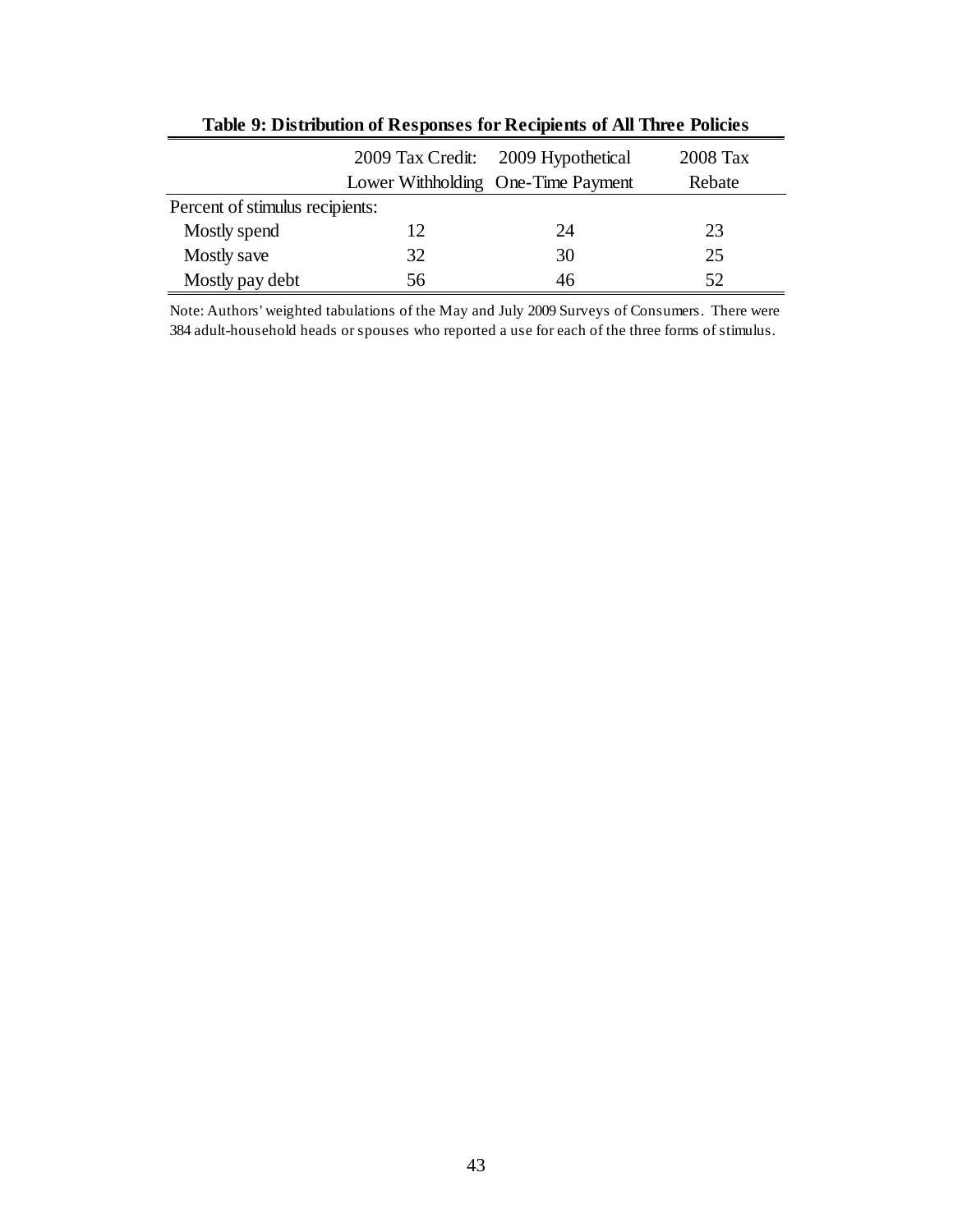|                                              | 2009 Tax Credit:  | 2008 Tax         | 2009 Retiree     | 2009 Hypothetical |
|----------------------------------------------|-------------------|------------------|------------------|-------------------|
|                                              | Lower Withholding | Rebate           | Payment          | Payment           |
| Percent mostly spend                         | 13                | 22               | 30               | 23                |
| Percent by form of delivery                  |                   |                  |                  |                   |
| Lower withholding                            | 100               | $\mathbf{0}$     | $\boldsymbol{0}$ | $\boldsymbol{0}$  |
| One-time payment                             | $\overline{0}$    | 100              | 100              | 100               |
| Percent by timing of survey response         |                   |                  |                  |                   |
| Contemporaneous                              | 100               | 36               | 100              | 100               |
| Six months after receipt                     | $\boldsymbol{0}$  | 32               | $\overline{0}$   | $\theta$          |
| Twelve months after receipt                  | $\overline{0}$    | 32               | $\boldsymbol{0}$ | $\boldsymbol{0}$  |
| Percent hypothetical payment                 | $\boldsymbol{0}$  | $\boldsymbol{0}$ | $\overline{0}$   | 100               |
| Dollar value of stimulus (imputed annual)    |                   |                  |                  |                   |
| Mean                                         | 602               | 1019             | 250              | 250               |
| Standard deviation                           | 271               | 605              | $\overline{0}$   | $\overline{0}$    |
| Mean percent of annual income                | 1.2               | 2.4              | 1.0              | 0.5               |
| Current finances compared to a year ago      |                   |                  |                  |                   |
| Better off                                   | 24                | 23               | 15               | 23                |
| Same                                         | 21                | 22               | 33               | 21                |
| Worse off                                    | 55                | 55               | 52               | 56                |
| Expected income growth $g$                   |                   |                  |                  |                   |
| $g > = 4\%$                                  | 24                | 24               | 14               | 23                |
| $4\% > g > 0\%$                              | 24                | 28               | 22               | 23                |
| $g = 0\%$                                    | 23                | 25               | 33               | 24                |
| $0\% > g > -10\%$                            | 18                | 16               | 24               | 18                |
| $g \le -10\%$                                | 12                | 8                | $\overline{7}$   | 13                |
| State unemployment rate near time of reciept |                   |                  |                  |                   |
| Mean (Percent)                               | 9.3               | 5.3              | 9.5              | 9.3               |
| Standard deviation                           | 1.8               | 1.0              | 1.8              | 1.8               |
|                                              | Table continued   |                  |                  |                   |
| Number of observations                       | 590               | 2,358            | 356              | 609               |

**Table 10: Characteristics in the Regression Sample**

Note: Authors' weighted tabulations of the May and June 2008, Nov. and Dec. 2008, and May and July 2009 surveys. Variables with comparisons over "last year" or "next year" are also measured relative to the interview month--and not necessarily the month of stimulus receipt. The state unemployment rate for the 2008 rebates is measured at May 2008 and for the 2009 policies at May 2009. The telephone area codes at the time of the interview are used to determine state of residence.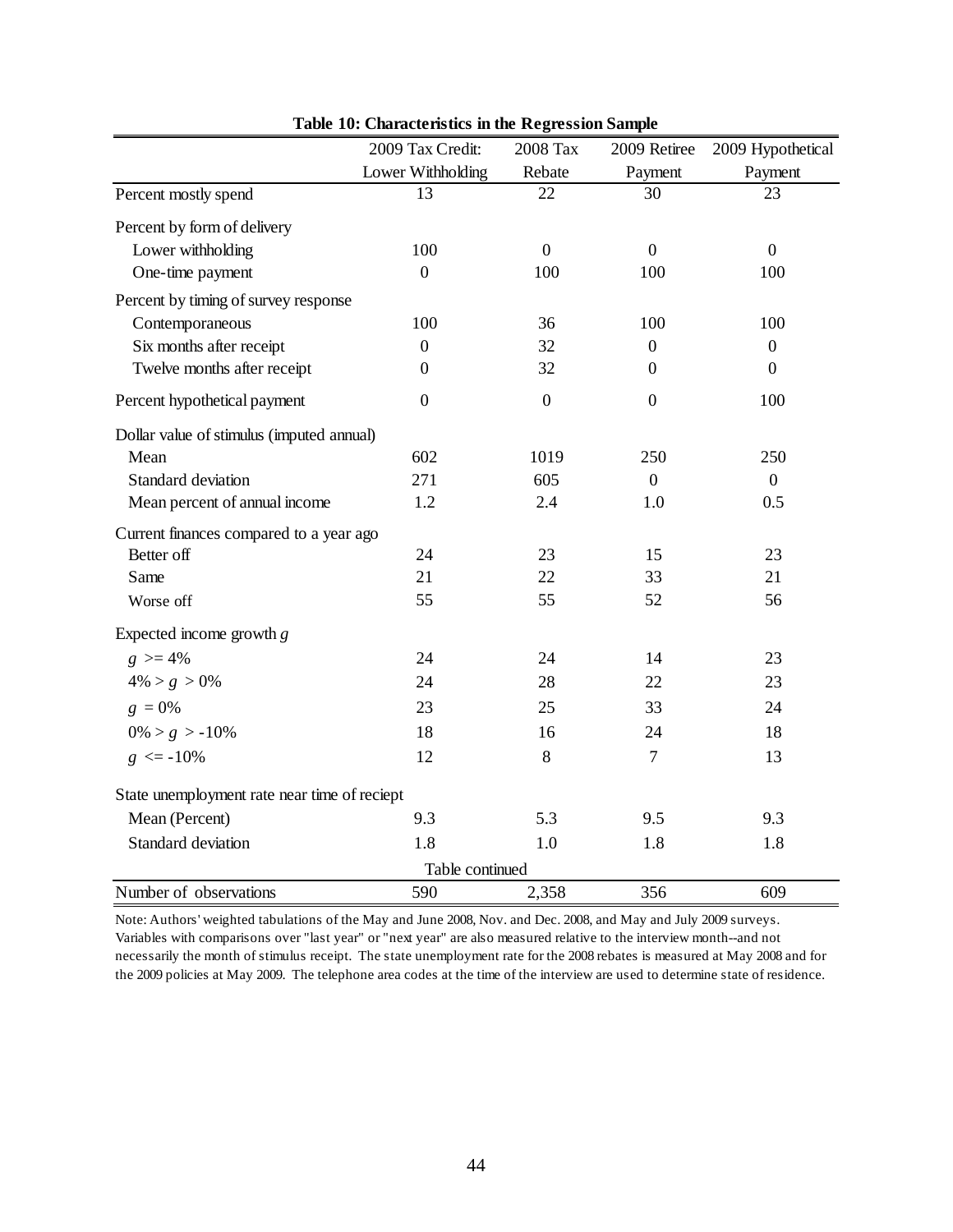|                                               | 2009 Tax Credit:  | 2008 Tax         | 2009 Retiree   | 2009 Hypothetical |
|-----------------------------------------------|-------------------|------------------|----------------|-------------------|
|                                               | Lower Withholding | Rebate           | Payment        | Payment           |
|                                               |                   |                  |                |                   |
| Percent married                               | 68                | 62               | 51             | 64                |
| Percent have children in household            | 42                | 36               | $\overline{7}$ | 43                |
| Percent by age of respondent (head or spouse) |                   |                  |                |                   |
| Under age 30                                  | $\overline{7}$    | 8                | $\overline{2}$ | 6                 |
| Age 30 to 39                                  | 24                | 19               | $\overline{2}$ | 25                |
| Age 40 to 49                                  | 28                | 21               | $\overline{7}$ | 28                |
| Age 50 to 64                                  | 34                | 28               | 23             | 35                |
| Age 65 and over                               | 8                 | 24               | 65             | 5                 |
| Did not report age                            | $\boldsymbol{0}$  | $\boldsymbol{0}$ | $\mathbf{1}$   | $\boldsymbol{0}$  |
| Percent by household income                   |                   |                  |                |                   |
| Less than \$20,000                            | 8                 | 14               | 31             | 9                 |
| \$20,001 to \$35,000                          | 12                | 17               | 21             | 11                |
| \$35,001 to \$50,000                          | 14                | 15               | 14             | 13                |
| \$50,001 to \$75,000                          | 21                | 19               | 11             | 19                |
| More than \$75,000                            | 43                | 29               | 14             | 44                |
| Did not report income                         | 3                 | 5                | 10             | $\overline{4}$    |
| Percent by household stock wealth             |                   |                  |                |                   |
| None                                          | 25                | 34               | 53             | 27                |
| \$1 to \$15,000                               | 17                | 14               | 9              | 15                |
| \$15,001 to \$50,000                          | 16                | 13               | 5              | 16                |
| \$50,001 to \$100,000                         | 12                | 10               | 8              | 10                |
| \$100,001 to \$250,000                        | 12                | 10               | 7              | 12                |
| More than \$250,000                           | 8                 | $\overline{7}$   | 8              | 10                |
| Did not report stock value                    | 9                 | 10               | 9              | 10                |
| Did not report if stockowner                  | 1                 | $\overline{2}$   | $\overline{2}$ | $\mathbf{1}$      |
| Percent with interview in 2009                | 100               | 32               | 100            | 100               |
| Number of observations                        | 590               | 2,358            | 356            | 609               |

**Table 10: Characteristics in the Regression Sample - Continued**

Note: Authors' weighted tabulations of the May and June 2008, Nov. and Dec. 2008, and May and July 2009 surveys.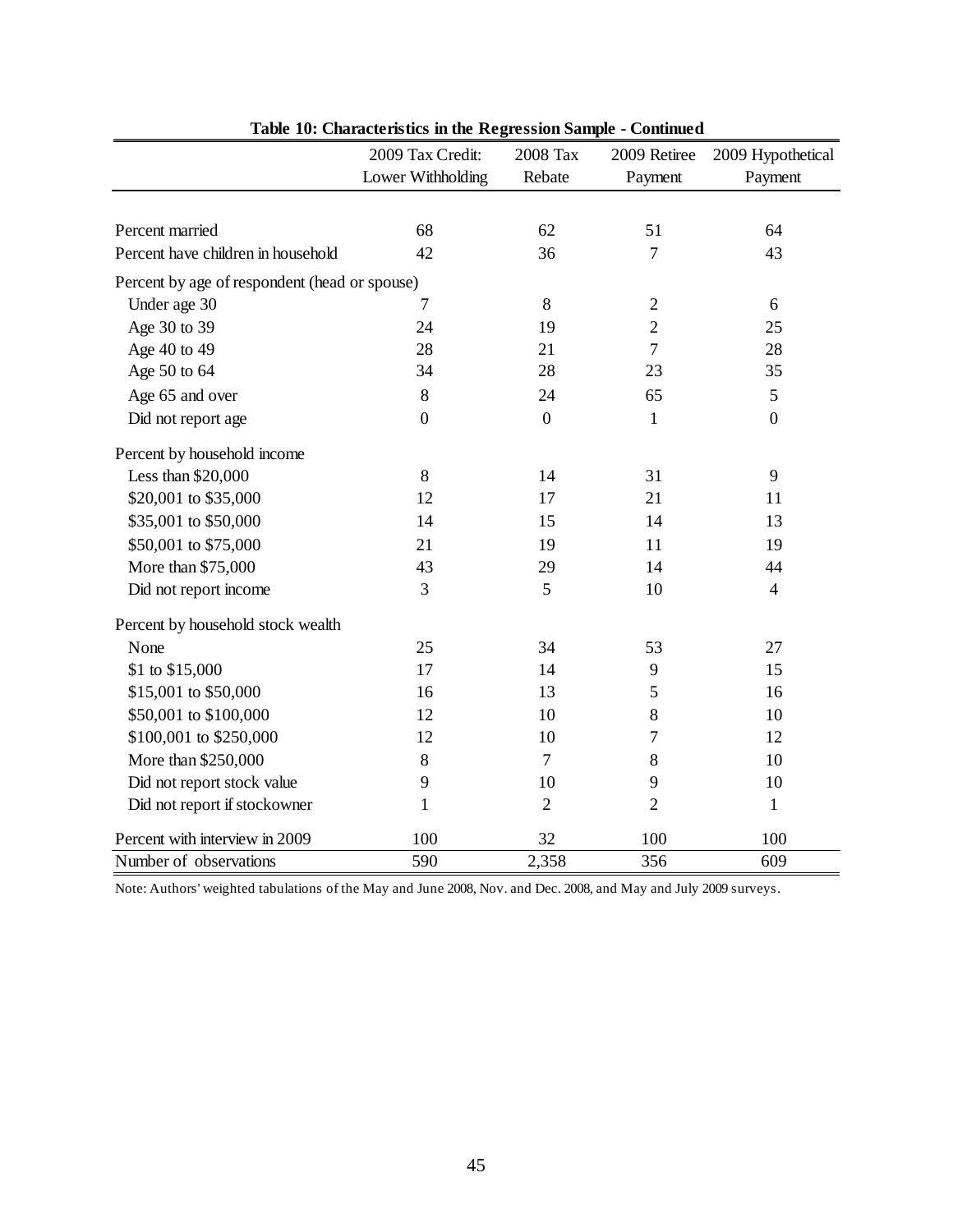| (1)<br>(2)<br>(3)<br>(4)<br>(5)<br>23.5<br>24.9<br>15.9<br>27.1<br>13.4<br>Constant<br>(1.3)<br>(5.3)<br>(8.0)<br>(5.7)<br>(2.4)<br>$-10.9$<br>$-12.0$<br>$-15.2$<br>$-9.1$<br>Lower withholding<br>$-5.6$<br>(1.7)<br>(2.1)<br>(2.0)<br>(3.2)<br>(3.8)<br>Contemporaneous (omitted)<br>Six months after receipt<br>0.3<br>2.2<br>$-0.6$<br>0.7<br>(2.0)<br>(1.8)<br>(1.7)<br>(1.8)<br>Twelve months after receipt<br>5.9<br>2.7<br>3.6<br>4.3<br>(1.9)<br>(2.0)<br>(2.0)<br>(2.1)<br>$-1.1$<br>$-0.9$<br>$-0.3$<br>$0.4\,$<br>Stimulus as percent of annual income<br>0.7<br>(0.5)<br>(1.7)<br>(0.3)<br>(0.4)<br>(0.6)<br>1.4<br>Hypothetical payment<br>$-1.2$<br>$-2.1$<br>$-3.9$<br>(3.1)<br>(2.3)<br>(2.4)<br>(2.6)<br>Better off financially than last year<br>$-3.7$<br>$-1.9$<br>$-3.5$<br>$-0.04$<br>(4.1)<br>(2.6)<br>(2.6)<br>(2.7)<br>Same financially as last year (omitted)<br>$-5.8$<br>$-6.8$<br>Worse off financially than last year<br>$-6.6$<br>$-4.7$<br>(2.2)<br>(2.7)<br>(2.1)<br>(2.2)<br>Expected income growth over next year<br>$g > = 4\%$<br>0.0<br>$-2.3$<br>$-0.4$<br>$-0.9$<br>(2.4)<br>(2.5)<br>(4.0)<br>(2.5)<br>$4\% > g > 0\%$<br>0.1<br>1.1<br>1.8<br>1.3<br>(2.4)<br>(2.4)<br>(4.0)<br>(2.4)<br>$g = 0\%$ (omitted)<br>$0\% > g > -10\%$<br>0.2<br>$-1.5$<br>$-1.3$<br>$-2.4$<br>(3.2)<br>(2.6)<br>(2.6)<br>(2.6)<br>$g \le -10\%$<br>$-6.4$<br>$-7.8$<br>$-6.3$<br>$-5.1$<br>(3.1)<br>(4.3)<br>(2.9)<br>(3.0)<br>State unemployment rate<br>0.6<br>0.5<br>$-0.3$<br>0.2<br>(0.4)<br>(0.4)<br>(0.5)<br>(0.8)<br>Table continued<br>Regression sample<br>Includes 2008 tax rebates<br>Yes<br>N <sub>o</sub><br>Yes<br>Yes<br>Yes<br>Yes<br>Yes<br>Yes<br>Includes 2009 change in withholding<br>Yes<br>Yes<br>Includes 2009 one-time payments<br>(retiree and hypothetical)<br>Yes<br>Yes<br>Yes<br>Yes<br>No<br>Controls for demographics<br>No<br>Yes<br>No<br>Yes<br>Yes<br>Number of observations<br>3,913<br>3,913<br>3,913<br>1,555<br>2,948 | Mostly Spend Stimulus, Pooled |  |  |  |  |
|----------------------------------------------------------------------------------------------------------------------------------------------------------------------------------------------------------------------------------------------------------------------------------------------------------------------------------------------------------------------------------------------------------------------------------------------------------------------------------------------------------------------------------------------------------------------------------------------------------------------------------------------------------------------------------------------------------------------------------------------------------------------------------------------------------------------------------------------------------------------------------------------------------------------------------------------------------------------------------------------------------------------------------------------------------------------------------------------------------------------------------------------------------------------------------------------------------------------------------------------------------------------------------------------------------------------------------------------------------------------------------------------------------------------------------------------------------------------------------------------------------------------------------------------------------------------------------------------------------------------------------------------------------------------------------------------------------------------------------------------------------------------------------------------------------------------------------------------------------------------------------------------------------------------------------------------------------------------------------------|-------------------------------|--|--|--|--|
|                                                                                                                                                                                                                                                                                                                                                                                                                                                                                                                                                                                                                                                                                                                                                                                                                                                                                                                                                                                                                                                                                                                                                                                                                                                                                                                                                                                                                                                                                                                                                                                                                                                                                                                                                                                                                                                                                                                                                                                        |                               |  |  |  |  |
|                                                                                                                                                                                                                                                                                                                                                                                                                                                                                                                                                                                                                                                                                                                                                                                                                                                                                                                                                                                                                                                                                                                                                                                                                                                                                                                                                                                                                                                                                                                                                                                                                                                                                                                                                                                                                                                                                                                                                                                        |                               |  |  |  |  |
|                                                                                                                                                                                                                                                                                                                                                                                                                                                                                                                                                                                                                                                                                                                                                                                                                                                                                                                                                                                                                                                                                                                                                                                                                                                                                                                                                                                                                                                                                                                                                                                                                                                                                                                                                                                                                                                                                                                                                                                        |                               |  |  |  |  |
|                                                                                                                                                                                                                                                                                                                                                                                                                                                                                                                                                                                                                                                                                                                                                                                                                                                                                                                                                                                                                                                                                                                                                                                                                                                                                                                                                                                                                                                                                                                                                                                                                                                                                                                                                                                                                                                                                                                                                                                        |                               |  |  |  |  |
|                                                                                                                                                                                                                                                                                                                                                                                                                                                                                                                                                                                                                                                                                                                                                                                                                                                                                                                                                                                                                                                                                                                                                                                                                                                                                                                                                                                                                                                                                                                                                                                                                                                                                                                                                                                                                                                                                                                                                                                        |                               |  |  |  |  |
|                                                                                                                                                                                                                                                                                                                                                                                                                                                                                                                                                                                                                                                                                                                                                                                                                                                                                                                                                                                                                                                                                                                                                                                                                                                                                                                                                                                                                                                                                                                                                                                                                                                                                                                                                                                                                                                                                                                                                                                        |                               |  |  |  |  |
|                                                                                                                                                                                                                                                                                                                                                                                                                                                                                                                                                                                                                                                                                                                                                                                                                                                                                                                                                                                                                                                                                                                                                                                                                                                                                                                                                                                                                                                                                                                                                                                                                                                                                                                                                                                                                                                                                                                                                                                        |                               |  |  |  |  |
|                                                                                                                                                                                                                                                                                                                                                                                                                                                                                                                                                                                                                                                                                                                                                                                                                                                                                                                                                                                                                                                                                                                                                                                                                                                                                                                                                                                                                                                                                                                                                                                                                                                                                                                                                                                                                                                                                                                                                                                        |                               |  |  |  |  |
|                                                                                                                                                                                                                                                                                                                                                                                                                                                                                                                                                                                                                                                                                                                                                                                                                                                                                                                                                                                                                                                                                                                                                                                                                                                                                                                                                                                                                                                                                                                                                                                                                                                                                                                                                                                                                                                                                                                                                                                        |                               |  |  |  |  |
|                                                                                                                                                                                                                                                                                                                                                                                                                                                                                                                                                                                                                                                                                                                                                                                                                                                                                                                                                                                                                                                                                                                                                                                                                                                                                                                                                                                                                                                                                                                                                                                                                                                                                                                                                                                                                                                                                                                                                                                        |                               |  |  |  |  |
|                                                                                                                                                                                                                                                                                                                                                                                                                                                                                                                                                                                                                                                                                                                                                                                                                                                                                                                                                                                                                                                                                                                                                                                                                                                                                                                                                                                                                                                                                                                                                                                                                                                                                                                                                                                                                                                                                                                                                                                        |                               |  |  |  |  |
|                                                                                                                                                                                                                                                                                                                                                                                                                                                                                                                                                                                                                                                                                                                                                                                                                                                                                                                                                                                                                                                                                                                                                                                                                                                                                                                                                                                                                                                                                                                                                                                                                                                                                                                                                                                                                                                                                                                                                                                        |                               |  |  |  |  |
|                                                                                                                                                                                                                                                                                                                                                                                                                                                                                                                                                                                                                                                                                                                                                                                                                                                                                                                                                                                                                                                                                                                                                                                                                                                                                                                                                                                                                                                                                                                                                                                                                                                                                                                                                                                                                                                                                                                                                                                        |                               |  |  |  |  |
|                                                                                                                                                                                                                                                                                                                                                                                                                                                                                                                                                                                                                                                                                                                                                                                                                                                                                                                                                                                                                                                                                                                                                                                                                                                                                                                                                                                                                                                                                                                                                                                                                                                                                                                                                                                                                                                                                                                                                                                        |                               |  |  |  |  |
|                                                                                                                                                                                                                                                                                                                                                                                                                                                                                                                                                                                                                                                                                                                                                                                                                                                                                                                                                                                                                                                                                                                                                                                                                                                                                                                                                                                                                                                                                                                                                                                                                                                                                                                                                                                                                                                                                                                                                                                        |                               |  |  |  |  |
|                                                                                                                                                                                                                                                                                                                                                                                                                                                                                                                                                                                                                                                                                                                                                                                                                                                                                                                                                                                                                                                                                                                                                                                                                                                                                                                                                                                                                                                                                                                                                                                                                                                                                                                                                                                                                                                                                                                                                                                        |                               |  |  |  |  |
|                                                                                                                                                                                                                                                                                                                                                                                                                                                                                                                                                                                                                                                                                                                                                                                                                                                                                                                                                                                                                                                                                                                                                                                                                                                                                                                                                                                                                                                                                                                                                                                                                                                                                                                                                                                                                                                                                                                                                                                        |                               |  |  |  |  |
|                                                                                                                                                                                                                                                                                                                                                                                                                                                                                                                                                                                                                                                                                                                                                                                                                                                                                                                                                                                                                                                                                                                                                                                                                                                                                                                                                                                                                                                                                                                                                                                                                                                                                                                                                                                                                                                                                                                                                                                        |                               |  |  |  |  |
|                                                                                                                                                                                                                                                                                                                                                                                                                                                                                                                                                                                                                                                                                                                                                                                                                                                                                                                                                                                                                                                                                                                                                                                                                                                                                                                                                                                                                                                                                                                                                                                                                                                                                                                                                                                                                                                                                                                                                                                        |                               |  |  |  |  |
|                                                                                                                                                                                                                                                                                                                                                                                                                                                                                                                                                                                                                                                                                                                                                                                                                                                                                                                                                                                                                                                                                                                                                                                                                                                                                                                                                                                                                                                                                                                                                                                                                                                                                                                                                                                                                                                                                                                                                                                        |                               |  |  |  |  |
|                                                                                                                                                                                                                                                                                                                                                                                                                                                                                                                                                                                                                                                                                                                                                                                                                                                                                                                                                                                                                                                                                                                                                                                                                                                                                                                                                                                                                                                                                                                                                                                                                                                                                                                                                                                                                                                                                                                                                                                        |                               |  |  |  |  |
|                                                                                                                                                                                                                                                                                                                                                                                                                                                                                                                                                                                                                                                                                                                                                                                                                                                                                                                                                                                                                                                                                                                                                                                                                                                                                                                                                                                                                                                                                                                                                                                                                                                                                                                                                                                                                                                                                                                                                                                        |                               |  |  |  |  |
|                                                                                                                                                                                                                                                                                                                                                                                                                                                                                                                                                                                                                                                                                                                                                                                                                                                                                                                                                                                                                                                                                                                                                                                                                                                                                                                                                                                                                                                                                                                                                                                                                                                                                                                                                                                                                                                                                                                                                                                        |                               |  |  |  |  |
|                                                                                                                                                                                                                                                                                                                                                                                                                                                                                                                                                                                                                                                                                                                                                                                                                                                                                                                                                                                                                                                                                                                                                                                                                                                                                                                                                                                                                                                                                                                                                                                                                                                                                                                                                                                                                                                                                                                                                                                        |                               |  |  |  |  |
|                                                                                                                                                                                                                                                                                                                                                                                                                                                                                                                                                                                                                                                                                                                                                                                                                                                                                                                                                                                                                                                                                                                                                                                                                                                                                                                                                                                                                                                                                                                                                                                                                                                                                                                                                                                                                                                                                                                                                                                        |                               |  |  |  |  |
|                                                                                                                                                                                                                                                                                                                                                                                                                                                                                                                                                                                                                                                                                                                                                                                                                                                                                                                                                                                                                                                                                                                                                                                                                                                                                                                                                                                                                                                                                                                                                                                                                                                                                                                                                                                                                                                                                                                                                                                        |                               |  |  |  |  |
|                                                                                                                                                                                                                                                                                                                                                                                                                                                                                                                                                                                                                                                                                                                                                                                                                                                                                                                                                                                                                                                                                                                                                                                                                                                                                                                                                                                                                                                                                                                                                                                                                                                                                                                                                                                                                                                                                                                                                                                        |                               |  |  |  |  |
|                                                                                                                                                                                                                                                                                                                                                                                                                                                                                                                                                                                                                                                                                                                                                                                                                                                                                                                                                                                                                                                                                                                                                                                                                                                                                                                                                                                                                                                                                                                                                                                                                                                                                                                                                                                                                                                                                                                                                                                        |                               |  |  |  |  |
|                                                                                                                                                                                                                                                                                                                                                                                                                                                                                                                                                                                                                                                                                                                                                                                                                                                                                                                                                                                                                                                                                                                                                                                                                                                                                                                                                                                                                                                                                                                                                                                                                                                                                                                                                                                                                                                                                                                                                                                        |                               |  |  |  |  |
|                                                                                                                                                                                                                                                                                                                                                                                                                                                                                                                                                                                                                                                                                                                                                                                                                                                                                                                                                                                                                                                                                                                                                                                                                                                                                                                                                                                                                                                                                                                                                                                                                                                                                                                                                                                                                                                                                                                                                                                        |                               |  |  |  |  |
|                                                                                                                                                                                                                                                                                                                                                                                                                                                                                                                                                                                                                                                                                                                                                                                                                                                                                                                                                                                                                                                                                                                                                                                                                                                                                                                                                                                                                                                                                                                                                                                                                                                                                                                                                                                                                                                                                                                                                                                        |                               |  |  |  |  |
|                                                                                                                                                                                                                                                                                                                                                                                                                                                                                                                                                                                                                                                                                                                                                                                                                                                                                                                                                                                                                                                                                                                                                                                                                                                                                                                                                                                                                                                                                                                                                                                                                                                                                                                                                                                                                                                                                                                                                                                        |                               |  |  |  |  |
|                                                                                                                                                                                                                                                                                                                                                                                                                                                                                                                                                                                                                                                                                                                                                                                                                                                                                                                                                                                                                                                                                                                                                                                                                                                                                                                                                                                                                                                                                                                                                                                                                                                                                                                                                                                                                                                                                                                                                                                        |                               |  |  |  |  |
|                                                                                                                                                                                                                                                                                                                                                                                                                                                                                                                                                                                                                                                                                                                                                                                                                                                                                                                                                                                                                                                                                                                                                                                                                                                                                                                                                                                                                                                                                                                                                                                                                                                                                                                                                                                                                                                                                                                                                                                        |                               |  |  |  |  |
|                                                                                                                                                                                                                                                                                                                                                                                                                                                                                                                                                                                                                                                                                                                                                                                                                                                                                                                                                                                                                                                                                                                                                                                                                                                                                                                                                                                                                                                                                                                                                                                                                                                                                                                                                                                                                                                                                                                                                                                        |                               |  |  |  |  |
|                                                                                                                                                                                                                                                                                                                                                                                                                                                                                                                                                                                                                                                                                                                                                                                                                                                                                                                                                                                                                                                                                                                                                                                                                                                                                                                                                                                                                                                                                                                                                                                                                                                                                                                                                                                                                                                                                                                                                                                        |                               |  |  |  |  |
|                                                                                                                                                                                                                                                                                                                                                                                                                                                                                                                                                                                                                                                                                                                                                                                                                                                                                                                                                                                                                                                                                                                                                                                                                                                                                                                                                                                                                                                                                                                                                                                                                                                                                                                                                                                                                                                                                                                                                                                        |                               |  |  |  |  |
|                                                                                                                                                                                                                                                                                                                                                                                                                                                                                                                                                                                                                                                                                                                                                                                                                                                                                                                                                                                                                                                                                                                                                                                                                                                                                                                                                                                                                                                                                                                                                                                                                                                                                                                                                                                                                                                                                                                                                                                        |                               |  |  |  |  |
|                                                                                                                                                                                                                                                                                                                                                                                                                                                                                                                                                                                                                                                                                                                                                                                                                                                                                                                                                                                                                                                                                                                                                                                                                                                                                                                                                                                                                                                                                                                                                                                                                                                                                                                                                                                                                                                                                                                                                                                        |                               |  |  |  |  |
| 968<br>Number of respondents<br>2,592<br>2,592<br>2,592<br>2,477                                                                                                                                                                                                                                                                                                                                                                                                                                                                                                                                                                                                                                                                                                                                                                                                                                                                                                                                                                                                                                                                                                                                                                                                                                                                                                                                                                                                                                                                                                                                                                                                                                                                                                                                                                                                                                                                                                                       |                               |  |  |  |  |

**Table 11: Pooled Regression of Stimulus Spend Rates**

Note: Regressions are weighted. Dependent variable equals 1 if the respondent reports mostly spending the stimulus income and zero if the respondent reports mostly saving or mostly paying off debt. All coefficients in the table are multiplied by 100, so the estimates are expressed in percentage points. Pooled linear regressions have standard errors clustered on individuals in the first specification and clustered on states in the rest of the specifications. Estimates in bold are statistically different from zero at the 5% level.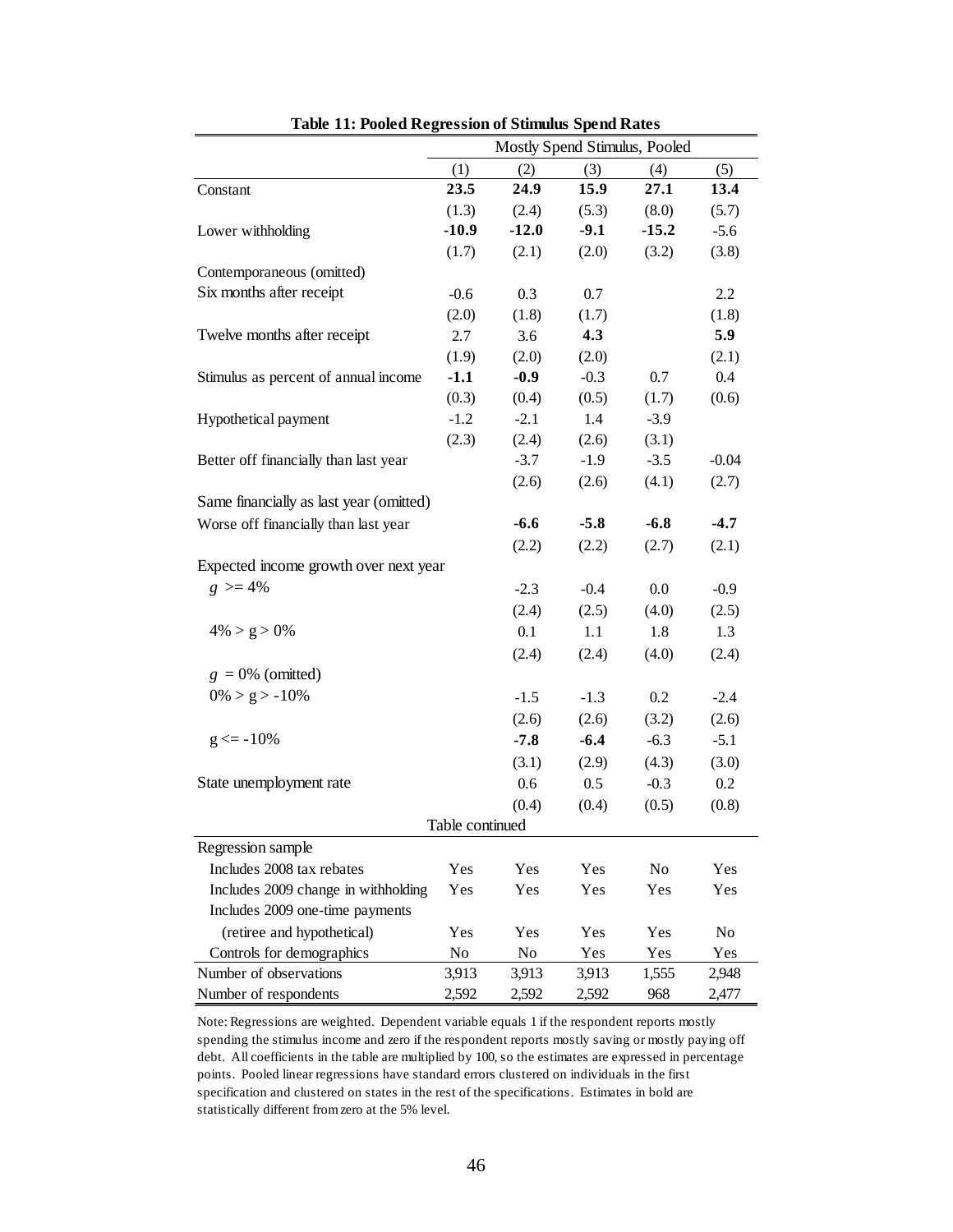|                              |     | Table 11: Pooled Regression of Stimulus Spend Rates - Continued<br>Mostly Spend Stimulus, Pooled |        |        |        |
|------------------------------|-----|--------------------------------------------------------------------------------------------------|--------|--------|--------|
|                              | (1) | (2)                                                                                              | (3)    | (4)    | (5)    |
| Married                      |     |                                                                                                  | 2.6    | 4.5    | 2.2    |
|                              |     |                                                                                                  | (1.9)  | (2.7)  | (1.9)  |
| Have children in household   |     |                                                                                                  | $-0.1$ | 5.1    | $-2.5$ |
|                              |     |                                                                                                  | (2.2)  | (3.1)  | (2.3)  |
| Under age 30 (omitted)       |     |                                                                                                  |        |        |        |
| Age 30 to 39                 |     |                                                                                                  | $-0.4$ | 0.0    | $-1.3$ |
|                              |     |                                                                                                  | (4.0)  | (6.5)  | (4.0)  |
| Age 40 to 49                 |     |                                                                                                  | $-0.6$ | $-4.6$ | $-0.4$ |
|                              |     |                                                                                                  | (3.8)  | (6.2)  | (3.9)  |
| Age 50 to 64                 |     |                                                                                                  | 2.7    | 4.2    | 0.6    |
|                              |     |                                                                                                  | (4.0)  | (6.4)  | (4.1)  |
| Age 65 and over              |     |                                                                                                  | 9.5    | 8.3    | 8.6    |
|                              |     |                                                                                                  | (4.4)  | (6.9)  | (4.5)  |
| Did not report age           |     |                                                                                                  | 0.4    | $-0.2$ | $-5.6$ |
|                              |     |                                                                                                  | (14.2) | (15.2) | (12.7) |
| Household income             |     |                                                                                                  |        |        |        |
| \$20,000 or less (omitted)   |     |                                                                                                  |        |        |        |
| \$20,001 to \$35,000         |     |                                                                                                  | 2.1    | 0.9    | 5.8    |
|                              |     |                                                                                                  | (3.3)  | (5.6)  | (3.5)  |
| \$35,001 to \$50,000         |     |                                                                                                  | $-1.1$ | $-1.0$ | 3.1    |
|                              |     |                                                                                                  | (3.7)  | (6.5)  | (3.9)  |
| \$50,001 to \$75,000         |     |                                                                                                  | $-2.5$ | $-5.9$ | 3.7    |
|                              |     |                                                                                                  | (3.8)  | (6.6)  | (4.1)  |
| More than \$75,000           |     |                                                                                                  | 1.6    | 0.3    | 6.4    |
|                              |     |                                                                                                  |        |        |        |
|                              |     |                                                                                                  | (4.1)  | (7.1)  | (4.5)  |
| Did not report income        |     |                                                                                                  | 0.4    | $-4.2$ | 7.7    |
|                              |     |                                                                                                  | (5.2)  | (8.7)  | (5.7)  |
| Household stock wealth       |     |                                                                                                  |        |        |        |
| No stock wealth (omitted)    |     |                                                                                                  |        |        |        |
| \$1 to \$15,000              |     |                                                                                                  | $-0.3$ | 0.5    | $-1.2$ |
|                              |     |                                                                                                  | (2.7)  | (4.1)  | (2.7)  |
| \$15,001 to \$50,000         |     |                                                                                                  | 3.8    | 8.3    | 2.3    |
|                              |     |                                                                                                  | (2.9)  | (4.7)  | (2.9)  |
| \$50,001 to \$100,000        |     |                                                                                                  | 2.6    | 7.2    | $-0.4$ |
|                              |     |                                                                                                  | (3.0)  | (4.7)  | (3.1)  |
| \$100,001 to \$250,000       |     |                                                                                                  | 1.7    | 3.1    | 0.7    |
|                              |     |                                                                                                  | (3.1)  | (4.5)  | (3.1)  |
| More than \$250,000          |     |                                                                                                  | 7.8    | 7.0    | 8.6    |
|                              |     |                                                                                                  | (4.0)  | (5.6)  | (4.0)  |
| Did not report stock value   |     |                                                                                                  | 2.9    | 2.5    | 3.1    |
|                              |     |                                                                                                  | (3.1)  | (4.5)  | (3.2)  |
| Did not report if stockowner |     |                                                                                                  | 6.3    | 23.3   | $-1.1$ |
|                              |     |                                                                                                  | (6.3)  | (12.3) | (6.1)  |

| <b>Table 11: Pooled Regression of Stimulus Spend Rates - Continued</b> |
|------------------------------------------------------------------------|
|------------------------------------------------------------------------|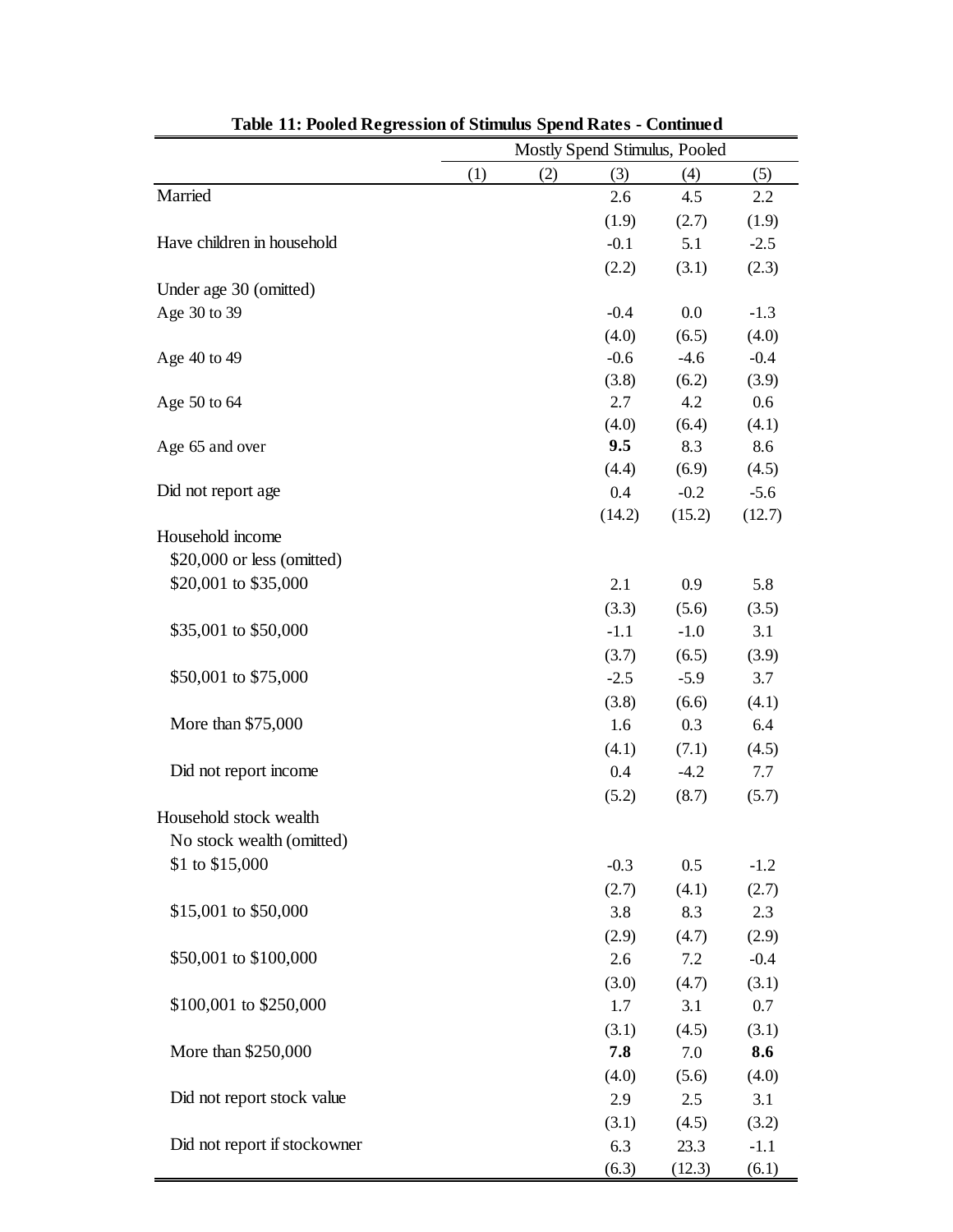|                                                                                           | 2008 Tax | 2009 Hypothetical |
|-------------------------------------------------------------------------------------------|----------|-------------------|
| Percent of Individuals Who                                                                | Rebate   | Payment           |
| Mostly spent this one-time payment, but<br>mostly saved/paid debt with lower with holding | 14       | 13                |
| Mostly saved/paid debt with this one-time<br>payment, but mostly spent lower with holding | 3        | 4                 |
| Reported different forms of "economic" saving                                             | 15       | 11                |
| Had the same response to both programs                                                    | 68       | 72                |
| Memo:                                                                                     |          |                   |
| Number of respondents                                                                     | 471      | 241               |

**Table 12: Comparison of Individual Responses Across Policies**

Note: Authors' weighted tabulations of the May and July 2009 surveys for the tax rebates and July 2009 for the hypothetical retiree payments.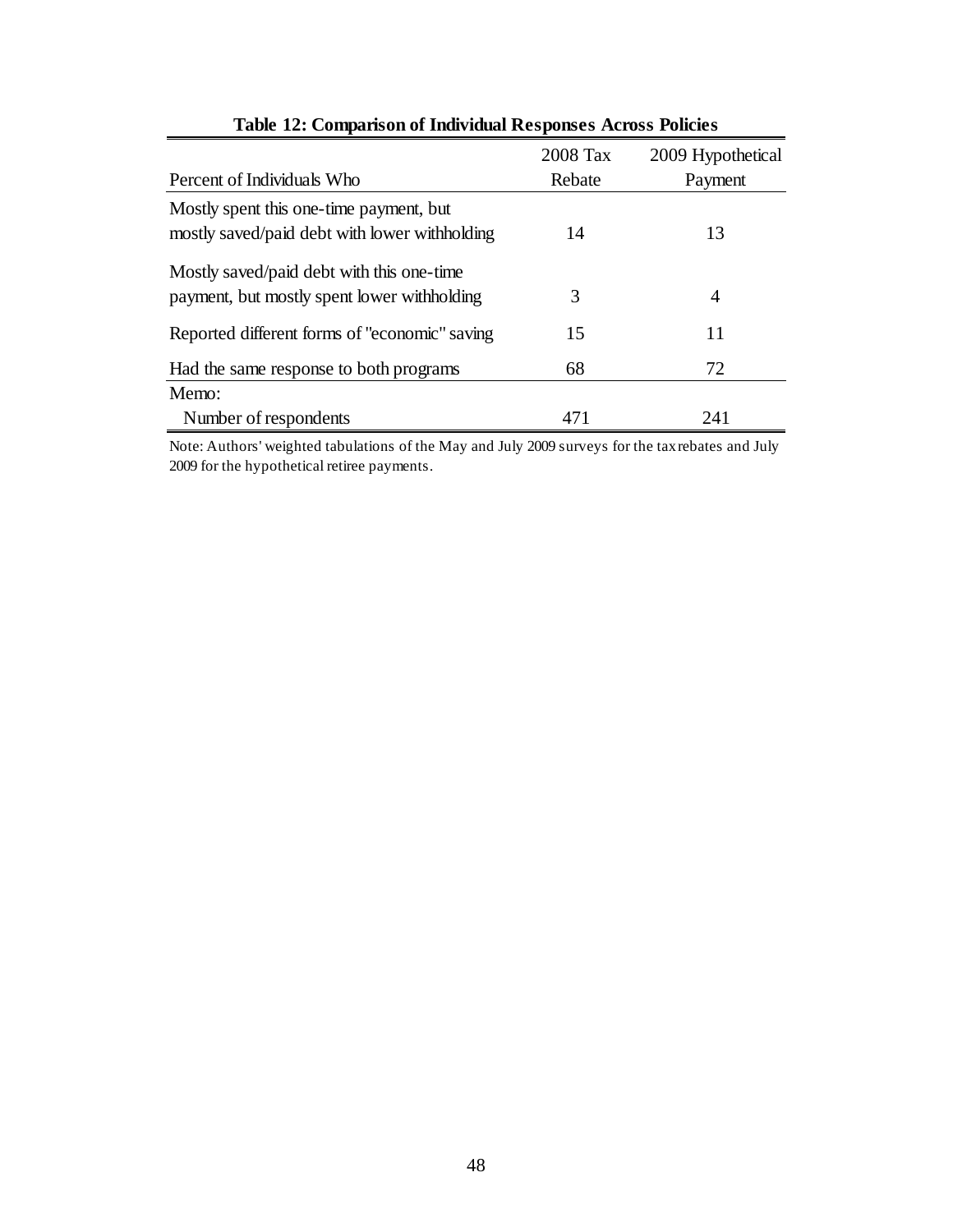|                                         | Percent of Group |                   |  |
|-----------------------------------------|------------------|-------------------|--|
| Reason Spent One-Time Payment, But      | 2008 Tax         | 2009 Hypothetical |  |
| 2009 Not Lower Withholding              | Rebate           | Payment           |  |
| Economic conditions and/or personal     |                  |                   |  |
| finances worse than last year           | 47               | 0                 |  |
| Difference in the delivery of the extra |                  |                   |  |
| income (gradual versus lump-sum)        | 23               | 36                |  |
| Difference in the amount of the extra   |                  |                   |  |
| income                                  | 3                | 33                |  |
| Had a particular spending need or use   |                  |                   |  |
| for one-time payment                    | 19               | 12                |  |
| Save some / spend some, Spend since     |                  |                   |  |
| income is unexpected                    | 0                | 15                |  |
| Don't know why different response       | 8                | 3                 |  |
| Memo:                                   |                  |                   |  |
| Number of respondents                   | 64               | 33                |  |

# **Table 13: Free-Response Reason for Different Use**

Note: Authors' weighted tabulations of the May and July 2009 surveys.